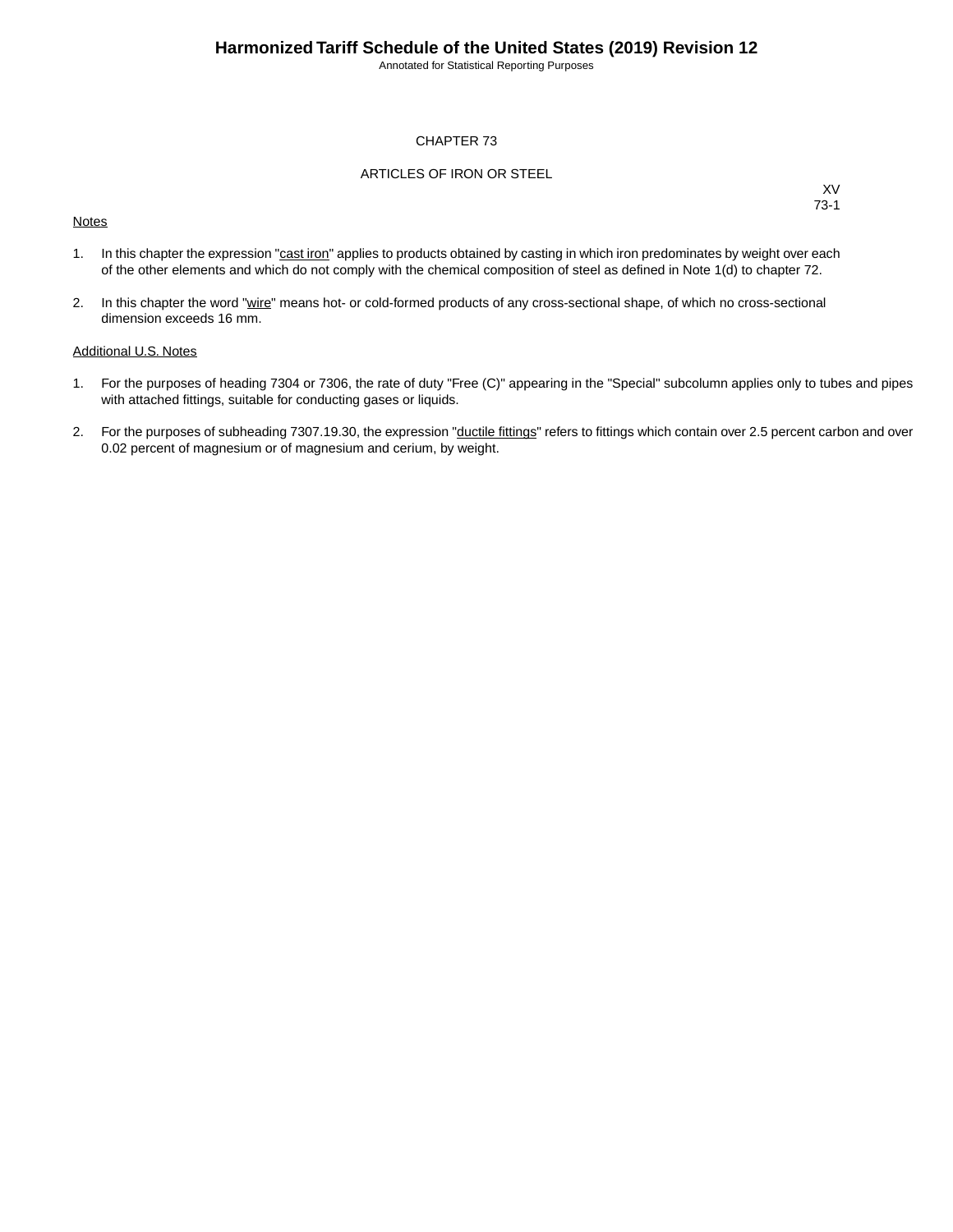Annotated for Statistical Reporting Purposes

| Heading/                 | Stat.       |                                                                                                                                                                                                                                                                                                                                                                                                | Unit           |                    | Rates of Duty |     |
|--------------------------|-------------|------------------------------------------------------------------------------------------------------------------------------------------------------------------------------------------------------------------------------------------------------------------------------------------------------------------------------------------------------------------------------------------------|----------------|--------------------|---------------|-----|
| Subheading               | Suf-<br>fix | <b>Article Description</b>                                                                                                                                                                                                                                                                                                                                                                     | of<br>Quantity | General            | 1<br>Special  | 2   |
| 7301                     |             | Sheet piling of iron or steel, whether or not drilled, punched or<br>made from assembled elements; welded angles, shapes and<br>sections, of iron or steel:                                                                                                                                                                                                                                    |                |                    |               |     |
| 7301.10.00 00            |             |                                                                                                                                                                                                                                                                                                                                                                                                |                |                    |               | 2%  |
| 7301.20<br>7301.20.10 00 |             | Angles, shapes and sections:                                                                                                                                                                                                                                                                                                                                                                   |                |                    |               | 20% |
| 7301.20.50               | 00          |                                                                                                                                                                                                                                                                                                                                                                                                |                |                    |               | 28% |
| 7302<br>7302.10          |             | Railway or tramway track construction material of iron or steel,<br>the following: rails, check-rails and rack rails, switch blades,<br>crossing frogs, point rods and other crossing pieces, sleepers<br>(cross-ties), fish-plates, chairs, chair wedges, sole plates (base<br>plates), rail clips, bedplates, ties and other material specialized<br>for jointing or fixing rails:<br>Rails: |                |                    |               |     |
| 7302.10.10               |             | New:                                                                                                                                                                                                                                                                                                                                                                                           |                |                    |               | 1%  |
|                          | 10          | Not heat treated:<br>Standard tee rails over 30 kg per meter kg                                                                                                                                                                                                                                                                                                                                |                |                    |               |     |
|                          | 15          | Other:                                                                                                                                                                                                                                                                                                                                                                                         |                |                    |               |     |
|                          | 25          |                                                                                                                                                                                                                                                                                                                                                                                                |                |                    |               |     |
|                          | 35          | Heat treated:<br>Standard tee rails over 30 kg per meter kg                                                                                                                                                                                                                                                                                                                                    |                |                    |               |     |
|                          | 45          | Other:                                                                                                                                                                                                                                                                                                                                                                                         |                |                    |               |     |
|                          | 55          |                                                                                                                                                                                                                                                                                                                                                                                                |                |                    |               |     |
|                          |             | Used:                                                                                                                                                                                                                                                                                                                                                                                          |                |                    |               |     |
|                          | 65<br>75    |                                                                                                                                                                                                                                                                                                                                                                                                |                |                    |               |     |
| 7302.10.50               |             |                                                                                                                                                                                                                                                                                                                                                                                                |                | Free <sup>1/</sup> |               | 9%  |
|                          | 20          |                                                                                                                                                                                                                                                                                                                                                                                                |                |                    |               |     |
|                          | 40          | Used:                                                                                                                                                                                                                                                                                                                                                                                          |                |                    |               |     |
| 7302.30.00               | 60<br>00    | Switch blades, crossing frogs, point rods and other                                                                                                                                                                                                                                                                                                                                            |                |                    |               | 45% |
| 7302.40.00 00            |             |                                                                                                                                                                                                                                                                                                                                                                                                |                |                    |               | 2%  |
| 7302.90                  |             | Other:                                                                                                                                                                                                                                                                                                                                                                                         |                |                    |               |     |
| 7302.90.10 00            |             |                                                                                                                                                                                                                                                                                                                                                                                                |                |                    |               | 2%  |
| 7302.90.90 00            |             |                                                                                                                                                                                                                                                                                                                                                                                                |                |                    |               | 45% |
| 7303.00.00               |             |                                                                                                                                                                                                                                                                                                                                                                                                |                |                    |               | 33% |
|                          | 30          |                                                                                                                                                                                                                                                                                                                                                                                                |                |                    |               |     |
|                          | 60          | Pressure pipe with an inside diameter of less than                                                                                                                                                                                                                                                                                                                                             |                |                    |               |     |
|                          | 90          |                                                                                                                                                                                                                                                                                                                                                                                                | kg             |                    |               |     |
|                          |             |                                                                                                                                                                                                                                                                                                                                                                                                |                |                    |               |     |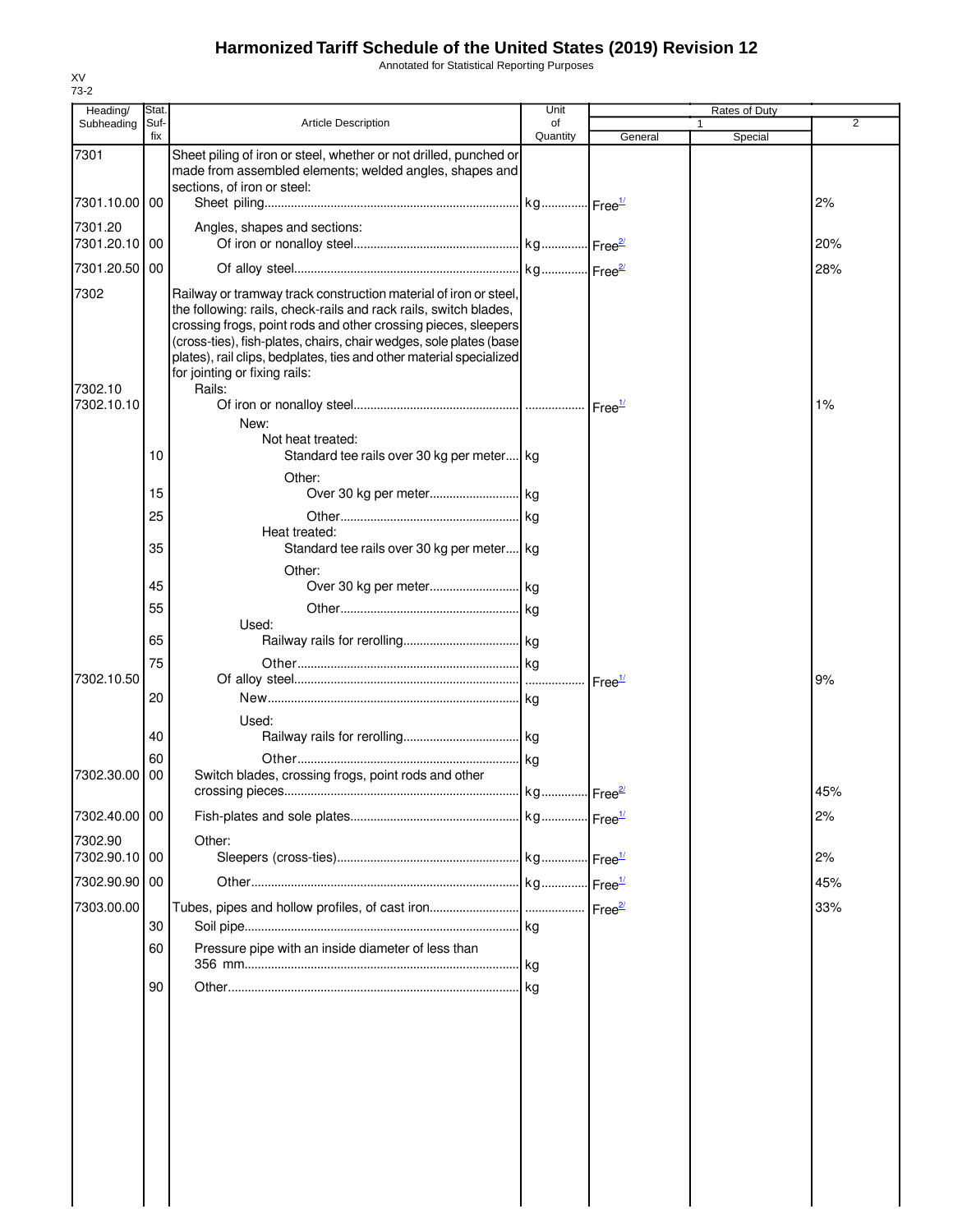Annotated for Statistical Reporting Purposes

| Heading/           | Stat.       |                                                                                                                                               | Unit           |                                                       | Rates of Duty |     |
|--------------------|-------------|-----------------------------------------------------------------------------------------------------------------------------------------------|----------------|-------------------------------------------------------|---------------|-----|
| Subheading         | Suf-<br>fix | Article Description                                                                                                                           | of<br>Quantity | General                                               | 1<br>Special  | 2   |
| 7304<br>7304.11.00 |             | Tubes, pipes and hollow profiles, seamless, of iron (other than<br>cast iron) or steel:<br>Line pipe of a kind used for oil or gas pipelines: |                |                                                       |               | 35% |
|                    | 20          | Having an outside diameter not exceeding                                                                                                      |                |                                                       |               |     |
|                    | 50          | Having an outside diameter exceeding 114.3 mm                                                                                                 |                |                                                       |               |     |
| 7304.19            | 80          | Having an outside diameter exceeding<br>Other:                                                                                                |                |                                                       |               |     |
| 7304.19.10         | 20          | Having an outside diameter not exceeding                                                                                                      |                |                                                       |               | 25% |
|                    | 30          | Having an outside diameter exceeding                                                                                                          |                |                                                       |               |     |
|                    | 45          | Having an outside diameter of 215.9 mm or<br>more but not exceeding 406.4 mm:<br>Having a wall thickness less than                            |                |                                                       |               |     |
|                    | 60          | Having a wall thickness of 12.7 mm or                                                                                                         |                |                                                       |               |     |
|                    | 80          | Having an outside diameter exceeding                                                                                                          |                |                                                       |               |     |
| 7304.19.50         | 20          | Having an outside diameter not exceeding                                                                                                      |                | $\mathsf{Free}^{\underline{\mathsf{1\!}{\mathsf{K}}}$ |               | 35% |
|                    | 50          | Having an outside diameter exceeding<br>114.3 mm but not exceeding 406.4 mm kg                                                                |                |                                                       |               |     |
|                    | 80          | Having an outside diameter exceeding                                                                                                          |                |                                                       |               |     |
|                    |             |                                                                                                                                               |                |                                                       |               |     |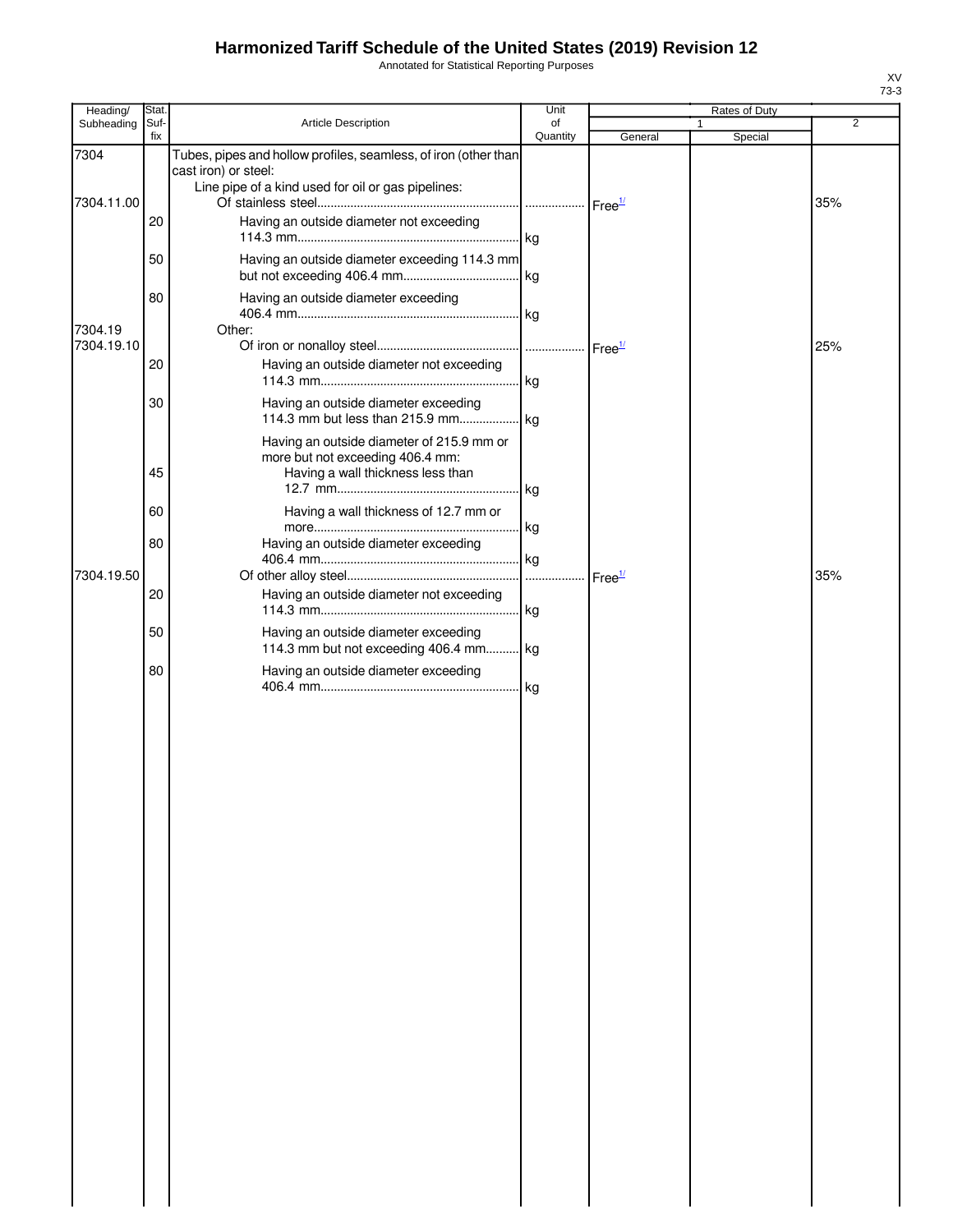Annotated for Statistical Reporting Purposes

| Heading/      | Stat.       |                                                                                                                                                                                | Unit           |         | Rates of Duty |                |
|---------------|-------------|--------------------------------------------------------------------------------------------------------------------------------------------------------------------------------|----------------|---------|---------------|----------------|
| Subheading    | Suf-<br>fix | <b>Article Description</b>                                                                                                                                                     | of<br>Quantity | General | 1<br>Special  | $\overline{2}$ |
| 7304 (con.)   |             | Tubes, pipes and hollow profiles, seamless, of iron (other than<br>cast iron) or steel: (con.)<br>Casing, tubing and drill pipe, of a kind used in drilling for<br>oil or gas: |                |         |               |                |
| 7304.22.00    | 30          | Having an outside diameter not exceeding<br>168.3 mm:<br>Having a wall thickness not exceeding                                                                                 |                |         |               | 35%            |
|               | 45          | Having a wall thickness exceeding 9.5 mm kg                                                                                                                                    |                |         |               |                |
| 7304.23       | 60          | Having an outside diameter exceeding<br>Other drill pipe:                                                                                                                      |                |         |               |                |
| 7304.23.30 00 |             |                                                                                                                                                                                |                |         |               | 25%            |
| 7304.23.60    | 30          | Having an outside diameter not exceeding<br>168.3 mm:<br>Having a wall thickness not exceeding                                                                                 |                |         |               | 35%            |
|               |             |                                                                                                                                                                                |                |         |               |                |
|               | 45          | Having a wall thickness exceeding                                                                                                                                              |                |         |               |                |
| 7304.24       | 60          | Having an outside diameter exceeding<br>Other, of stainless steel:                                                                                                             |                |         |               |                |
| 7304.24.30    |             | Casing:<br>Having an outside diameter less than                                                                                                                                |                |         |               | 28%            |
|               | 10          | 215.9 mm:<br>Having a wall thickness less than                                                                                                                                 |                |         |               |                |
|               | 20          | Having a wall thickness of 12.7 mm or                                                                                                                                          | . kg           |         |               |                |
|               | 30          | Having an outside diameter of 215.9 mm<br>or more but not exceeding 285.8 mm:<br>Having a wall thickness less than                                                             |                |         |               |                |
|               | 40          | Having a wall thickness of 12.7 mm or                                                                                                                                          |                |         |               |                |
|               | 45<br>80    | Having an outside diameter exceeding<br>285.8 mm but not exceeding 406.4 mm kg<br>Having an outside diameter exceeding                                                         |                |         |               |                |
|               |             |                                                                                                                                                                                |                |         |               |                |
|               |             |                                                                                                                                                                                |                |         |               |                |
|               |             |                                                                                                                                                                                |                |         |               |                |
|               |             |                                                                                                                                                                                |                |         |               |                |
|               |             |                                                                                                                                                                                |                |         |               |                |
|               |             |                                                                                                                                                                                |                |         |               |                |
|               |             |                                                                                                                                                                                |                |         |               |                |
|               |             |                                                                                                                                                                                |                |         |               |                |
|               |             |                                                                                                                                                                                |                |         |               |                |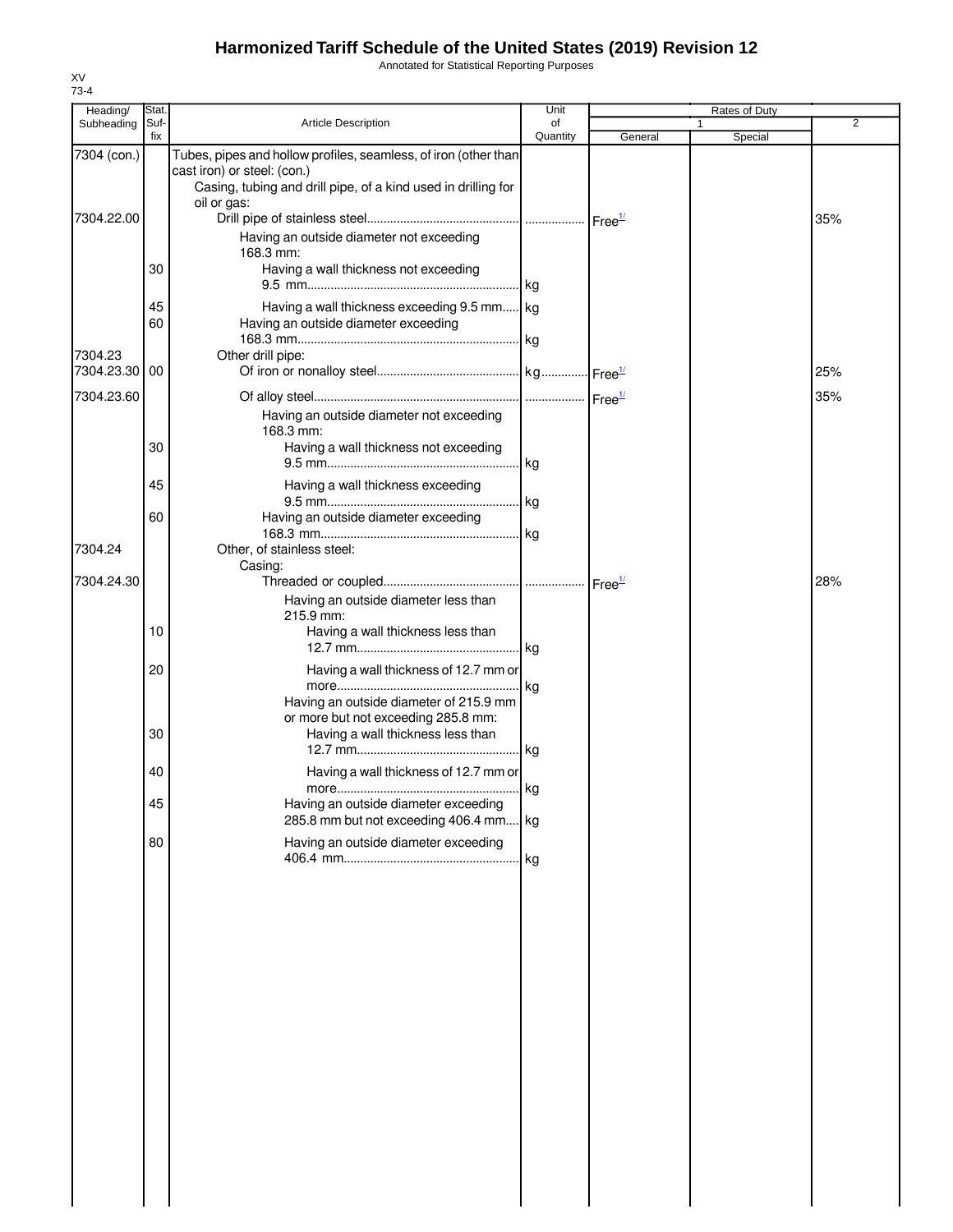Annotated for Statistical Reporting Purposes

| Heading/          | Stat.       |                                                                                                                                                                                       | Unit           |                               | Rates of Duty |      |
|-------------------|-------------|---------------------------------------------------------------------------------------------------------------------------------------------------------------------------------------|----------------|-------------------------------|---------------|------|
| Subheading        | Suf-<br>fix | <b>Article Description</b>                                                                                                                                                            | of<br>Quantity | General                       | 1<br>Special  | 2    |
| 7304 (con.)       |             | Tubes, pipes and hollow profiles, seamless, of iron (other than<br>cast iron) or steel: (con.)<br>Casing, tubing and drill pipe, of a kind used in drilling for<br>oil or gas: (con.) |                |                               |               |      |
| 7304.24<br>(con.) |             | Other, of stainless steel: (con.)                                                                                                                                                     |                |                               |               |      |
| 7304.24.40        |             | Casing: (con.)                                                                                                                                                                        |                | Free <sup>1/</sup>            |               | 8.5% |
|                   | 10          | Having an outside diameter less than<br>215.9 mm:                                                                                                                                     |                |                               |               |      |
|                   |             | Having a wall thickness less than                                                                                                                                                     |                |                               |               |      |
|                   | 20          | Having a wall thickness of 12.7 mm or<br>Having an outside diameter of 215.9 mm                                                                                                       |                |                               |               |      |
|                   | 30          | or more but not exceeding 285.8 mm:<br>Having a wall thickness less than                                                                                                              |                |                               |               |      |
|                   | 40          | Having a wall thickness of 12.7 mm or                                                                                                                                                 |                |                               |               |      |
|                   | 50          | Having an outside diameter exceeding<br>285.8 mm but not exceeding 406.4 mm:<br>Having a wall thickness less than                                                                     | kg             |                               |               |      |
|                   | 60          | Having a wall thickness of 12.7 mm or                                                                                                                                                 |                |                               |               |      |
|                   | 80          | Having an outside diameter exceeding                                                                                                                                                  | kg             |                               |               |      |
| 7304.24.60        |             |                                                                                                                                                                                       | .              | $\textsf{Free}^{\frac{1}{2}}$ |               | 35%  |
|                   |             | Having an outside diameter not exceeding<br>114.3 mm:                                                                                                                                 |                |                               |               |      |
|                   | 15          | Having a wall thickness not exceeding                                                                                                                                                 |                |                               |               |      |
|                   | 30<br>45    | Having a wall thickness exceeding<br>Having an outside diameter exceeding                                                                                                             | kg             |                               |               |      |
|                   |             |                                                                                                                                                                                       |                |                               |               |      |
|                   | 60          | Having an outside diameter of 215.9 mm or                                                                                                                                             |                |                               |               |      |
|                   | 75          | Having an outside diameter exceeding                                                                                                                                                  |                |                               |               |      |
|                   |             |                                                                                                                                                                                       |                |                               |               |      |
|                   |             |                                                                                                                                                                                       |                |                               |               |      |
|                   |             |                                                                                                                                                                                       |                |                               |               |      |
|                   |             |                                                                                                                                                                                       |                |                               |               |      |
|                   |             |                                                                                                                                                                                       |                |                               |               |      |
|                   |             |                                                                                                                                                                                       |                |                               |               |      |
|                   |             |                                                                                                                                                                                       |                |                               |               |      |
|                   |             |                                                                                                                                                                                       |                |                               |               |      |
|                   |             |                                                                                                                                                                                       |                |                               |               |      |
|                   |             |                                                                                                                                                                                       |                |                               |               |      |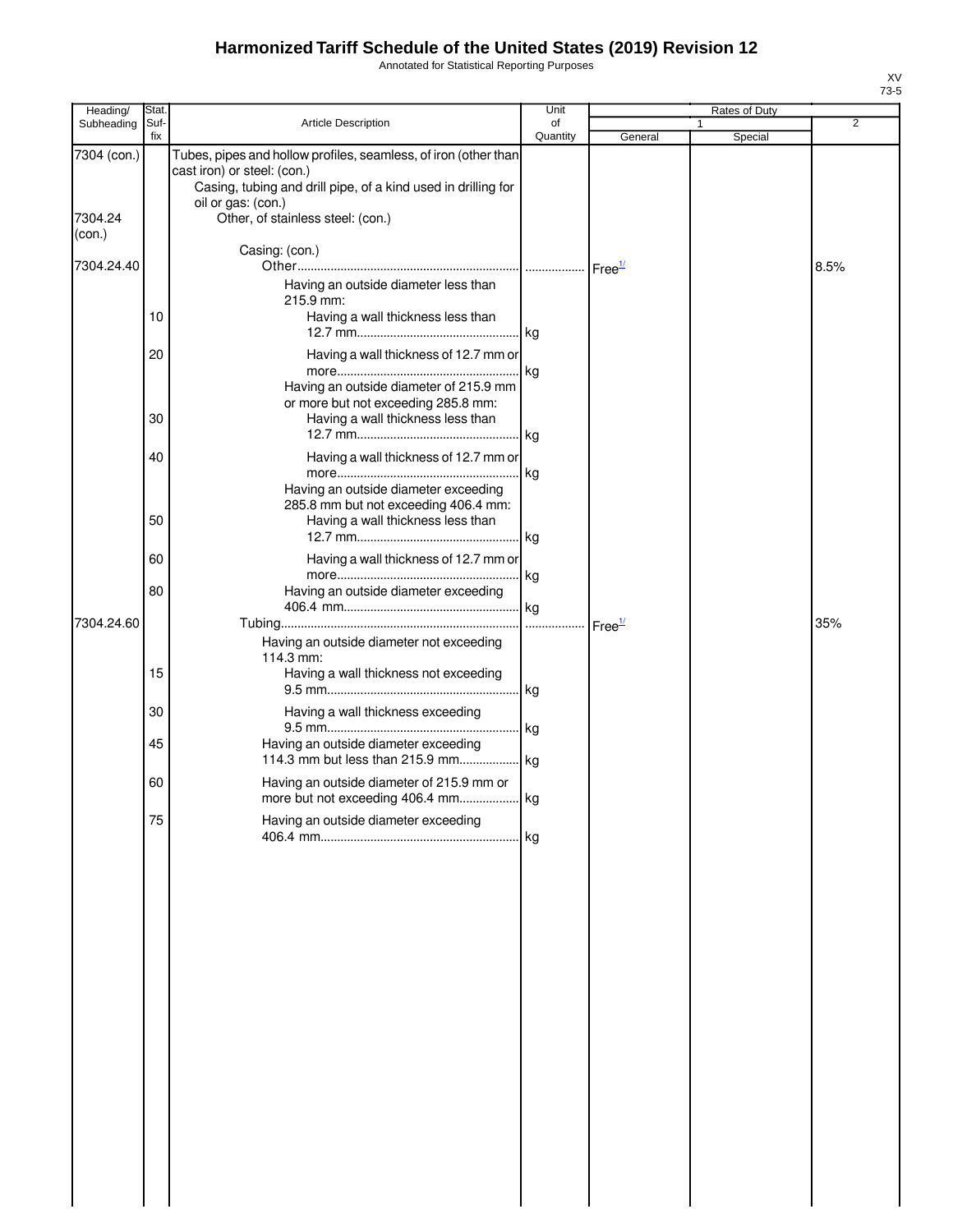Annotated for Statistical Reporting Purposes

| Heading/        | Stat.    |                                                                                                                                                                                       | Unit           |                    | Rates of Duty |                |
|-----------------|----------|---------------------------------------------------------------------------------------------------------------------------------------------------------------------------------------|----------------|--------------------|---------------|----------------|
| Subheading Suf- | fix      | <b>Article Description</b>                                                                                                                                                            | of<br>Quantity | General            | 1<br>Special  | $\overline{2}$ |
| 7304 (con.)     |          | Tubes, pipes and hollow profiles, seamless, of iron (other than<br>cast iron) or steel: (con.)<br>Casing, tubing and drill pipe, of a kind used in drilling for<br>oil or gas: (con.) |                |                    |               |                |
| 7304.29         |          | Other:<br>Casing:<br>Of iron or nonalloy steel:                                                                                                                                       |                |                    |               |                |
| 7304.29.10      |          | Having an outside diameter less than                                                                                                                                                  |                |                    |               | 20%            |
|                 | 10       | 215.9 mm:<br>Having a wall thickness less than                                                                                                                                        |                |                    |               |                |
|                 | 20       | Having a wall thickness of<br>12.7 mm or more kg<br>Having an outside diameter of                                                                                                     |                |                    |               |                |
|                 | 30       | 215.9 mm or more but not exceeding<br>285.8 mm:<br>Having a wall thickness less than                                                                                                  |                |                    |               |                |
|                 | 40       | Having a wall thickness of                                                                                                                                                            |                |                    |               |                |
|                 |          | 12.7 mm or more kg<br>Having an outside diameter exceeding<br>285.8 mm but not exceeding<br>406.4 mm:                                                                                 |                |                    |               |                |
|                 | 50       | Having a wall thickness less than                                                                                                                                                     |                |                    |               |                |
|                 | 60<br>80 | Having a wall thickness of<br>12.7 mm or more kg<br>Having an outside diameter exceeding                                                                                              |                |                    |               |                |
| 7304.29.20      |          |                                                                                                                                                                                       |                | Free <sup>1/</sup> |               | 1%             |
|                 | 10       | Having an outside diameter less than<br>215.9 mm:<br>Having a wall thickness less than                                                                                                |                |                    |               |                |
|                 | 20       | Having a wall thickness of<br>12.7 mm or more kg<br>Having an outside diameter of<br>215.9 mm or more but not exceeding                                                               |                |                    |               |                |
|                 | 30       | 285.8 mm:<br>Having a wall thickness less than                                                                                                                                        | kg             |                    |               |                |
|                 | 40       | Having a wall thickness of<br>12.7 mm or more kg<br>Having an outside diameter exceeding<br>285.8 mm but not exceeding<br>406.4 mm:                                                   |                |                    |               |                |
|                 | 50       | Having a wall thickness less than                                                                                                                                                     |                |                    |               |                |
|                 | 60       | Having a wall thickness of<br>12.7 mm or more kg                                                                                                                                      |                |                    |               |                |
|                 | 80       | Having an outside diameter exceeding                                                                                                                                                  |                |                    |               |                |
|                 |          |                                                                                                                                                                                       |                |                    |               |                |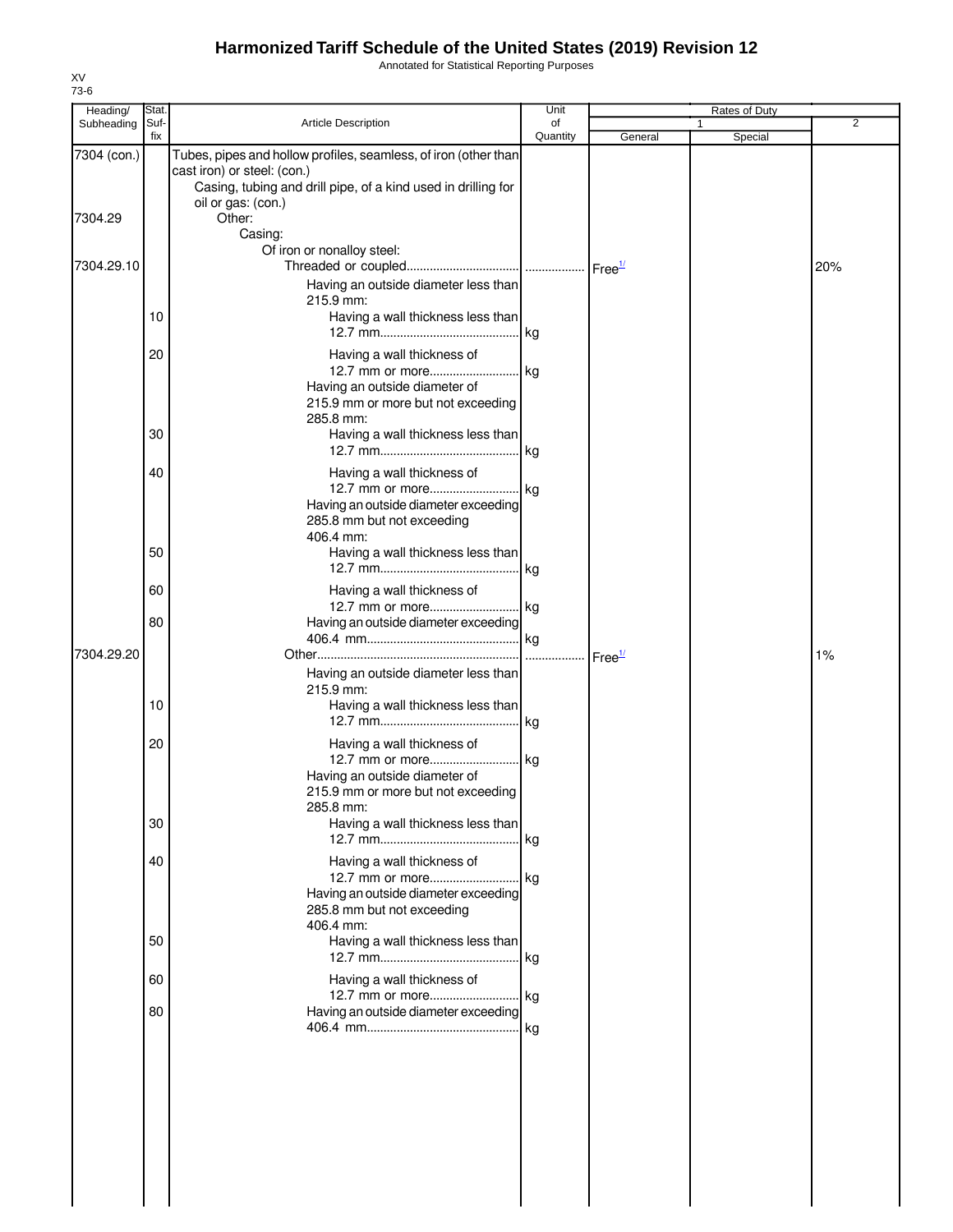Annotated for Statistical Reporting Purposes

| Heading/                         | Stat.       |                                                                                                                                                                                                        | Unit           |                        | Rates of Duty |      |
|----------------------------------|-------------|--------------------------------------------------------------------------------------------------------------------------------------------------------------------------------------------------------|----------------|------------------------|---------------|------|
| Subheading                       | Suf-<br>fix | Article Description                                                                                                                                                                                    | οf<br>Quantity | General                | 1<br>Special  | 2    |
| 7304 (con.)<br>7304.29<br>(con.) |             | Tubes, pipes and hollow profiles, seamless, of iron (other than<br>cast iron) or steel: (con.)<br>Casing, tubing and drill pipe, of a kind used in drilling for<br>oil or gas: (con.)<br>Other: (con.) |                |                        |               |      |
| 7304.29.31                       |             | Casing: (con.)<br>Of other alloy steel:                                                                                                                                                                |                |                        |               | 28%  |
|                                  | 10          | Having an outside diameter less than<br>215.9 mm:<br>Having a wall thickness less than                                                                                                                 |                |                        |               |      |
|                                  | 20          | Having a wall thickness of<br>Having an outside diameter of<br>215.9 mm or more but not exceeding<br>285.8 mm:                                                                                         |                |                        |               |      |
|                                  | 30          | Having a wall thickness less than                                                                                                                                                                      |                |                        |               |      |
|                                  | 40          | Having a wall thickness of<br>12.7 mm or more kg<br>Having an outside diameter exceeding<br>285.8 mm but not exceeding<br>406.4 mm:                                                                    |                |                        |               |      |
|                                  | 50          | Having a wall thickness less than                                                                                                                                                                      |                |                        |               |      |
|                                  | 60          | Having a wall thickness of                                                                                                                                                                             |                |                        |               |      |
| 7304.29.41                       | 80          | Having an outside diameter exceeding                                                                                                                                                                   |                |                        |               | 8.5% |
|                                  | 10          | Having an outside diameter less than<br>215.9 mm:<br>Having a wall thickness less than                                                                                                                 |                | $r$ Free <sup>1/</sup> |               |      |
|                                  | 20          | Having a wall thickness of<br>12.7 mm or more kg<br>Having an outside diameter of<br>215.9 mm or more but not exceeding<br>285.8 mm:                                                                   |                |                        |               |      |
|                                  | 30          | Having a wall thickness less than                                                                                                                                                                      |                |                        |               |      |
|                                  | 40          | Having a wall thickness of<br>Having an outside diameter exceeding<br>285.8 mm but not exceeding<br>406.4 mm:                                                                                          |                |                        |               |      |
|                                  | 50          | Having a wall thickness less than                                                                                                                                                                      |                |                        |               |      |
|                                  | 60<br>80    | Having a wall thickness of<br>12.7 mm or more kg<br>Having an outside diameter exceeding                                                                                                               |                |                        |               |      |
|                                  |             |                                                                                                                                                                                                        |                |                        |               |      |

XV 73-7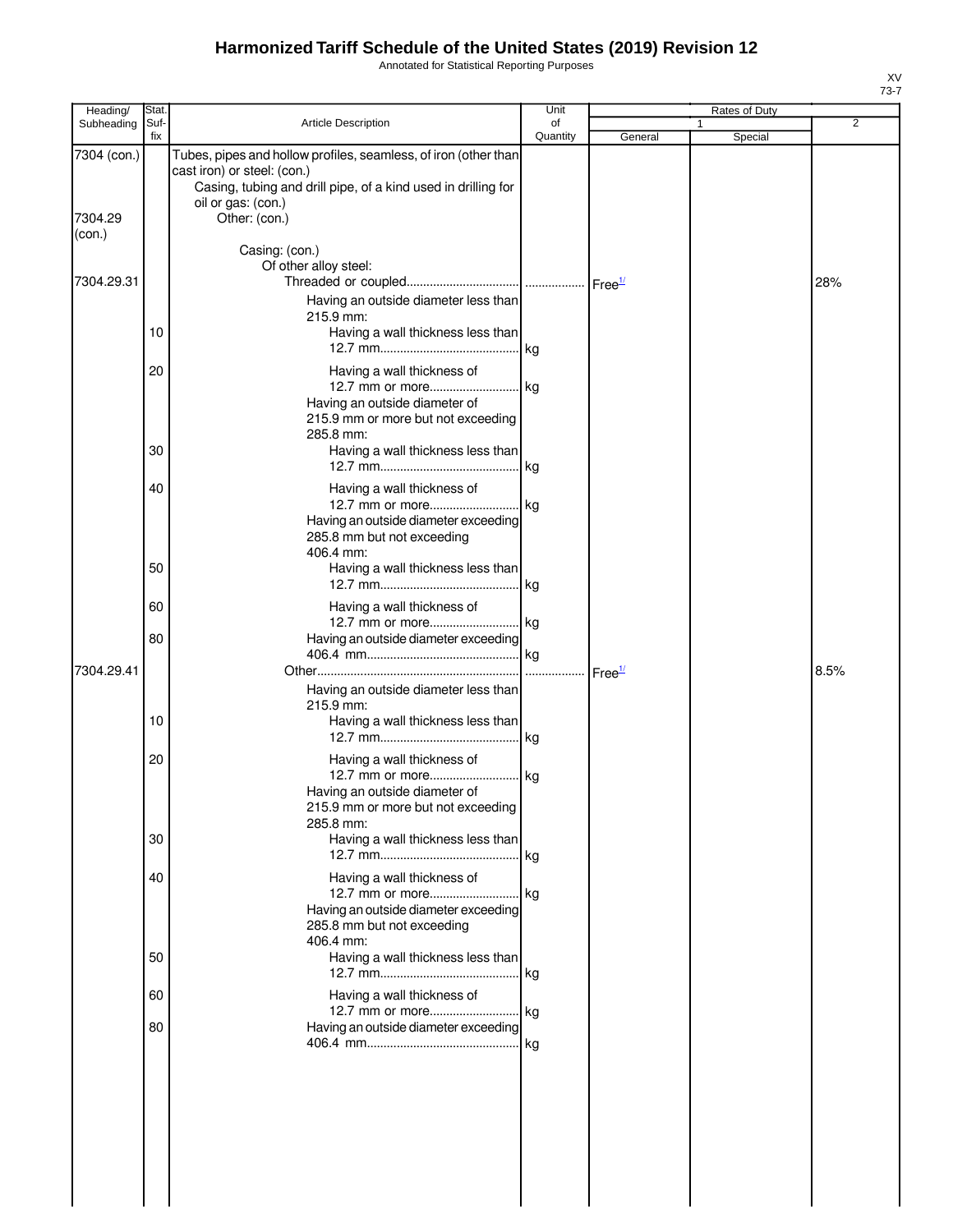Annotated for Statistical Reporting Purposes

| Heading/          | Stat.       |                                                                                                                                                                                       | Unit           |                               | Rates of Duty           |                |
|-------------------|-------------|---------------------------------------------------------------------------------------------------------------------------------------------------------------------------------------|----------------|-------------------------------|-------------------------|----------------|
| Subheading        | Suf-<br>fix | Article Description                                                                                                                                                                   | of<br>Quantity | General                       | $\mathbf{1}$<br>Special | $\overline{2}$ |
| 7304 (con.)       |             | Tubes, pipes and hollow profiles, seamless, of iron (other than<br>cast iron) or steel: (con.)<br>Casing, tubing and drill pipe, of a kind used in drilling for<br>oil or gas: (con.) |                |                               |                         |                |
| 7304.29<br>(con.) |             | Other: (con.)                                                                                                                                                                         |                |                               |                         |                |
| 7304.29.50        |             | Tubing:<br>Having an outside diameter not exceeding<br>114.3 mm:                                                                                                                      |                |                               |                         | 25%            |
|                   | 15          | Having a wall thickness not exceeding                                                                                                                                                 |                |                               |                         |                |
|                   | 30          | Having a wall thickness exceeding                                                                                                                                                     | kg             |                               |                         |                |
|                   | 45          | Having an outside diameter exceeding<br>114.3 mm but less than 215.9 mm kg                                                                                                            |                |                               |                         |                |
|                   | 60          | Having an outside diameter of 215.9 mm<br>or more but not exceeding 406.4 mm kg                                                                                                       |                |                               |                         |                |
| 7304.29.61        | 75          | Having an outside diameter exceeding                                                                                                                                                  |                | $\textsf{Free}^{\frac{1}{2}}$ |                         | 35%            |
|                   | 15          | Having an outside diameter not exceeding<br>114.3 mm:<br>Having a wall thickness not exceeding                                                                                        | kg             |                               |                         |                |
|                   | 30          | Having a wall thickness exceeding                                                                                                                                                     |                |                               |                         |                |
|                   | 45          | Having an outside diameter exceeding<br>114.3 mm but less than 215.9 mm kg                                                                                                            | kg             |                               |                         |                |
|                   | 60          | Having an outside diameter of 215.9 mm<br>or more but not exceeding 406.4 mm kg                                                                                                       |                |                               |                         |                |
|                   | 75          | Having an outside diameter exceeding                                                                                                                                                  |                |                               |                         |                |
|                   |             |                                                                                                                                                                                       | kg             |                               |                         |                |
|                   |             |                                                                                                                                                                                       |                |                               |                         |                |
|                   |             |                                                                                                                                                                                       |                |                               |                         |                |
|                   |             |                                                                                                                                                                                       |                |                               |                         |                |
|                   |             |                                                                                                                                                                                       |                |                               |                         |                |
|                   |             |                                                                                                                                                                                       |                |                               |                         |                |
|                   |             |                                                                                                                                                                                       |                |                               |                         |                |
|                   |             |                                                                                                                                                                                       |                |                               |                         |                |
|                   |             |                                                                                                                                                                                       |                |                               |                         |                |
|                   |             |                                                                                                                                                                                       |                |                               |                         |                |
|                   |             |                                                                                                                                                                                       |                |                               |                         |                |
|                   |             |                                                                                                                                                                                       |                |                               |                         |                |
|                   |             |                                                                                                                                                                                       |                |                               |                         |                |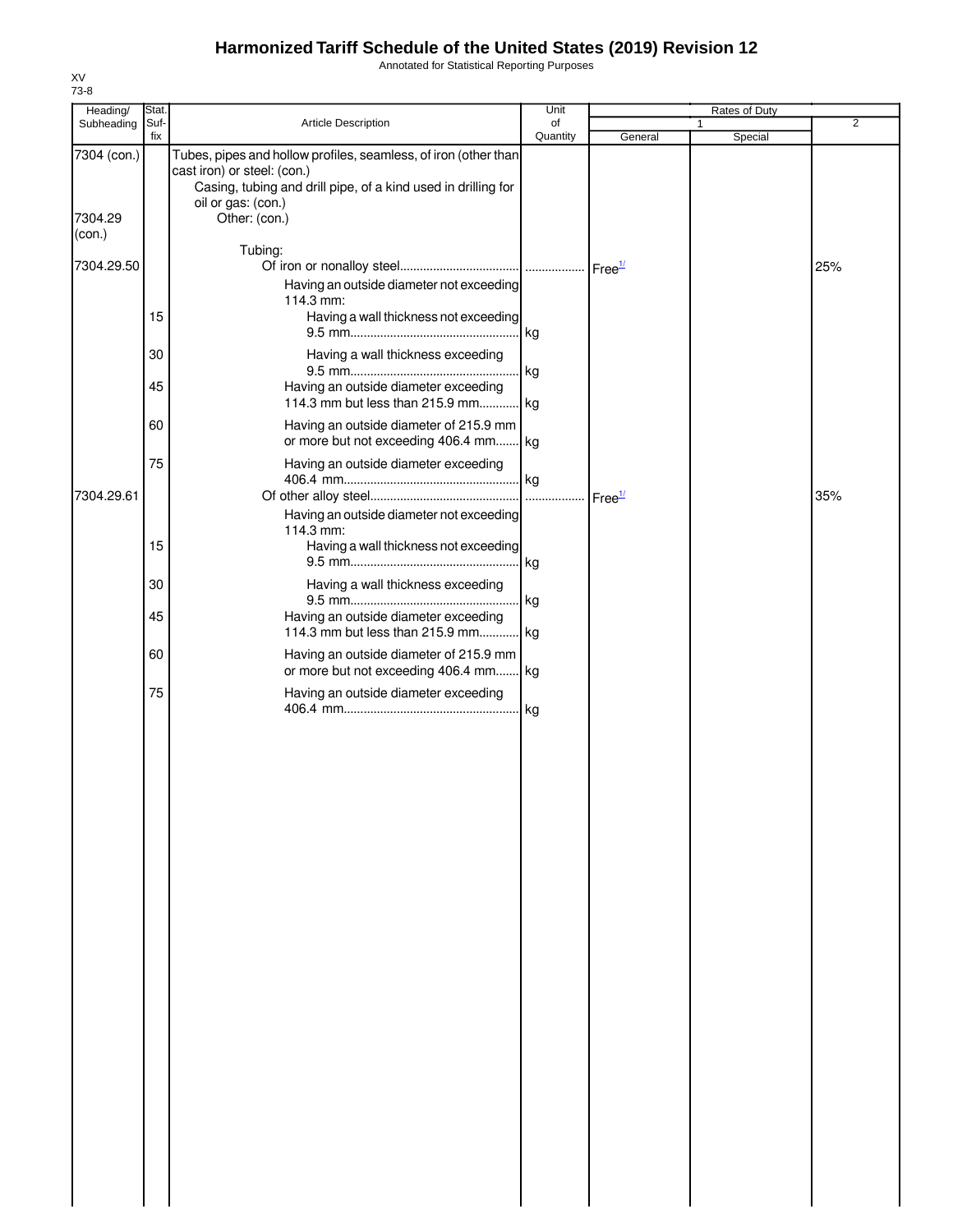Annotated for Statistical Reporting Purposes

| Heading/              | Stat.       |                                                                                                                                                                | Unit           |                    | Rates of Duty           |                |
|-----------------------|-------------|----------------------------------------------------------------------------------------------------------------------------------------------------------------|----------------|--------------------|-------------------------|----------------|
| Subheading            | Suf-<br>fix | Article Description                                                                                                                                            | of<br>Quantity | General            | $\mathbf{1}$<br>Special | $\overline{2}$ |
| 7304 (con.)           |             | Tubes, pipes and hollow profiles, seamless, of iron (other than<br>cast iron) or steel: (con.)<br>Other, of circular cross section, of iron or nonalloy steel: |                |                    |                         |                |
| 7304.31<br>7304.31.30 | 00          | Cold-drawn or cold-rolled (cold-reduced):                                                                                                                      |                |                    |                         | 22%            |
| 7304.31.60            |             |                                                                                                                                                                |                |                    |                         | 25%            |
|                       | 10          | Suitable for use in boilers, superheaters, heat<br>exchangers, condensers, refining furnaces                                                                   |                |                    |                         |                |
| 7304.39.00            | 50          |                                                                                                                                                                | .              | Free <sup>1/</sup> |                         | 25%            |
|                       |             | Suitable for use in boilers, superheaters, heat<br>exchangers, condensers, refining furnaces and<br>feedwater heaters:                                         |                |                    |                         |                |
|                       | 02<br>04    | Having an outside diameter less than<br>Having an outside diameter of 38.1 mm or                                                                               |                |                    |                         |                |
|                       |             |                                                                                                                                                                |                |                    |                         |                |
|                       | 06          | Having an outside diameter of 190.5 mm or                                                                                                                      |                |                    |                         |                |
|                       | 08          | Having an outside diameter exceeding                                                                                                                           |                |                    |                         |                |
|                       |             |                                                                                                                                                                |                |                    |                         |                |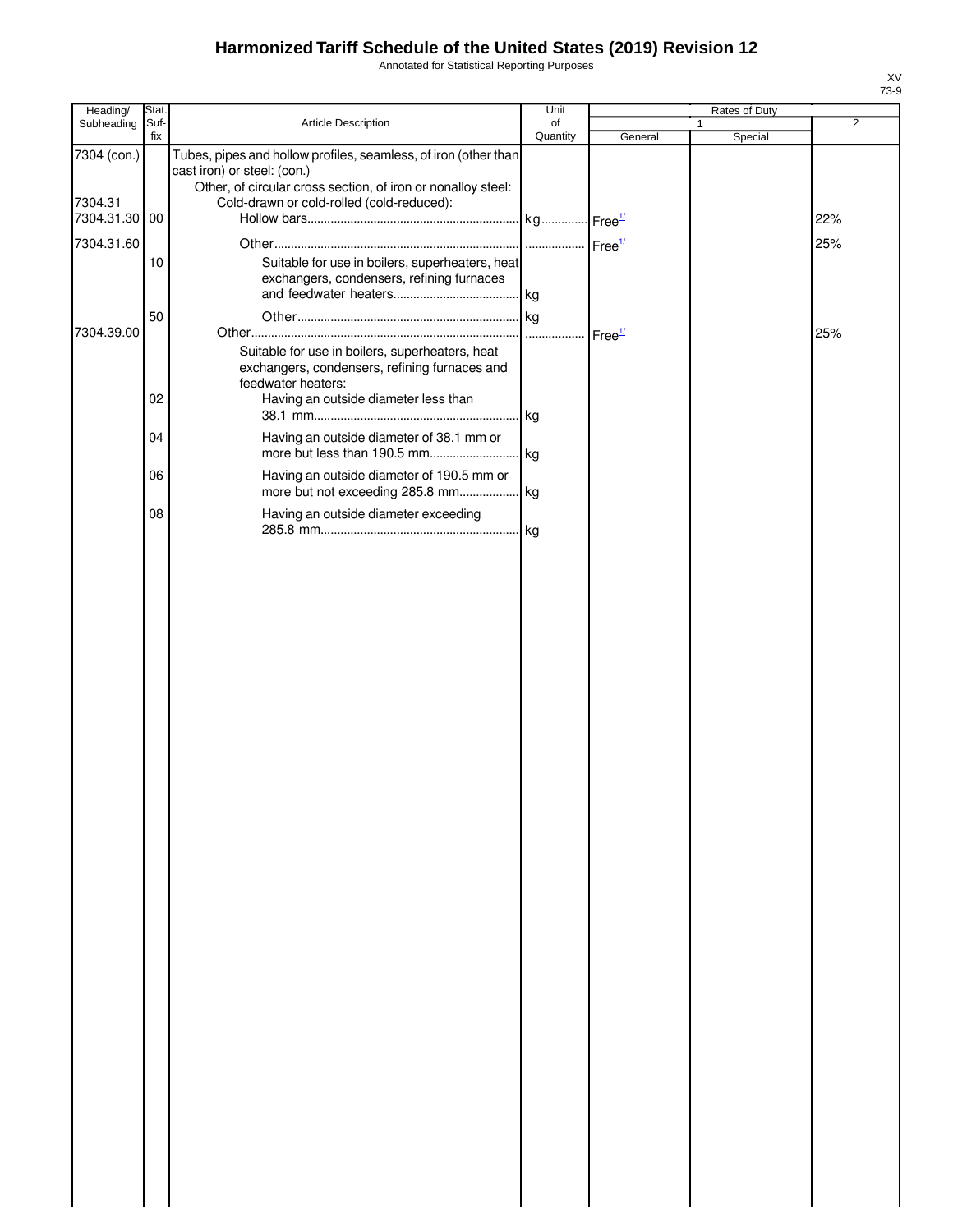Annotated for Statistical Reporting Purposes

| fix<br>Quantity<br>General<br>Special<br>7304 (con.)<br>Tubes, pipes and hollow profiles, seamless, of iron (other than<br>cast iron) or steel: (con.)<br>Other, of circular cross section, of iron or nonalloy steel:<br>(con.)<br>Other (con.)<br>7304.39.00<br>(con.)<br>Other:<br>16<br>Galvanized, having an outside diameter not<br>Other:<br>20<br>Having an outside diameter less than<br>Having an outside diameter of 38.1 mm or<br>more but not exceeding 114.3 mm:<br>24<br>Having a wall thickness less than<br>28<br>Having a wall thickness of 6.4 mm or<br>more but not exceeding 12.7 mm kg<br>Having a wall thickness exceeding<br>32<br>kg<br>Having an outside diameter exceeding<br>114.3 mm but less than 190.5 mm:<br>36<br>Having a wall thickness less than<br>. kg<br>40<br>Having a wall thickness of 12.7 mm or<br>more but less than 19 mm kg<br>44<br>Having a wall thickness of 19 mm or<br>. kg<br>Having an outside diameter of 190.5 mm<br>or more but not exceeding 285.8 mm:<br>48<br>Having a wall thickness less than<br>. kg<br>52<br>Having a wall thickness of 12.7 mm or<br>more but less than 19 mm kg<br>56<br>Having a wall thickness of 19 mm or<br>l kg<br>Having an outside diameter exceeding<br>285.8 mm but not exceeding 406.4 mm:<br>62<br>Having a wall thickness less than<br>Having a wall thickness of 12.7 mm or<br>68<br>more but less than 19 mm<br>. kg<br>72<br>Having a wall thickness of 19 mm or<br>.  kg<br>Having an outside diameter exceeding<br>406.4 mm:<br>76<br>Having a wall thickness less than<br>. kg<br>80<br>Having a wall thickness of 19 mm or<br>. kg | Heading/<br>Subheading | Stat.<br>Suf- | <b>Article Description</b> | Unit<br>of | <b>Rates of Duty</b><br>1 | $\overline{2}$ |
|-----------------------------------------------------------------------------------------------------------------------------------------------------------------------------------------------------------------------------------------------------------------------------------------------------------------------------------------------------------------------------------------------------------------------------------------------------------------------------------------------------------------------------------------------------------------------------------------------------------------------------------------------------------------------------------------------------------------------------------------------------------------------------------------------------------------------------------------------------------------------------------------------------------------------------------------------------------------------------------------------------------------------------------------------------------------------------------------------------------------------------------------------------------------------------------------------------------------------------------------------------------------------------------------------------------------------------------------------------------------------------------------------------------------------------------------------------------------------------------------------------------------------------------------------------------------------------------------------------------------------------------------|------------------------|---------------|----------------------------|------------|---------------------------|----------------|
|                                                                                                                                                                                                                                                                                                                                                                                                                                                                                                                                                                                                                                                                                                                                                                                                                                                                                                                                                                                                                                                                                                                                                                                                                                                                                                                                                                                                                                                                                                                                                                                                                                         |                        |               |                            |            |                           |                |
|                                                                                                                                                                                                                                                                                                                                                                                                                                                                                                                                                                                                                                                                                                                                                                                                                                                                                                                                                                                                                                                                                                                                                                                                                                                                                                                                                                                                                                                                                                                                                                                                                                         |                        |               |                            |            |                           |                |
|                                                                                                                                                                                                                                                                                                                                                                                                                                                                                                                                                                                                                                                                                                                                                                                                                                                                                                                                                                                                                                                                                                                                                                                                                                                                                                                                                                                                                                                                                                                                                                                                                                         |                        |               |                            |            |                           |                |
|                                                                                                                                                                                                                                                                                                                                                                                                                                                                                                                                                                                                                                                                                                                                                                                                                                                                                                                                                                                                                                                                                                                                                                                                                                                                                                                                                                                                                                                                                                                                                                                                                                         |                        |               |                            |            |                           |                |
|                                                                                                                                                                                                                                                                                                                                                                                                                                                                                                                                                                                                                                                                                                                                                                                                                                                                                                                                                                                                                                                                                                                                                                                                                                                                                                                                                                                                                                                                                                                                                                                                                                         |                        |               |                            |            |                           |                |
|                                                                                                                                                                                                                                                                                                                                                                                                                                                                                                                                                                                                                                                                                                                                                                                                                                                                                                                                                                                                                                                                                                                                                                                                                                                                                                                                                                                                                                                                                                                                                                                                                                         |                        |               |                            |            |                           |                |
|                                                                                                                                                                                                                                                                                                                                                                                                                                                                                                                                                                                                                                                                                                                                                                                                                                                                                                                                                                                                                                                                                                                                                                                                                                                                                                                                                                                                                                                                                                                                                                                                                                         |                        |               |                            |            |                           |                |
|                                                                                                                                                                                                                                                                                                                                                                                                                                                                                                                                                                                                                                                                                                                                                                                                                                                                                                                                                                                                                                                                                                                                                                                                                                                                                                                                                                                                                                                                                                                                                                                                                                         |                        |               |                            |            |                           |                |
|                                                                                                                                                                                                                                                                                                                                                                                                                                                                                                                                                                                                                                                                                                                                                                                                                                                                                                                                                                                                                                                                                                                                                                                                                                                                                                                                                                                                                                                                                                                                                                                                                                         |                        |               |                            |            |                           |                |
|                                                                                                                                                                                                                                                                                                                                                                                                                                                                                                                                                                                                                                                                                                                                                                                                                                                                                                                                                                                                                                                                                                                                                                                                                                                                                                                                                                                                                                                                                                                                                                                                                                         |                        |               |                            |            |                           |                |
|                                                                                                                                                                                                                                                                                                                                                                                                                                                                                                                                                                                                                                                                                                                                                                                                                                                                                                                                                                                                                                                                                                                                                                                                                                                                                                                                                                                                                                                                                                                                                                                                                                         |                        |               |                            |            |                           |                |
|                                                                                                                                                                                                                                                                                                                                                                                                                                                                                                                                                                                                                                                                                                                                                                                                                                                                                                                                                                                                                                                                                                                                                                                                                                                                                                                                                                                                                                                                                                                                                                                                                                         |                        |               |                            |            |                           |                |
|                                                                                                                                                                                                                                                                                                                                                                                                                                                                                                                                                                                                                                                                                                                                                                                                                                                                                                                                                                                                                                                                                                                                                                                                                                                                                                                                                                                                                                                                                                                                                                                                                                         |                        |               |                            |            |                           |                |
|                                                                                                                                                                                                                                                                                                                                                                                                                                                                                                                                                                                                                                                                                                                                                                                                                                                                                                                                                                                                                                                                                                                                                                                                                                                                                                                                                                                                                                                                                                                                                                                                                                         |                        |               |                            |            |                           |                |
|                                                                                                                                                                                                                                                                                                                                                                                                                                                                                                                                                                                                                                                                                                                                                                                                                                                                                                                                                                                                                                                                                                                                                                                                                                                                                                                                                                                                                                                                                                                                                                                                                                         |                        |               |                            |            |                           |                |
|                                                                                                                                                                                                                                                                                                                                                                                                                                                                                                                                                                                                                                                                                                                                                                                                                                                                                                                                                                                                                                                                                                                                                                                                                                                                                                                                                                                                                                                                                                                                                                                                                                         |                        |               |                            |            |                           |                |
|                                                                                                                                                                                                                                                                                                                                                                                                                                                                                                                                                                                                                                                                                                                                                                                                                                                                                                                                                                                                                                                                                                                                                                                                                                                                                                                                                                                                                                                                                                                                                                                                                                         |                        |               |                            |            |                           |                |
|                                                                                                                                                                                                                                                                                                                                                                                                                                                                                                                                                                                                                                                                                                                                                                                                                                                                                                                                                                                                                                                                                                                                                                                                                                                                                                                                                                                                                                                                                                                                                                                                                                         |                        |               |                            |            |                           |                |
|                                                                                                                                                                                                                                                                                                                                                                                                                                                                                                                                                                                                                                                                                                                                                                                                                                                                                                                                                                                                                                                                                                                                                                                                                                                                                                                                                                                                                                                                                                                                                                                                                                         |                        |               |                            |            |                           |                |
|                                                                                                                                                                                                                                                                                                                                                                                                                                                                                                                                                                                                                                                                                                                                                                                                                                                                                                                                                                                                                                                                                                                                                                                                                                                                                                                                                                                                                                                                                                                                                                                                                                         |                        |               |                            |            |                           |                |
|                                                                                                                                                                                                                                                                                                                                                                                                                                                                                                                                                                                                                                                                                                                                                                                                                                                                                                                                                                                                                                                                                                                                                                                                                                                                                                                                                                                                                                                                                                                                                                                                                                         |                        |               |                            |            |                           |                |
|                                                                                                                                                                                                                                                                                                                                                                                                                                                                                                                                                                                                                                                                                                                                                                                                                                                                                                                                                                                                                                                                                                                                                                                                                                                                                                                                                                                                                                                                                                                                                                                                                                         |                        |               |                            |            |                           |                |
|                                                                                                                                                                                                                                                                                                                                                                                                                                                                                                                                                                                                                                                                                                                                                                                                                                                                                                                                                                                                                                                                                                                                                                                                                                                                                                                                                                                                                                                                                                                                                                                                                                         |                        |               |                            |            |                           |                |
|                                                                                                                                                                                                                                                                                                                                                                                                                                                                                                                                                                                                                                                                                                                                                                                                                                                                                                                                                                                                                                                                                                                                                                                                                                                                                                                                                                                                                                                                                                                                                                                                                                         |                        |               |                            |            |                           |                |
|                                                                                                                                                                                                                                                                                                                                                                                                                                                                                                                                                                                                                                                                                                                                                                                                                                                                                                                                                                                                                                                                                                                                                                                                                                                                                                                                                                                                                                                                                                                                                                                                                                         |                        |               |                            |            |                           |                |
|                                                                                                                                                                                                                                                                                                                                                                                                                                                                                                                                                                                                                                                                                                                                                                                                                                                                                                                                                                                                                                                                                                                                                                                                                                                                                                                                                                                                                                                                                                                                                                                                                                         |                        |               |                            |            |                           |                |
|                                                                                                                                                                                                                                                                                                                                                                                                                                                                                                                                                                                                                                                                                                                                                                                                                                                                                                                                                                                                                                                                                                                                                                                                                                                                                                                                                                                                                                                                                                                                                                                                                                         |                        |               |                            |            |                           |                |

XV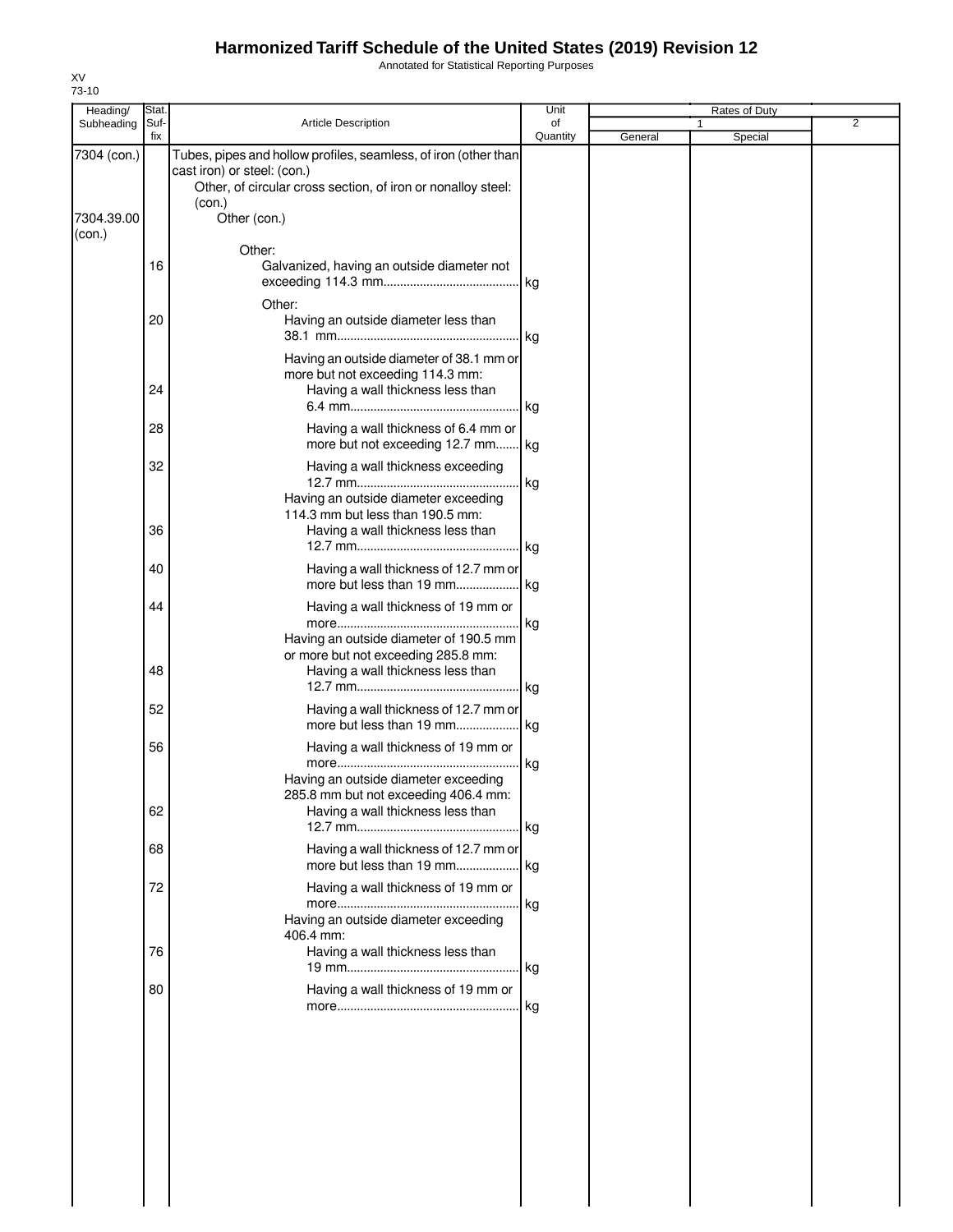Annotated for Statistical Reporting Purposes

| Heading/                             | Stat.                |                                                                                                                                                                                                                                                                        | Unit           |                    | Rates of Duty |                |
|--------------------------------------|----------------------|------------------------------------------------------------------------------------------------------------------------------------------------------------------------------------------------------------------------------------------------------------------------|----------------|--------------------|---------------|----------------|
| Subheading                           | Suf-<br>fix          | Article Description                                                                                                                                                                                                                                                    | of<br>Quantity | General            | 1<br>Special  | $\overline{2}$ |
| 7304 (con.)<br>7304.41<br>7304.41.30 | 05                   | Tubes, pipes and hollow profiles, seamless, of iron (other than<br>cast iron) or steel: (con.)<br>Other, of circular cross section, of stainless steel:<br>Cold-drawn or cold-rolled (cold-reduced):<br>Of an external diameter of less than 19 mm  Free <sup>1/</sup> |                |                    |               | 36%            |
| 7304.41.60                           | 15<br>45<br>05<br>15 | Other:<br>Suitable for use in boilers, superheaters,<br>heat exchangers, condensers, refining<br>furnaces and feedwater heaters kg<br>Other:<br>Suitable for use in boilers, superheaters,                                                                             |                | Free <sup>1/</sup> |               | 36%            |
| 7304.49.00                           | 45<br>05             | heat exchangers, condensers, refining<br>furnaces and feedwater heaters kg                                                                                                                                                                                             | $\lfloor$ kg   | Free <sup>1/</sup> |               | 36%            |
|                                      | 15<br>45             | Other:<br>Other:<br>Suitable for use in boilers, superheaters,                                                                                                                                                                                                         | . kg           |                    |               |                |
|                                      | 60                   | heat exchangers, condensers, refining<br>furnaces and feedwater heaters kg                                                                                                                                                                                             | kg             |                    |               |                |
|                                      |                      |                                                                                                                                                                                                                                                                        |                |                    |               |                |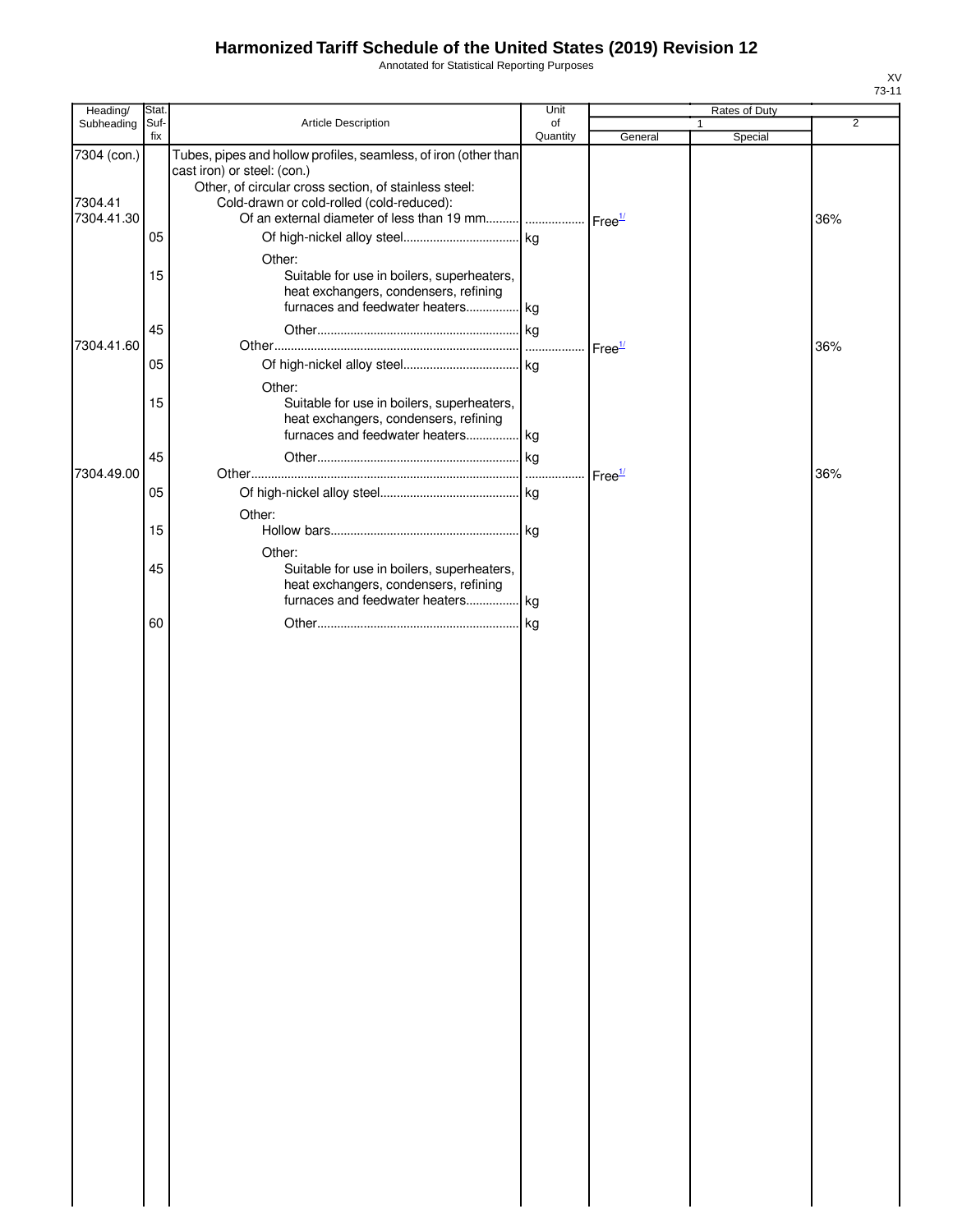Annotated for Statistical Reporting Purposes

| Heading/               | Stat.       |                                                                                                                                                                                                        | Unit           |         | Rates of Duty |                |
|------------------------|-------------|--------------------------------------------------------------------------------------------------------------------------------------------------------------------------------------------------------|----------------|---------|---------------|----------------|
| Subheading             | Suf-<br>fix | <b>Article Description</b>                                                                                                                                                                             | of<br>Quantity | General | 1<br>Special  | $\overline{2}$ |
| 7304 (con.)<br>7304.51 |             | Tubes, pipes and hollow profiles, seamless, of iron (other than<br>cast iron) or steel: (con.)<br>Other, of circular cross section, of other alloy steel:<br>Cold-drawn or cold-rolled (cold-reduced): |                |         |               |                |
| 7304.51.10 00          |             | Suitable for use in the manufacture of ball or roller                                                                                                                                                  |                |         |               | 34%            |
| 7304.51.50             |             |                                                                                                                                                                                                        |                |         |               | 35%            |
|                        | 05          |                                                                                                                                                                                                        |                |         |               |                |
|                        |             | Other:<br>Suitable for use in boilers, superheaters,<br>heat exchangers, condensers, refining<br>furnaces and feedwater heaters:                                                                       |                |         |               |                |
|                        | 15          |                                                                                                                                                                                                        |                |         |               |                |
|                        | 45          |                                                                                                                                                                                                        |                |         |               |                |
|                        | 60          |                                                                                                                                                                                                        |                |         |               |                |
| 7304.59<br>7304.59.10  | 00          | Other:<br>Suitable for use in the manufacture of ball or roller                                                                                                                                        |                |         |               | 34%            |
| 7304.59.20             |             | Other:<br>Suitable for use in boilers, superheaters, heat<br>exchangers, condensers, refining furnaces                                                                                                 |                |         |               |                |
|                        |             |                                                                                                                                                                                                        |                |         |               | 35%            |
|                        | 30          | Other:                                                                                                                                                                                                 |                |         |               |                |
|                        | 40          | Having an outside diameter less than                                                                                                                                                                   |                |         |               |                |
|                        | 45          | Having an outside diameter of<br>38.1 mm or more but not exceeding                                                                                                                                     |                |         |               |                |
|                        | 55          | Having an outside diameter exceeding<br>114.3 mm but less than 190.5 mm kg                                                                                                                             |                |         |               |                |
|                        | 60          | Having an outside diameter of<br>190.5 mm or more but not exceeding                                                                                                                                    |                |         |               |                |
|                        | 70          | Having an outside diameter exceeding<br>285.8 mm but not exceeding                                                                                                                                     |                |         |               |                |
|                        | 80          | Having an outside diameter exceeding                                                                                                                                                                   | kg             |         |               |                |
|                        |             |                                                                                                                                                                                                        |                |         |               |                |
|                        |             |                                                                                                                                                                                                        |                |         |               |                |
|                        |             |                                                                                                                                                                                                        |                |         |               |                |
|                        |             |                                                                                                                                                                                                        |                |         |               |                |
|                        |             |                                                                                                                                                                                                        |                |         |               |                |
|                        |             |                                                                                                                                                                                                        |                |         |               |                |
|                        |             |                                                                                                                                                                                                        |                |         |               |                |
|                        |             |                                                                                                                                                                                                        |                |         |               |                |
|                        |             |                                                                                                                                                                                                        |                |         |               |                |
|                        |             |                                                                                                                                                                                                        |                |         |               |                |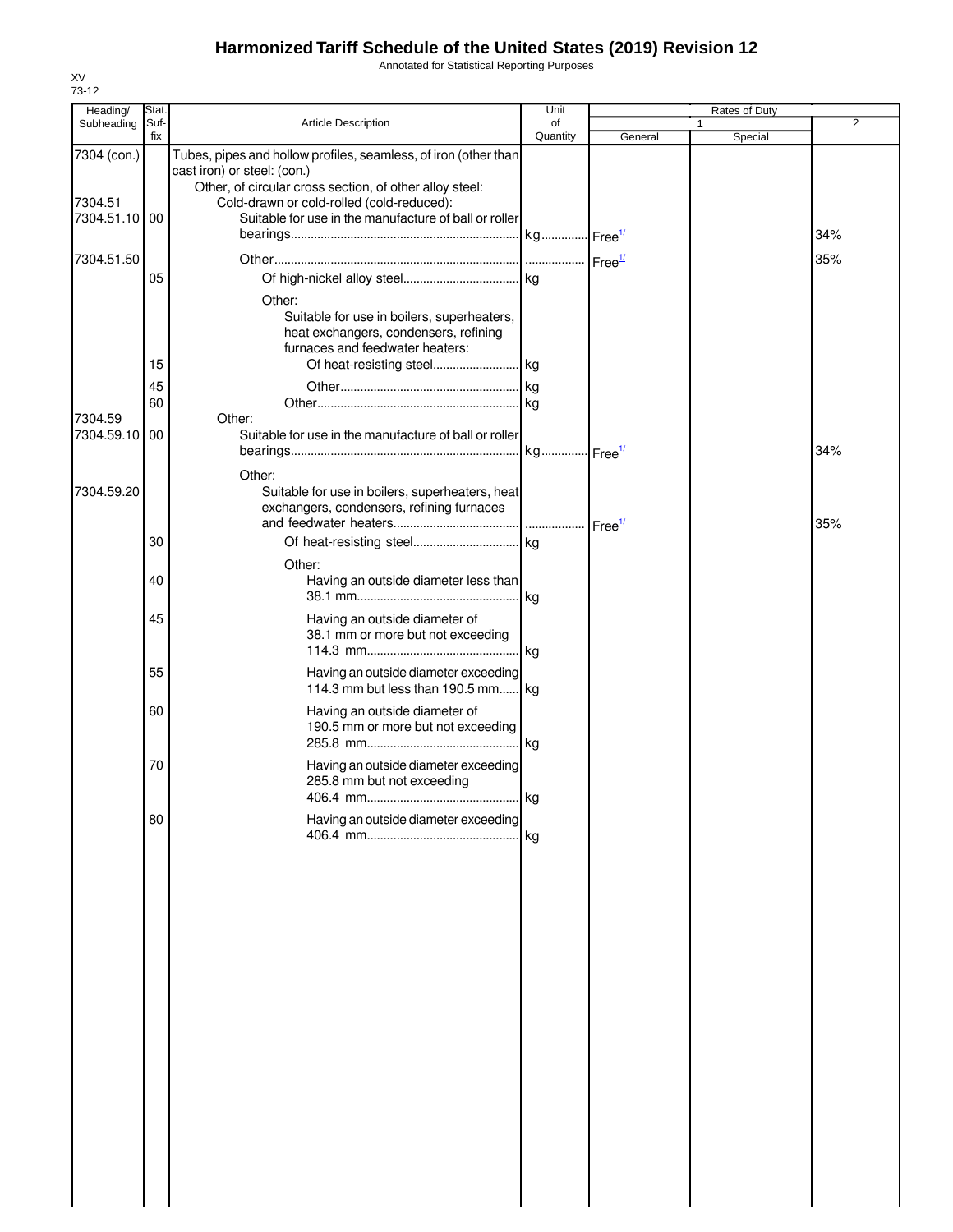Annotated for Statistical Reporting Purposes

| Heading/               | Stat.       |                                                                                                                                                                                   | Unit           |         | Rates of Duty           |     |
|------------------------|-------------|-----------------------------------------------------------------------------------------------------------------------------------------------------------------------------------|----------------|---------|-------------------------|-----|
| Subheading             | Suf-<br>fix | Article Description                                                                                                                                                               | of<br>Quantity | General | $\mathbf{1}$<br>Special | 2   |
| 7304 (con.)<br>7304.59 |             | Tubes, pipes and hollow profiles, seamless, of iron (other than<br>cast iron) or steel: (con.)<br>Other, of circular cross section, of other alloy steel: (con.)<br>Other: (con.) |                |         |                         |     |
| (con.)                 |             | Other: (con.)<br>Other:                                                                                                                                                           |                |         |                         |     |
| 7304.59.60 00          |             |                                                                                                                                                                                   |                |         |                         | 36% |
| 7304.59.80             |             |                                                                                                                                                                                   |                |         |                         | 35% |
|                        | 10          | Having an outside diameter less than                                                                                                                                              | kg             |         |                         |     |
|                        |             | Having an outside diameter of<br>38.1 mm or more but not exceeding<br>114.3 mm:                                                                                                   |                |         |                         |     |
|                        | 15          | Having a wall thickness less than                                                                                                                                                 |                |         |                         |     |
|                        | 20          | Having a wall thickness of 6.4 mm<br>or more but not exceeding                                                                                                                    | . kg           |         |                         |     |
|                        | 25          | Having a wall thickness exceeding<br>Having an outside diameter exceeding                                                                                                         | .  kg          |         |                         |     |
|                        | 30          | 114.3 mm but less than 190.5 mm:<br>Having a wall thickness less than                                                                                                             | kg             |         |                         |     |
|                        | 35          | Having a wall thickness of<br>12.7 mm or more but less than                                                                                                                       |                |         |                         |     |
|                        | 40          | Having a wall thickness of 19 mm                                                                                                                                                  |                |         |                         |     |
|                        |             | Having an outside diameter of<br>190.5 mm or more but not exceeding<br>285.8 mm:                                                                                                  | lkg.           |         |                         |     |
|                        | 45          | Having a wall thickness less than                                                                                                                                                 | kg             |         |                         |     |
|                        | 50          | Having a wall thickness of<br>12.7 mm or more but less than<br>19 mm                                                                                                              | kg             |         |                         |     |
|                        | 55          | Having a wall thickness of 19 mm                                                                                                                                                  | . kg           |         |                         |     |
|                        |             | Having an outside diameter exceeding<br>285.8 mm but not exceeding<br>406.4 mm:                                                                                                   |                |         |                         |     |
|                        | 60          | Having a wall thickness less than                                                                                                                                                 | .lkg           |         |                         |     |
|                        | 65          | Having a wall thickness of<br>12.7 mm or more but less than                                                                                                                       |                |         |                         |     |
|                        | 70          | Having a wall thickness of 19 mm                                                                                                                                                  |                |         |                         |     |
|                        | 80          | Having an outside diameter exceeding                                                                                                                                              | . kg           |         |                         |     |
|                        |             |                                                                                                                                                                                   |                |         |                         |     |
|                        |             |                                                                                                                                                                                   |                |         |                         |     |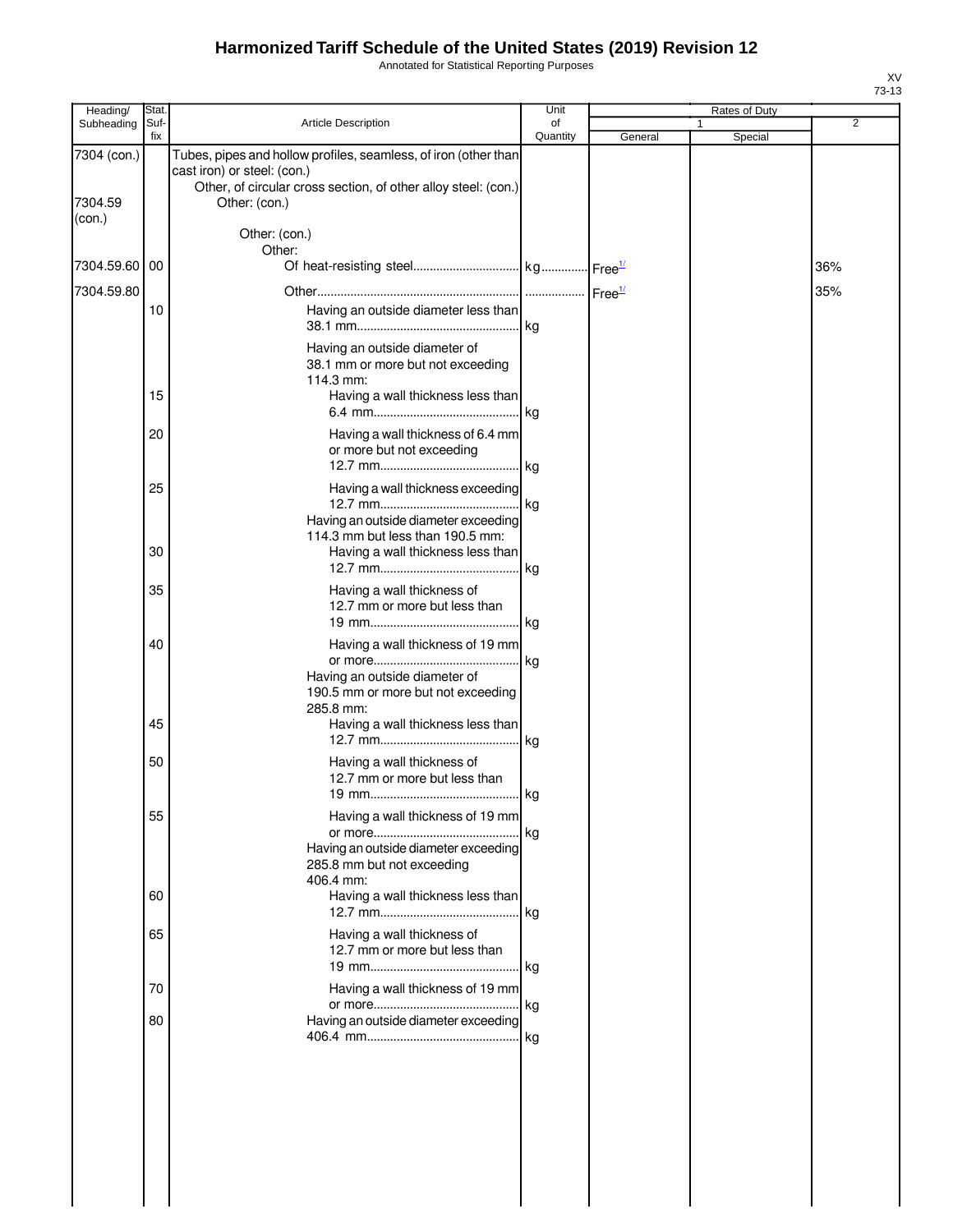Annotated for Statistical Reporting Purposes

| Heading/                      | Stat.       |                                                                                                                                                                                                                                                                                  | Unit           |         | Rates of Duty |                |
|-------------------------------|-------------|----------------------------------------------------------------------------------------------------------------------------------------------------------------------------------------------------------------------------------------------------------------------------------|----------------|---------|---------------|----------------|
| Subheading                    | Suf-<br>fix | <b>Article Description</b>                                                                                                                                                                                                                                                       | of<br>Quantity | General | 1<br>Special  | $\overline{2}$ |
| 7304 (con.)                   |             | Tubes, pipes and hollow profiles, seamless, of iron (other than                                                                                                                                                                                                                  |                |         |               |                |
|                               |             | cast iron) or steel: (con.)                                                                                                                                                                                                                                                      |                |         |               |                |
| 7304.90                       |             | Other:<br>Having a wall thickness of 4 mm or more:                                                                                                                                                                                                                               |                |         |               |                |
| 7304.90.10 00                 |             |                                                                                                                                                                                                                                                                                  |                |         |               | 1%             |
| 7304.90.30 00                 |             |                                                                                                                                                                                                                                                                                  |                |         |               | 8.5%           |
|                               |             | Having a wall thickness of less than 4 mm:                                                                                                                                                                                                                                       |                |         |               |                |
| 7304.90.50   00               |             |                                                                                                                                                                                                                                                                                  |                |         |               | 25%            |
| 7304.90.70 00                 |             |                                                                                                                                                                                                                                                                                  |                |         |               | 35%            |
| 7305<br>7305.11<br>7305.11.10 |             | Other tubes and pipes (for example, welded, riveted or similarly<br>closed), having circular cross sections, the external diameter<br>of which exceeds 406.4 mm, of iron or steel:<br>Line pipe of a kind used for oil or gas pipelines:<br>Longitudinally submerged arc welded: |                |         |               | 5.5%           |
|                               | 30          | With an external diameter exceeding 406.4 mm                                                                                                                                                                                                                                     |                |         |               |                |
|                               | 60          | With an external diameter exceeding                                                                                                                                                                                                                                              |                |         |               |                |
| 7305.11.50 00                 |             |                                                                                                                                                                                                                                                                                  |                |         |               | 10%            |
| 7305.12                       |             | Other, longitudinally welded:                                                                                                                                                                                                                                                    |                |         |               |                |
| 7305.12.10                    |             |                                                                                                                                                                                                                                                                                  |                |         |               | 5.5%           |
|                               | 30          | With an external diameter exceeding 406.4 mm                                                                                                                                                                                                                                     |                |         |               |                |
|                               | 60          | With an external diameter exceeding                                                                                                                                                                                                                                              |                |         |               |                |
| 7305.12.50 00                 |             |                                                                                                                                                                                                                                                                                  |                |         |               | 10%            |
| 7305.19                       |             | Other:                                                                                                                                                                                                                                                                           |                |         |               |                |
| 7305.19.10                    |             |                                                                                                                                                                                                                                                                                  |                |         |               | 5.5%           |
|                               | 30          | With an external diameter exceeding 406.4 mm                                                                                                                                                                                                                                     |                |         |               |                |
|                               | 60          | With an external diameter exceeding                                                                                                                                                                                                                                              |                |         |               |                |
| 7305.19.50 00                 |             |                                                                                                                                                                                                                                                                                  |                |         |               | 10%            |
| 7305.20                       |             | Casing of a kind used in drilling for oil or gas:<br>Of iron or nonalloy steel:                                                                                                                                                                                                  |                |         |               |                |
| 7305.20.20 00                 |             |                                                                                                                                                                                                                                                                                  |                |         |               | 20%            |
| 7305.20.40 00                 |             |                                                                                                                                                                                                                                                                                  |                |         |               | 1%             |
| 7305.20.60 00                 |             | Of alloy steel:                                                                                                                                                                                                                                                                  |                |         |               | 28%            |
|                               |             |                                                                                                                                                                                                                                                                                  |                |         |               |                |
| 7305.20.80 00                 |             | Other, welded:                                                                                                                                                                                                                                                                   |                |         |               | 8.5%           |
| 7305.31<br>7305.31.20 00      |             | Longitudinally welded:<br>Tapered pipes and tubes of steel principally used                                                                                                                                                                                                      |                |         |               | 45%            |
|                               |             | Other:                                                                                                                                                                                                                                                                           |                |         |               |                |
| 7305.31.40 00                 |             |                                                                                                                                                                                                                                                                                  |                |         |               | 5.5%           |
| 7305.31.60                    |             |                                                                                                                                                                                                                                                                                  |                |         |               | 10%            |
|                               | 10          |                                                                                                                                                                                                                                                                                  |                |         |               |                |
| 7305.39                       | 90          | Other:                                                                                                                                                                                                                                                                           |                |         |               |                |
| 7305.39.10 00                 |             |                                                                                                                                                                                                                                                                                  |                |         |               | 5.5%           |
| 7305.39.50 00                 |             |                                                                                                                                                                                                                                                                                  |                |         |               | 10%            |
| 7305.90                       |             | Other:                                                                                                                                                                                                                                                                           |                |         |               |                |
| 7305.90.10 00                 |             |                                                                                                                                                                                                                                                                                  |                |         |               | 5.5%           |
| 7305.90.50 00                 |             |                                                                                                                                                                                                                                                                                  |                |         |               | 10%            |
|                               |             |                                                                                                                                                                                                                                                                                  |                |         |               |                |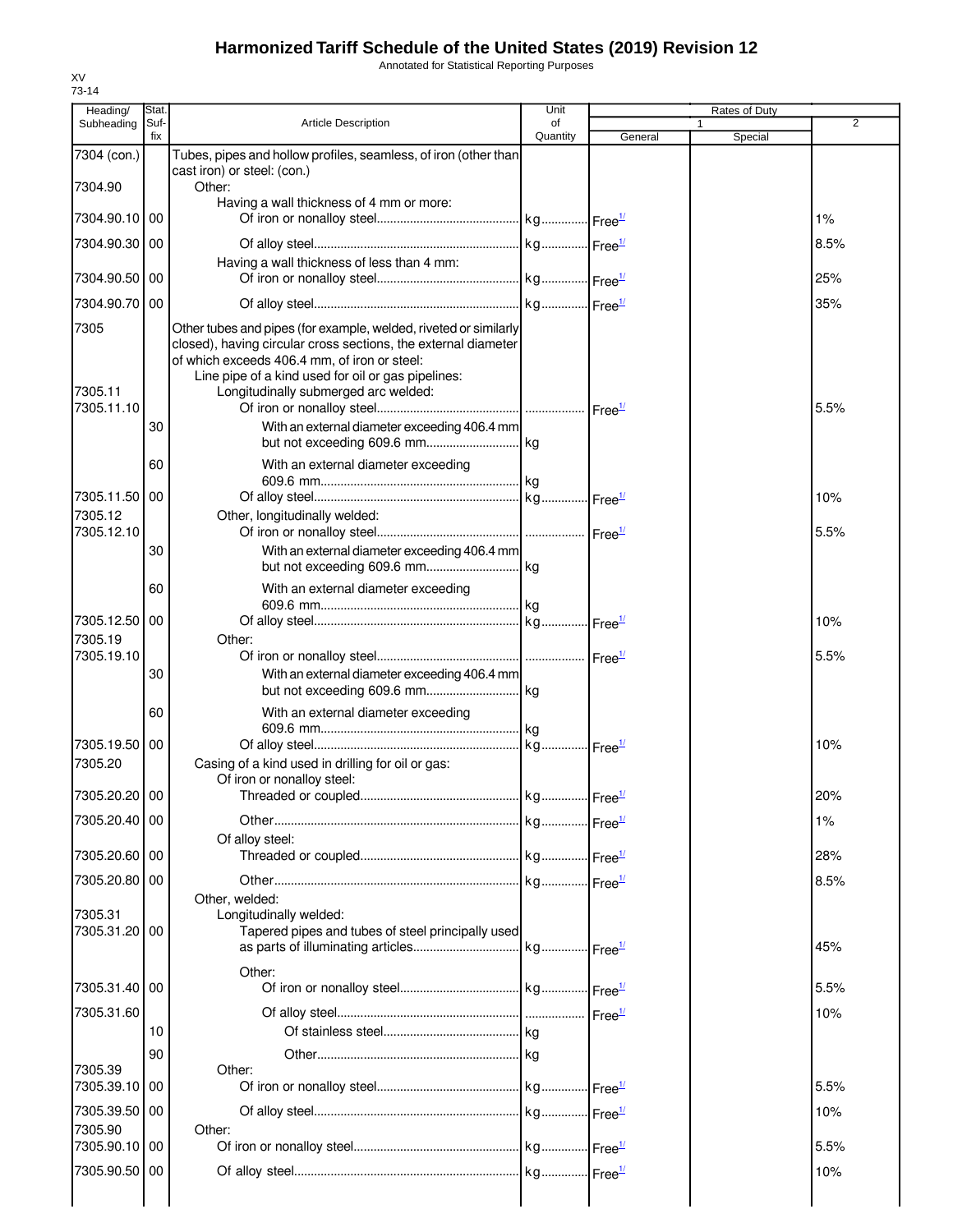Annotated for Statistical Reporting Purposes

| Heading/                                     | Stat       |                                                                                                                                                                                      | Unit           |                                          | Rates of Duty |                    |
|----------------------------------------------|------------|--------------------------------------------------------------------------------------------------------------------------------------------------------------------------------------|----------------|------------------------------------------|---------------|--------------------|
| Subheading                                   | Suf<br>fix | <b>Article Description</b>                                                                                                                                                           | of<br>Quantity | General                                  | Special       | $\overline{2}$     |
| 7306                                         |            | Other tubes, pipes and hollow profiles (for example, open<br>seamed or welded, riveted or similarly closed), of iron or steel:<br>Line pipe of a kind used for oil or gas pipelines: |                |                                          |               |                    |
| 7306.11.00                                   | 10         | With an outside diameter not exceeding                                                                                                                                               |                |                                          |               | 10%                |
| 7306.19                                      | 50         | With an outside diameter exceeding 114.3 mm kg<br>Other:                                                                                                                             |                |                                          |               |                    |
| 7306.19.10                                   | 10         | With an outside diameter not exceeding                                                                                                                                               |                |                                          |               | 5.5%               |
| 7306.19.51                                   | 50         | With an outside diameter exceeding                                                                                                                                                   |                |                                          |               | 10%                |
|                                              | 10         | With an outside diameter not exceeding                                                                                                                                               |                | Free <sup>1/</sup>                       |               |                    |
|                                              | 50         | With an outside diameter exceeding<br>Casing and tubing of a kind used in drilling for oil or gas:                                                                                   |                |                                          |               |                    |
| 7306.21<br>7306.21.30                        | 00         | Welded of stainless steel:<br>Casing:                                                                                                                                                |                |                                          |               | 28%                |
|                                              |            |                                                                                                                                                                                      |                |                                          |               | 8.5%               |
| 7306.21.40 00<br>7306.21.80                  |            |                                                                                                                                                                                      |                |                                          |               | 10%                |
|                                              | 10         |                                                                                                                                                                                      |                |                                          |               |                    |
| 7306.29                                      | 50         | Other:<br>Casing:                                                                                                                                                                    |                |                                          |               |                    |
| 7306.29.10                                   | 30         |                                                                                                                                                                                      |                |                                          |               | 20%                |
| 7306.29.20                                   | 90<br>00   |                                                                                                                                                                                      |                |                                          |               | 1%                 |
|                                              |            |                                                                                                                                                                                      |                |                                          |               |                    |
|                                              |            |                                                                                                                                                                                      |                |                                          |               |                    |
| 7306.29.60                                   |            | Tubing:                                                                                                                                                                              |                |                                          |               | 5.5%               |
|                                              | 10         |                                                                                                                                                                                      |                |                                          |               |                    |
|                                              | 50         |                                                                                                                                                                                      | .lka           |                                          |               |                    |
|                                              |            |                                                                                                                                                                                      |                |                                          |               |                    |
|                                              | 50         |                                                                                                                                                                                      |                |                                          |               |                    |
|                                              |            |                                                                                                                                                                                      |                |                                          |               |                    |
|                                              |            |                                                                                                                                                                                      |                |                                          |               |                    |
|                                              |            |                                                                                                                                                                                      |                |                                          |               |                    |
|                                              |            |                                                                                                                                                                                      |                |                                          |               |                    |
|                                              |            |                                                                                                                                                                                      |                |                                          |               |                    |
|                                              |            |                                                                                                                                                                                      |                |                                          |               |                    |
| 7306.29.31 00<br>7306.29.41 00<br>7306.29.81 | 10         | Of iron or nonalloy steel:<br>Other:                                                                                                                                                 |                | Free <sup>1/</sup><br>Free <sup>1/</sup> |               | 28%<br>8.5%<br>10% |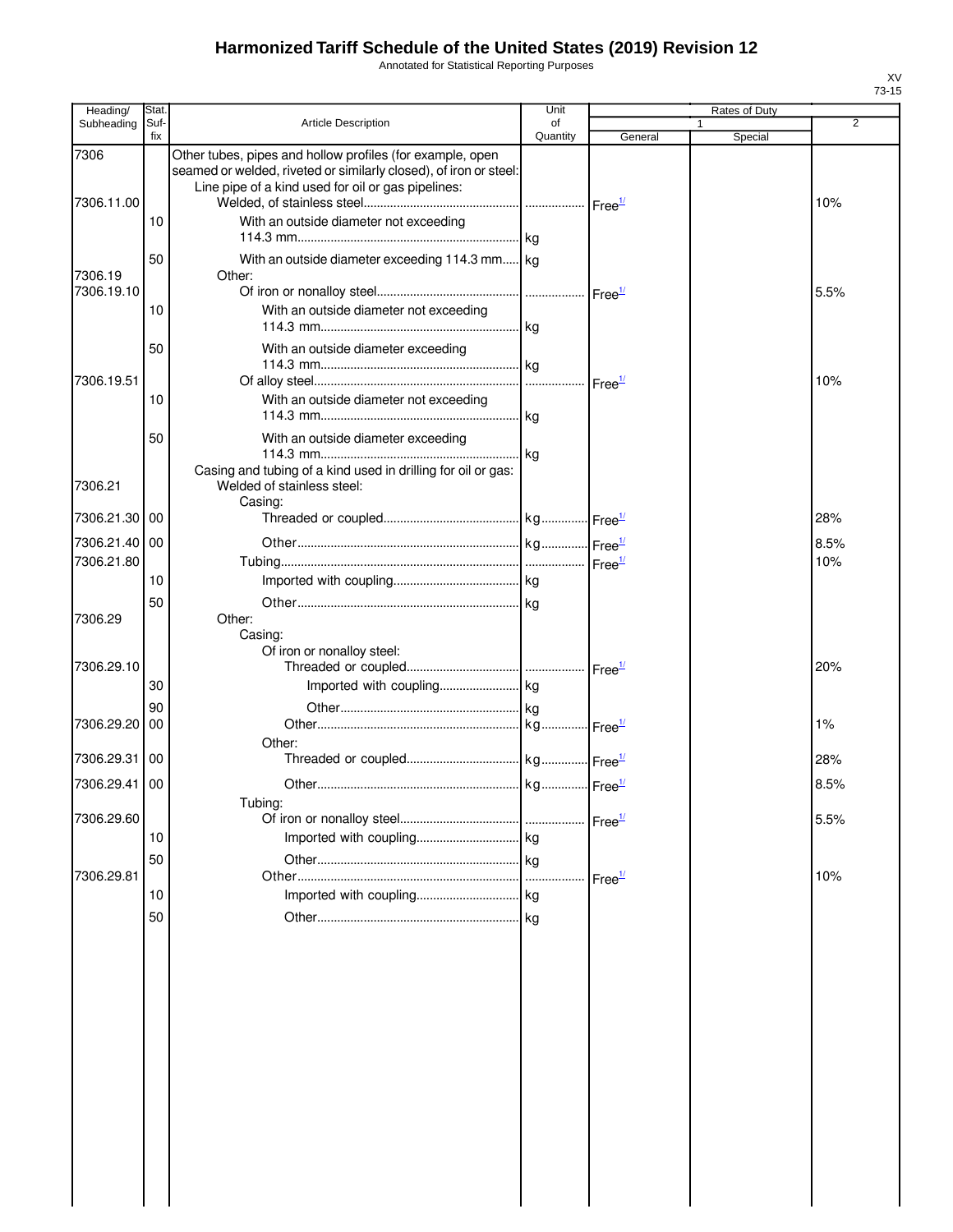Annotated for Statistical Reporting Purposes

| Heading/      | Stat.       |                                                                                                                                            | Unit           |         | Rates of Duty |                |
|---------------|-------------|--------------------------------------------------------------------------------------------------------------------------------------------|----------------|---------|---------------|----------------|
| Subheading    | Suf-<br>fix | Article Description                                                                                                                        | of<br>Quantity |         | 1<br>Special  | $\overline{2}$ |
| 7306 (con.)   |             | Other tubes, pipes and hollow profiles (for example, open<br>seamed or welded, riveted or similarly closed), of iron or steel:             |                | General |               |                |
| 7306.30       |             | (con.)<br>Other, welded, of circular cross section, of iron or nonalloy                                                                    |                |         |               |                |
| 7306.30.10 00 |             | steel:<br>Having a wall thickness of less than 1.65 mm kg Free <sup>1/</sup>                                                               |                |         |               | 25%            |
| 7306.30.30 00 |             | Having a wall thickness of 1.65 mm or more:<br>Tapered steel pipes and tubes principally used as                                           |                |         |               |                |
|               |             |                                                                                                                                            |                |         |               | 45%            |
| 7306.30.50    | 10          | Suitable for use in boilers, superheaters, heat<br>exchangers, condensers, refining furnaces<br>and feedwater heaters, whether or not cold |                |         |               | 5.5%           |
|               | 15          |                                                                                                                                            |                |         |               |                |
|               | 20          | Other, cold-rolled (cold-reduced) with a wall                                                                                              |                |         |               |                |
|               |             | Other:<br>With an outside diameter not exceeding<br>114.3 mm:<br>Galvanized:                                                               |                |         |               |                |
|               | 25          |                                                                                                                                            |                |         |               |                |
|               | 28          | Internally coated or lined with a<br>non-electrically insulating material,<br>suitable for use as electrical                               |                |         |               |                |
|               | 32          |                                                                                                                                            |                |         |               |                |
|               |             | Other:                                                                                                                                     |                |         |               |                |
|               | 35          | Tube and pipe hollows for                                                                                                                  |                |         |               |                |
|               | 40          | Other, imported with coupling kg                                                                                                           |                |         |               |                |
|               | 55          |                                                                                                                                            |                |         |               |                |
|               |             | With an outside diameter exceeding<br>114.3 mm but not exceeding 406.4 mm:                                                                 |                |         |               |                |
|               | 85          |                                                                                                                                            |                |         |               |                |
|               | 90          |                                                                                                                                            |                |         |               |                |
|               |             |                                                                                                                                            |                |         |               |                |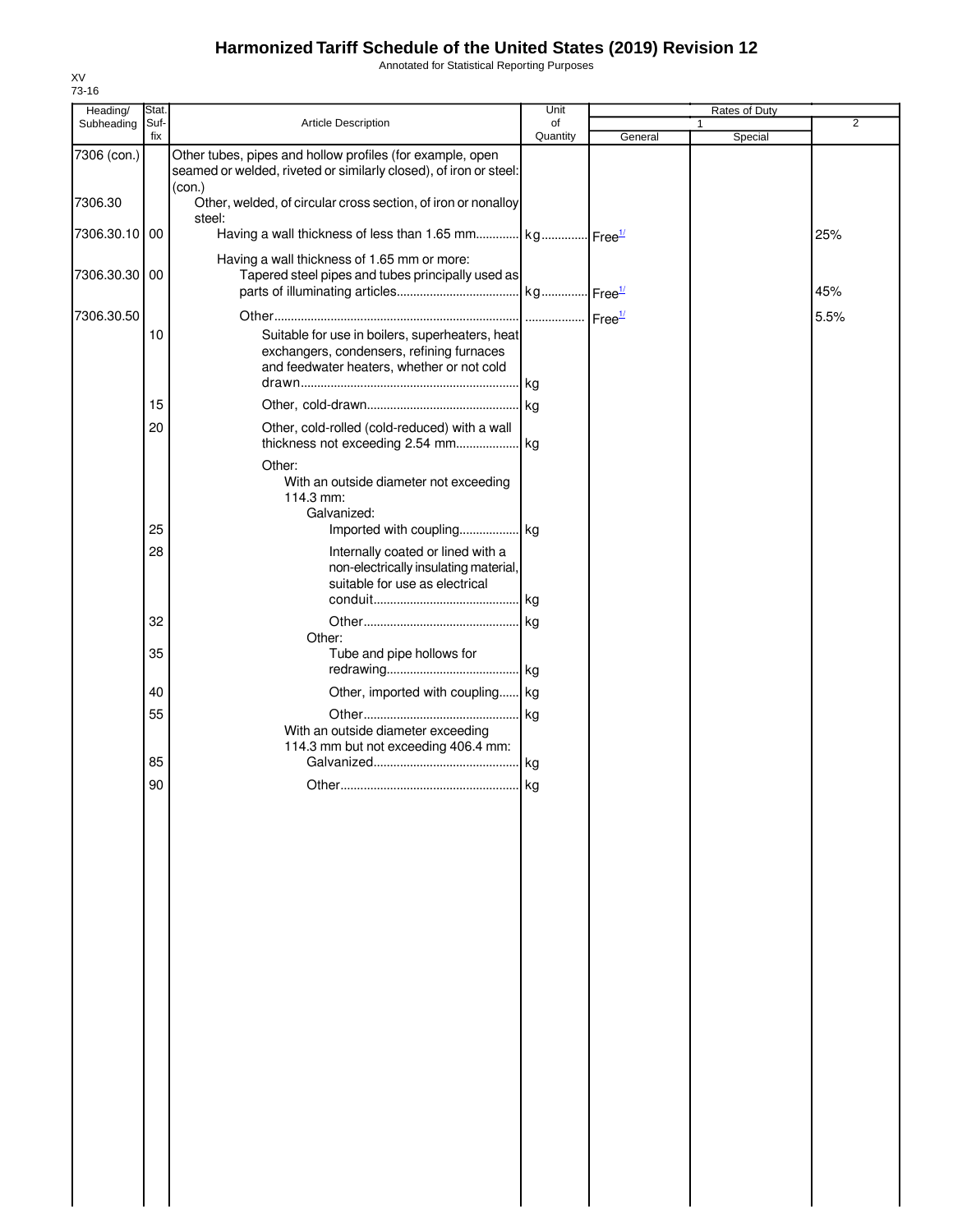Annotated for Statistical Reporting Purposes

| Heading/              | Stat.       |                                                                                                                                             | Unit           |                    | <b>Rates of Duty</b> |     |
|-----------------------|-------------|---------------------------------------------------------------------------------------------------------------------------------------------|----------------|--------------------|----------------------|-----|
| Subheading            | Suf-<br>fix | Article Description                                                                                                                         | of<br>Quantity | General            | 1<br>Special         | 2   |
| 7306 (con.)           |             | Other tubes, pipes and hollow profiles (for example, open<br>seamed or welded, riveted or similarly closed), of iron or steel:<br>(con.)    |                |                    |                      |     |
| 7306.40<br>7306.40.10 |             | Other, welded, of circular cross section, of stainless steel:<br>Having a wall thickness of less than 1.65 mm    Free <sup>1/</sup>         |                |                    |                      | 36% |
|                       |             | Containing more than 0.5 percent by weight of<br>nickel:                                                                                    |                |                    |                      |     |
|                       | 10          | Containing more than 1.5 percent but less than<br>5 percent by weight of molybdenum kg                                                      |                |                    |                      |     |
|                       | 15<br>90    |                                                                                                                                             |                |                    |                      |     |
| 7306.40.50            |             |                                                                                                                                             |                | Free <sup>1/</sup> |                      | 11% |
|                       | 05          | Other:                                                                                                                                      |                |                    |                      |     |
|                       | 15          | Suitable for use in boilers, superheaters, heat<br>exchangers, condensers, refining furnaces<br>and feedwater heaters, whether or not       | . kg           |                    |                      |     |
|                       | 40          | Other, cold-drawn or cold-rolled (cold-<br>reduced):<br>Containing more than 0.5 percent but less                                           |                |                    |                      |     |
|                       |             | than 24 percent by weight of nickel kg<br>Other:                                                                                            |                |                    |                      |     |
|                       | 42          | Containing less than 15 percent by                                                                                                          |                |                    |                      |     |
|                       | 44          | Other:                                                                                                                                      |                |                    |                      |     |
|                       |             | With an outside diameter not exceeding<br>114.3 mm:<br>Containing more than 0.5 percent but<br>less than 24 percent by weight of<br>nickel: |                |                    |                      |     |
|                       | 62          | Containing more than 1.5 percent<br>but less than 5 percent by weight                                                                       |                |                    |                      |     |
|                       | 64          |                                                                                                                                             |                |                    |                      |     |
|                       | 80          |                                                                                                                                             |                |                    |                      |     |
|                       | 85          | With an outside diameter exceeding<br>114.3 mm but not exceeding 406.4 mm:<br>Containing more than 0.5 percent but                          |                |                    |                      |     |
|                       |             | less than 24 percent by weight of                                                                                                           |                |                    |                      |     |
|                       | 90          |                                                                                                                                             |                |                    |                      |     |
|                       |             |                                                                                                                                             |                |                    |                      |     |
|                       |             |                                                                                                                                             |                |                    |                      |     |
|                       |             |                                                                                                                                             |                |                    |                      |     |
|                       |             |                                                                                                                                             |                |                    |                      |     |
|                       |             |                                                                                                                                             |                |                    |                      |     |
|                       |             |                                                                                                                                             |                |                    |                      |     |
|                       |             |                                                                                                                                             |                |                    |                      |     |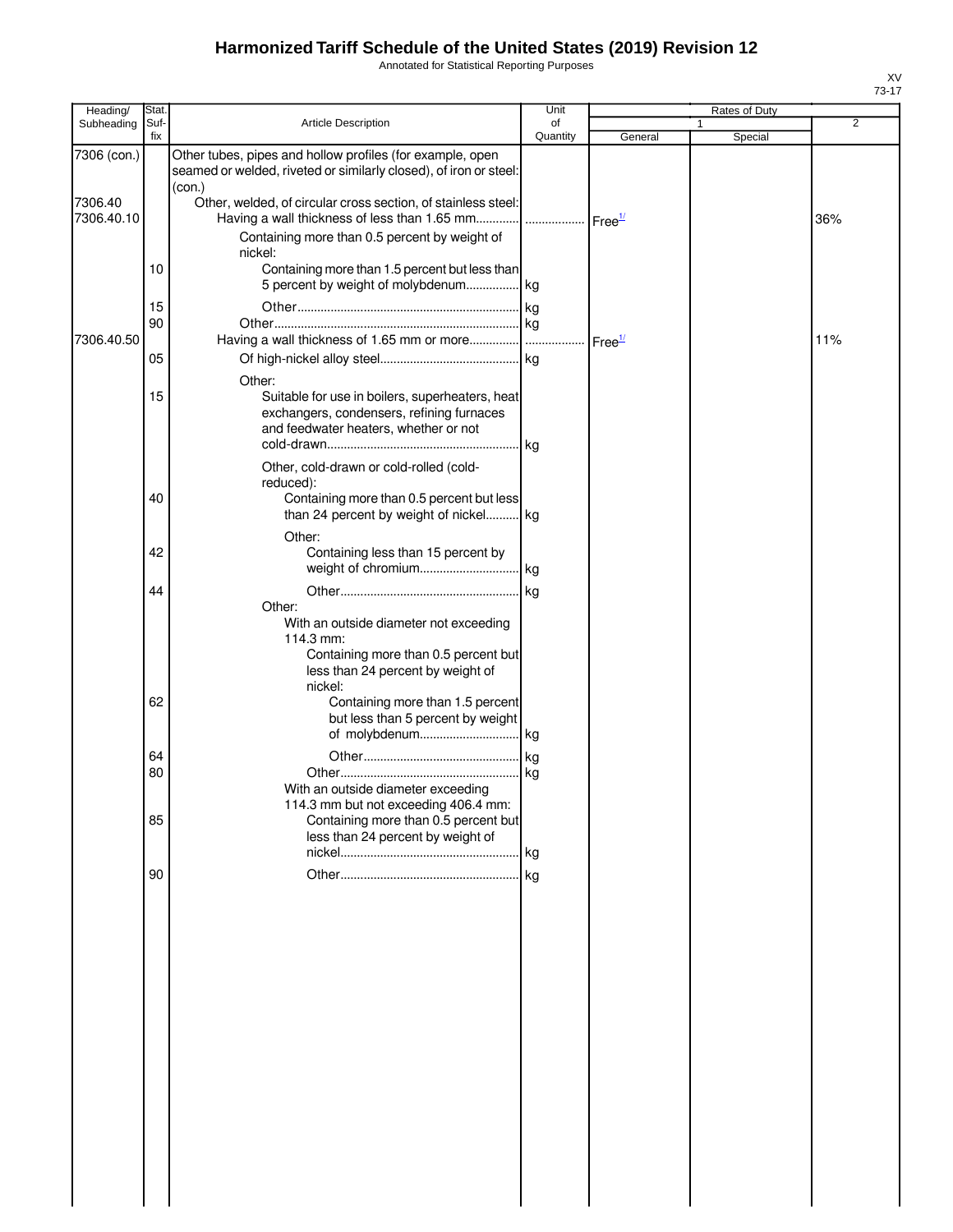Annotated for Statistical Reporting Purposes

| Heading/                   | Stat.       |                                                                                                                                                 | Unit           |                    | Rates of Duty |                |
|----------------------------|-------------|-------------------------------------------------------------------------------------------------------------------------------------------------|----------------|--------------------|---------------|----------------|
| Subheading                 | Suf-<br>fix | <b>Article Description</b>                                                                                                                      | of<br>Quantity | General            | Special       | $\overline{2}$ |
| 7306 (con.)                |             | Other tubes, pipes and hollow profiles (for example, open<br>seamed or welded, riveted or similarly closed), of iron or steel:                  |                |                    |               |                |
| 7306.50<br>7306.50.10   00 |             | (con.)<br>Other, welded, of circular cross section, of other alloy steel:<br>Having a wall thickness of less than 1.65 mm kg Free <sup>1/</sup> |                |                    |               | 35%            |
| 7306.50.30 00              |             | Having a wall thickness of 1.65 mm or more:<br>Tapered pipes and tubes of steel principally used                                                |                |                    |               | 45%            |
|                            |             |                                                                                                                                                 |                |                    |               |                |
| 7306.50.50                 |             |                                                                                                                                                 |                |                    |               | 10%            |
|                            | 10          | Suitable for use in boilers, superheaters, heat<br>exchangers, condensers, refining furnaces<br>and feedwater heaters, whether or not           | <b>kg</b>      |                    |               |                |
|                            | 30          | Other, cold-drawn or cold-rolled (cold-                                                                                                         |                |                    |               |                |
|                            |             |                                                                                                                                                 |                |                    |               |                |
|                            | 50          | Other:<br>With an outside diameter not exceeding                                                                                                | kg             |                    |               |                |
|                            | 70          | With an outside diameter exceeding<br>114.3 mm but not exceeding 406.4 mm kg<br>Other, welded, of noncircular cross section:                    |                |                    |               |                |
| 7306.61                    |             | Of square or rectangular cross section:<br>Having a wall thickness of 4 mm or more:                                                             |                |                    |               |                |
| 7306.61.10                 | 00          |                                                                                                                                                 |                |                    |               | 1%             |
| 7306.61.30 00              |             | Having a wall thickness of less than 4 mm:                                                                                                      |                |                    |               | 28%            |
| 7306.61.50 00              |             |                                                                                                                                                 |                |                    |               | 25%            |
| 7306.61.70                 |             |                                                                                                                                                 |                |                    |               | 35%            |
|                            | 30          |                                                                                                                                                 |                |                    |               |                |
| 7306.69                    | 60          | Of other noncircular cross section:                                                                                                             |                |                    |               |                |
| 7306.69.10 00              |             | Having a wall thickness of 4 mm or more:                                                                                                        |                |                    |               | 1%             |
| 7306.69.30 00              |             |                                                                                                                                                 |                |                    |               | 28%            |
| 7306.69.50 00              |             | Having a wall thickness of less than 4 mm:                                                                                                      |                |                    |               | 25%            |
| 7306.69.70                 |             |                                                                                                                                                 |                | Free <sup>1/</sup> |               | 35%            |
|                            | 30          |                                                                                                                                                 |                |                    |               |                |
|                            | 60          |                                                                                                                                                 |                |                    |               |                |
| 7306.90                    |             | Other:                                                                                                                                          |                |                    |               |                |
| 7306.90.10 00              |             |                                                                                                                                                 |                |                    |               | 5.5%           |
| 7306.90.50                 | 00          |                                                                                                                                                 |                |                    |               | 10%            |
|                            |             |                                                                                                                                                 |                |                    |               |                |
|                            |             |                                                                                                                                                 |                |                    |               |                |
|                            |             |                                                                                                                                                 |                |                    |               |                |
|                            |             |                                                                                                                                                 |                |                    |               |                |
|                            |             |                                                                                                                                                 |                |                    |               |                |
|                            |             |                                                                                                                                                 |                |                    |               |                |
|                            |             |                                                                                                                                                 |                |                    |               |                |
|                            |             |                                                                                                                                                 |                |                    |               |                |
|                            |             |                                                                                                                                                 |                |                    |               |                |
|                            |             |                                                                                                                                                 |                |                    |               |                |
|                            |             |                                                                                                                                                 |                |                    |               |                |
|                            |             |                                                                                                                                                 |                |                    |               |                |
|                            |             |                                                                                                                                                 |                |                    |               |                |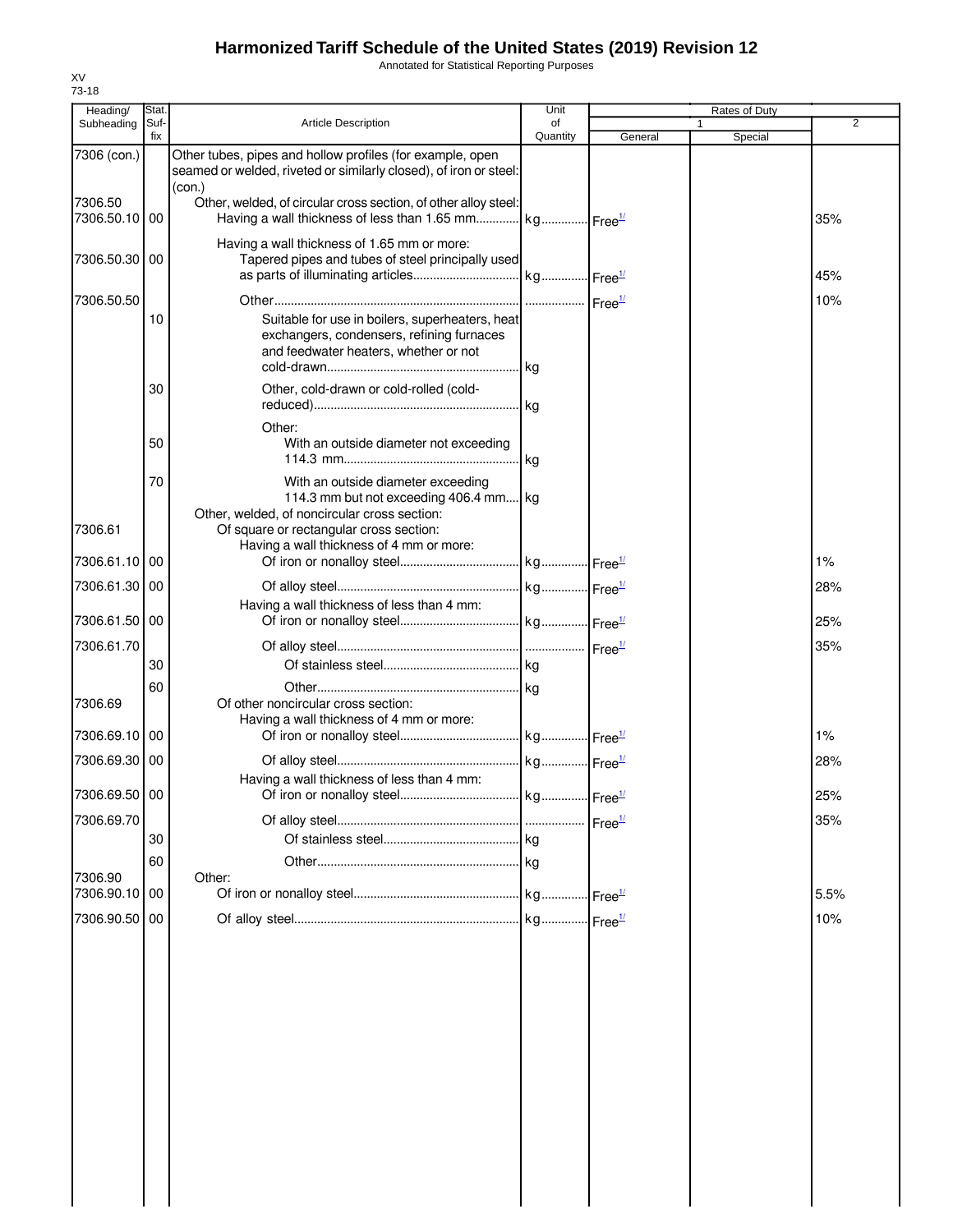Annotated for Statistical Reporting Purposes

| Heading/              | Stat.       |                                                                                      | Unit           |                       | Rates of Duty                                                               |                |
|-----------------------|-------------|--------------------------------------------------------------------------------------|----------------|-----------------------|-----------------------------------------------------------------------------|----------------|
| Subheading            | Suf-<br>fix | Article Description                                                                  | of<br>Quantity | General               | 1<br>Special                                                                | $\overline{2}$ |
| 7307                  |             | Tube or pipe fittings (for example, couplings, elbows, sleeves)<br>of iron or steel: |                |                       |                                                                             |                |
| 7307.11.00            |             | Cast fittings:                                                                       |                | $4.8\%$ <sup>2/</sup> | Free (A, AU, BH,<br>CA, CL, CO, D, E,<br>IL, JO, KR, MA,<br>MX, OM, P, PA,  | 25%            |
|                       | 30          |                                                                                      |                |                       | PE, SG)                                                                     |                |
|                       | 45          | Other:                                                                               |                |                       |                                                                             |                |
| 7307.19<br>7307.19.30 | 60          | Other:                                                                               |                | $5.6\%$ <sup>2/</sup> | Free (A, AU, BH,<br>CA, CL, CO, D, E,<br>IL, JO, KR, MA,                    | 45%            |
|                       | 40          | Grooved-end fittings (including grooved                                              |                |                       | MX, OM, P, PA,<br>PE, SG)                                                   |                |
|                       | 60          | Other:                                                                               |                |                       |                                                                             |                |
|                       | 70          | With mechanical, push-on (rubber<br>compression) or flanged joints attached kg       |                |                       |                                                                             |                |
| 7307.19.90            | 85          |                                                                                      | .              | $6.2\%$ <sup>2/</sup> | Free (A+, AU, BH,<br>CA, CL, CO, D, E,<br>IL, JO, KR, MA,<br>MX, OM, P, PA, | 45%            |
|                       | 30          |                                                                                      |                |                       | PE, SG)                                                                     |                |
|                       | 40          | Other:<br>Grooved-end fittings (including grooved<br>Other:                          |                |                       |                                                                             |                |
|                       | 60          |                                                                                      |                |                       |                                                                             |                |
|                       | 80          |                                                                                      |                |                       |                                                                             |                |
|                       |             |                                                                                      |                |                       |                                                                             |                |
|                       |             |                                                                                      |                |                       |                                                                             |                |
|                       |             |                                                                                      |                |                       |                                                                             |                |
|                       |             |                                                                                      |                |                       |                                                                             |                |
|                       |             |                                                                                      |                |                       |                                                                             |                |
|                       |             |                                                                                      |                |                       |                                                                             |                |
|                       |             |                                                                                      |                |                       |                                                                             |                |
|                       |             |                                                                                      |                |                       |                                                                             |                |
|                       |             |                                                                                      |                |                       |                                                                             |                |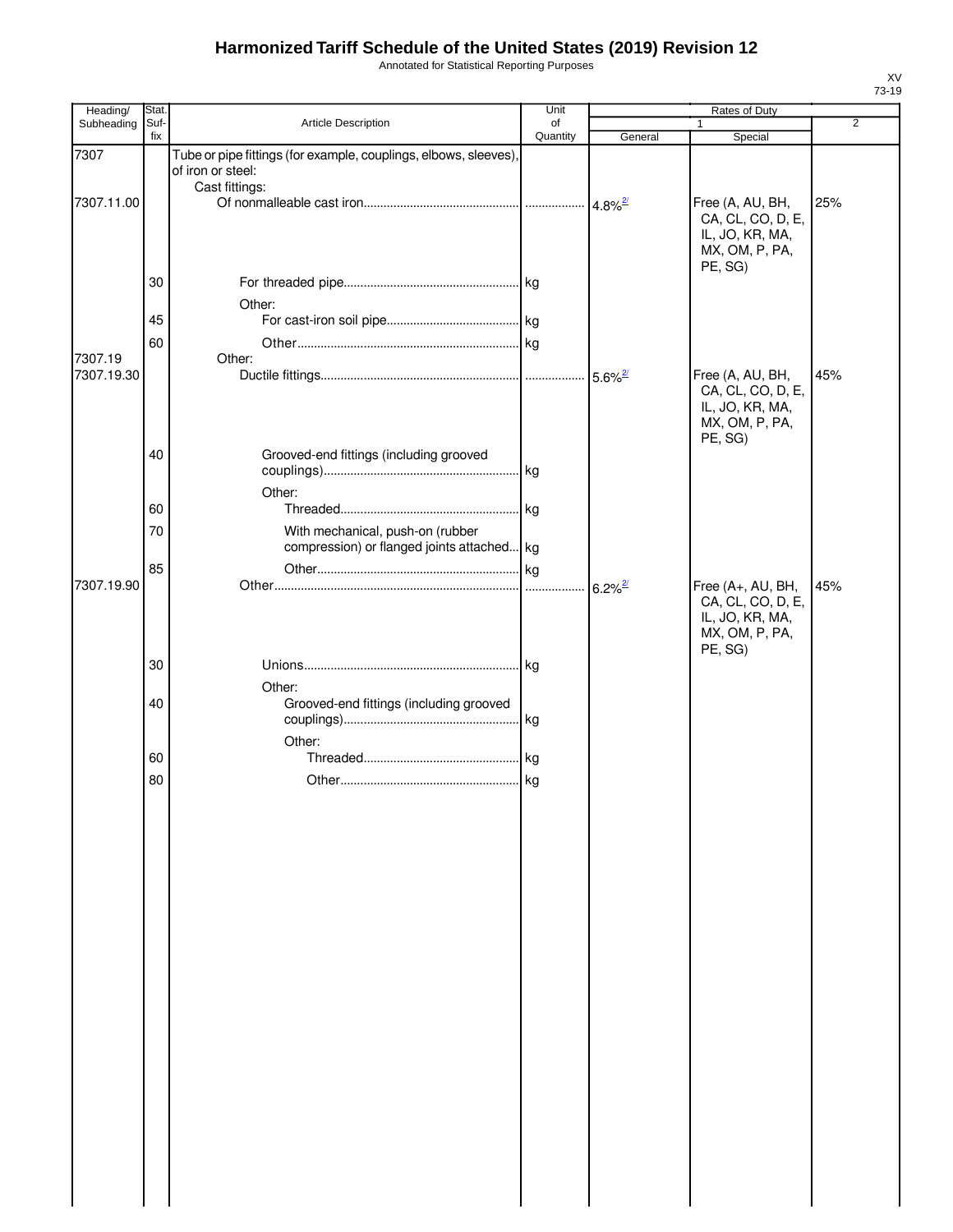Annotated for Statistical Reporting Purposes

| Heading/                                | Stat.       |                                                                                                                                                                                      | Unit                  |                     | Rates of Duty                                                                                 |                |
|-----------------------------------------|-------------|--------------------------------------------------------------------------------------------------------------------------------------------------------------------------------------|-----------------------|---------------------|-----------------------------------------------------------------------------------------------|----------------|
| Subheading                              | Suf-<br>fix | Article Description                                                                                                                                                                  | of<br>Quantity        | General             | $\mathbf{1}$<br>Special                                                                       | $\overline{2}$ |
| 7307 (con.)<br>7307.21<br>7307.21.10 00 |             | Tube or pipe fittings (for example, couplings, elbows, sleeves),<br>of iron or steel: (con.)<br>Other, of stainless steel:<br>Flanges:<br>Not machined, not tooled and not otherwise |                       |                     |                                                                                               |                |
|                                         |             |                                                                                                                                                                                      |                       |                     | Free (A, AU, BH,<br>CA, CL, CO, D, E,<br>IL, JO, KR, MA,<br>MX, OM, P, PA,<br>PE, SG)         | 34%            |
| 7307.21.50 00                           |             |                                                                                                                                                                                      | kg 5.6% <sup>2/</sup> |                     | Free (A*, AU, B, BH, 45%<br>CA, CL, CO, D, E,<br>IL, JO, KR, MA,<br>MX, OM, P, PA,<br>PE, SG) |                |
| 7307.22<br>7307.22.10 00                |             | Threaded elbows, bends and sleeves:                                                                                                                                                  |                       |                     |                                                                                               | 45%            |
| 7307.22.50 00                           |             |                                                                                                                                                                                      |                       |                     | Free (A, AU, B, BH,<br>CA, CL, CO, D, E,<br>IL, JO, KR, MA,<br>MX, OM, P, PA,<br>PE, SG)      | 45%            |
| 7307.23.00                              |             |                                                                                                                                                                                      |                       | $5\%^{27}$          | Free (A, AU, B, BH,<br>CA, CL, CO, D, E,<br>IL, JO, KR, MA,<br>MX, OM, P, PA,<br>PE, SG)      | 45%            |
|                                         | 30          | Not machined, not tooled and not otherwise                                                                                                                                           |                       |                     |                                                                                               |                |
| 7307.29.00                              | 90          |                                                                                                                                                                                      |                       | $5\%$ <sup>2/</sup> | Free (A, AU, B, BH,<br>CA, CL, CO, D, E,<br>IL, JO, KR, MA,<br>MX, OM, P, PA,                 | 45%            |
|                                         | 30          |                                                                                                                                                                                      |                       |                     | PE, SG)                                                                                       |                |
|                                         | 90          |                                                                                                                                                                                      |                       |                     |                                                                                               |                |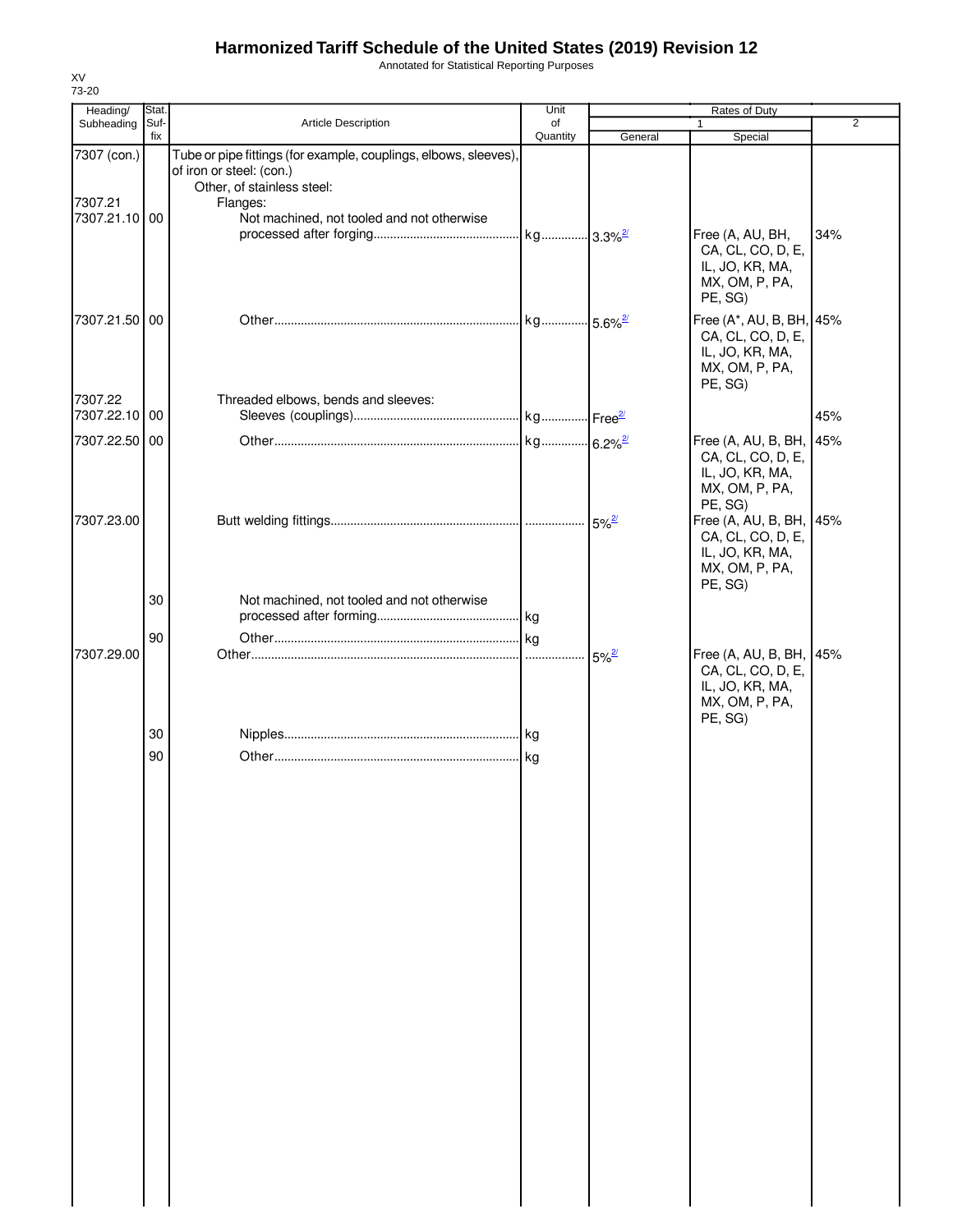Annotated for Statistical Reporting Purposes

| Heading/      | Stat.       |                                                                                              | Unit           |                       | Rates of Duty                                                                                          |                |
|---------------|-------------|----------------------------------------------------------------------------------------------|----------------|-----------------------|--------------------------------------------------------------------------------------------------------|----------------|
| Subheading    | Suf-<br>fix | Article Description                                                                          | of<br>Quantity | General               | 1<br>Special                                                                                           | $\overline{2}$ |
| 7307 (con.)   |             | Tube or pipe fittings (for example, couplings, elbows, sleeves),<br>of iron or steel: (con.) |                |                       |                                                                                                        |                |
| 7307.91       |             | Other:<br>Flanges:<br>Not machined, not tooled and not otherwise<br>processed after forging: |                |                       |                                                                                                        |                |
| 7307.91.10 00 |             |                                                                                              |                |                       | Free (A, AU, BH,<br>CA, CL, CO, D, E,<br>IL, JO, MA, MX,<br>OM, P, PA, PE,<br>SG)<br>$0.6\%$ (KR)      | 25%            |
| 7307.91.30 00 |             | Of alloy steel (except stainless steel) kg 3.2% <sup>2/</sup>                                |                |                       | Free (A*, AU, BH,<br>CA, CL, CO, D, E,<br>IL, JO, MA, MX,<br>OM, P, PA, PE,<br>SG)<br>$0.6\%$ (KR)     | 33%            |
| 7307.91.50    |             |                                                                                              |                | $5.5\%$ <sup>2/</sup> | Free (A*, AU, B, BH, 45%<br>CA, CL, CO, D, E,<br>IL, JO, MA, MX,<br>OM, P, PA, PE,<br>SG)<br>1.1% (KR) |                |
|               | 10          | With an inside diameter of less than 360 mm:                                                 |                |                       |                                                                                                        |                |
|               | 30<br>50    | Of alloy steel (except stainless steel) kg<br>With an inside diameter of 360 mm or more:     |                |                       |                                                                                                        |                |
| 7307.92       | 70          | Of alloy steel (except stainless steel) kg<br>Threaded elbows, bends and sleeves:            |                |                       |                                                                                                        |                |
| 7307.92.30    | 10          |                                                                                              |                |                       |                                                                                                        | 45%            |
| 7307.92.90 00 | 30          | Of alloy steel (except stainless steel) kg                                                   |                |                       | Free (A, AU, B, BH,<br>CA, CL, CO, D, E,<br>IL, JO, KR, MA,<br>MX, OM, P, PA,<br>PE, SG)               | 45%            |
|               |             |                                                                                              |                |                       |                                                                                                        |                |
|               |             |                                                                                              |                |                       |                                                                                                        |                |
|               |             |                                                                                              |                |                       |                                                                                                        |                |
|               |             |                                                                                              |                |                       |                                                                                                        |                |
|               |             |                                                                                              |                |                       |                                                                                                        |                |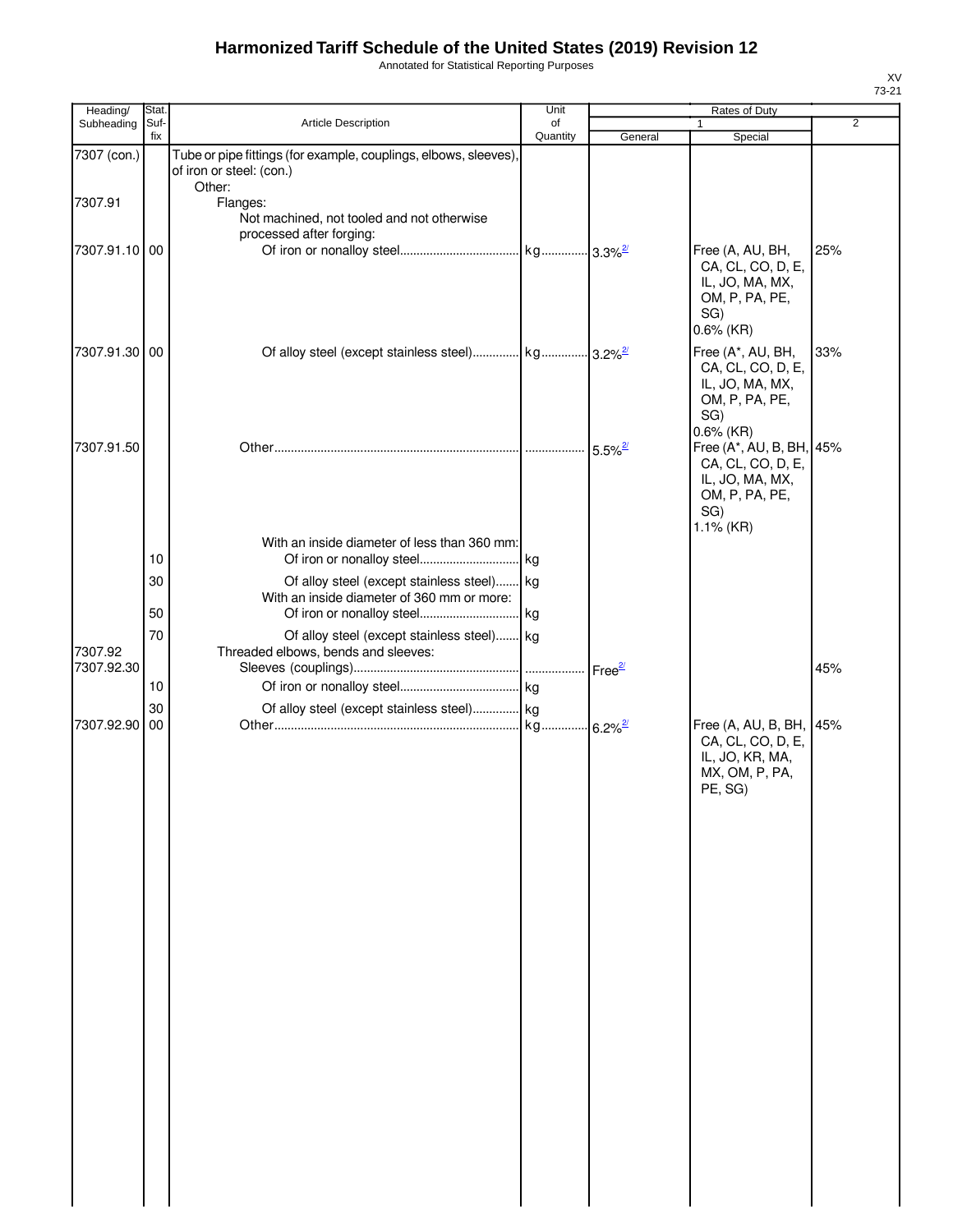Annotated for Statistical Reporting Purposes

| 73-22                  |               |                                                                                                               | Unit     |                       |                                                                                                        |                |
|------------------------|---------------|---------------------------------------------------------------------------------------------------------------|----------|-----------------------|--------------------------------------------------------------------------------------------------------|----------------|
| Heading/<br>Subheading | Stat.<br>Suf- | <b>Article Description</b>                                                                                    | of       |                       | Rates of Duty                                                                                          | $\overline{2}$ |
|                        | fix           |                                                                                                               | Quantity | General               | Special                                                                                                |                |
| 7307 (con.)            |               | Tube or pipe fittings (for example, couplings, elbows, sleeves),<br>of iron or steel: (con.)<br>Other: (con.) |          |                       |                                                                                                        |                |
| 7307.93                |               | Butt welding fittings:<br>With an inside diameter of less than 360 mm:                                        |          |                       |                                                                                                        |                |
| 7307.93.30             |               |                                                                                                               |          |                       | Free (A+, AU, B, BH, 45%<br>CA, CL, CO, D, E,<br>IL, JO, MA, MX,<br>OM, P, PA, PE,<br>SG)<br>2.2% (KR) |                |
|                        | 10            | Not machined, not tooled and not<br>otherwise processed after forging kg                                      |          |                       |                                                                                                        |                |
|                        | 40            |                                                                                                               |          |                       |                                                                                                        |                |
| 7307.93.60             | 00            |                                                                                                               |          |                       | Free (A, AU, B, BH, 45%<br>CA, CL, CO, D, E,<br>IL, JO, MA, MX,<br>OM, P, PA, PE,<br>SG)<br>2% (KR)    |                |
| 7307.93.90             |               | With an inside diameter of 360 mm or more $\frac{1}{4.3\%^{2}}$                                               |          |                       | Free (A, AU, B, BH, 45%<br>CA, CL, CO, D, E,<br>IL, JO, MA, MX,<br>OM, P, PA, PE,<br>SG)<br>1.5% (KR)  |                |
|                        |               | Of iron or nonalloy steel:                                                                                    |          |                       |                                                                                                        |                |
|                        | 10            | Not machined, not tooled and not<br>otherwise processed after forging kg                                      |          |                       |                                                                                                        |                |
|                        | 40            |                                                                                                               |          |                       |                                                                                                        |                |
|                        | 60            | Of alloy steel (except stainless steel) kg                                                                    |          |                       |                                                                                                        |                |
| 7307.99                |               | Other:<br>Not machined, not tooled and not otherwise<br>processed after forging:                              |          |                       |                                                                                                        |                |
| 7307.99.10 00          |               |                                                                                                               |          |                       | Free (A, AU, BH,<br>CA, CL, CO, D, E,<br>IL, JO, KR, MA,<br>MX, OM, P, PA,<br>PE, SG)                  | 25%            |
| 7307.99.30 00          |               |                                                                                                               |          |                       | Free (A, AU, BH,<br>CA, CL, CO, D, E,<br>IL, JO, KR, MA,<br>MX, OM, P, PA,<br>PE, SG)                  | 33%            |
| 7307.99.50             |               | Of iron or nonalloy steel:                                                                                    |          | $4.3\%$ <sup>2/</sup> | Free (A, AU, B, BH,<br>CA, CL, CO, D, E,<br>IL, JO, KR, MA,<br>MX, OM, P, PA,<br>PE, SG)               | 45%            |
|                        | 15            |                                                                                                               |          |                       |                                                                                                        |                |
|                        | 45            |                                                                                                               |          |                       |                                                                                                        |                |
|                        | 60            | Of alloy steel (except stainless steel) kg                                                                    |          |                       |                                                                                                        |                |
|                        |               |                                                                                                               |          |                       |                                                                                                        |                |

XV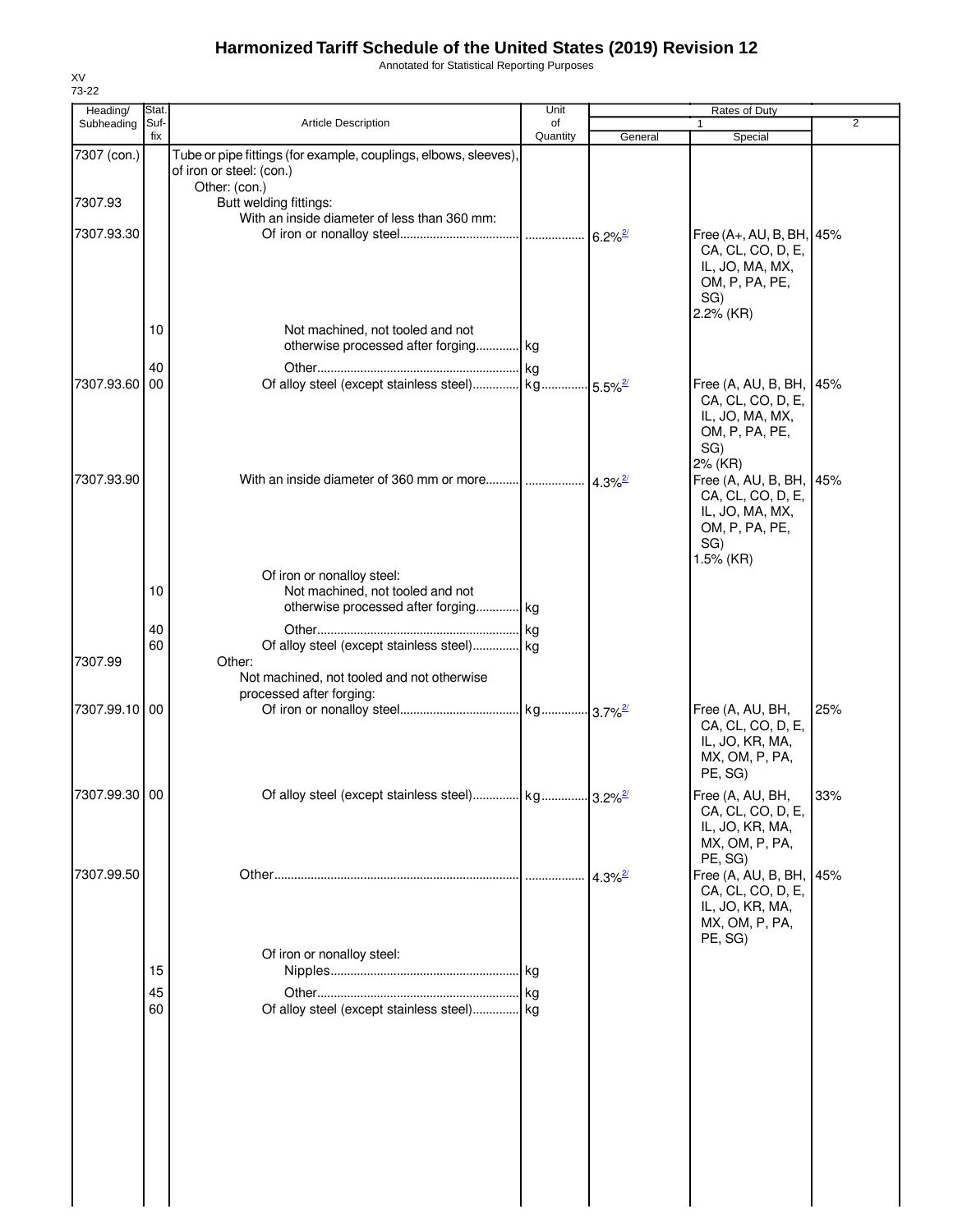Annotated for Statistical Reporting Purposes

| Heading/              | Stat.       |                                                                                                                                                                                                                                                                                                                                                                                                                                                            | Unit            |                    | Rates of Duty |                |
|-----------------------|-------------|------------------------------------------------------------------------------------------------------------------------------------------------------------------------------------------------------------------------------------------------------------------------------------------------------------------------------------------------------------------------------------------------------------------------------------------------------------|-----------------|--------------------|---------------|----------------|
| Subheading            | Suf-<br>fix | <b>Article Description</b>                                                                                                                                                                                                                                                                                                                                                                                                                                 | of<br>Quantity  | General            | Special       | $\overline{2}$ |
| 7308                  |             | Structures (excluding prefabricated buildings of heading 9406)<br>and parts of structures (for example, bridges and bridge<br>sections, lock gates, towers, lattice masts, roofs, roofing<br>frameworks, doors and windows and their frames and<br>thresholds for doors, shutters, balustrades, pillars and columns)<br>of iron or steel; plates, rods, angles, shapes, sections, tubes<br>and the like, prepared for use in structures, of iron or steel: |                 |                    |               |                |
| 7308.10.00 00         |             |                                                                                                                                                                                                                                                                                                                                                                                                                                                            |                 |                    |               | 45%            |
| 7308.20.00            | 20          | Tubular, whether or not tapered, and sectional                                                                                                                                                                                                                                                                                                                                                                                                             |                 |                    |               | 45%            |
|                       | 90          |                                                                                                                                                                                                                                                                                                                                                                                                                                                            |                 |                    |               |                |
| 7308.30<br>7308.30.10 | 00          | Doors, windows and their frames and thresholds for doors:                                                                                                                                                                                                                                                                                                                                                                                                  |                 |                    |               | 35%            |
| 7308.30.50            |             |                                                                                                                                                                                                                                                                                                                                                                                                                                                            |                 |                    |               | 25%            |
|                       | 15          |                                                                                                                                                                                                                                                                                                                                                                                                                                                            |                 |                    |               |                |
|                       | 25<br>50    |                                                                                                                                                                                                                                                                                                                                                                                                                                                            |                 |                    |               |                |
| 7308.40.00            | 00          | Equipment for scaffolding, shuttering, propping or pit-                                                                                                                                                                                                                                                                                                                                                                                                    |                 |                    |               | 45%            |
| 7308.90               |             | Other:<br>Columns, pillars, posts, beams, girders and similar<br>structural units:                                                                                                                                                                                                                                                                                                                                                                         |                 |                    |               |                |
| 7308.90.30 00         |             |                                                                                                                                                                                                                                                                                                                                                                                                                                                            |                 |                    |               | 20%            |
| 7308.90.60 00         |             |                                                                                                                                                                                                                                                                                                                                                                                                                                                            |                 |                    |               | 30%            |
| 7308.90.70 00         |             | Other:                                                                                                                                                                                                                                                                                                                                                                                                                                                     |                 |                    |               | 45%            |
| 7308.90.95            |             |                                                                                                                                                                                                                                                                                                                                                                                                                                                            |                 |                    |               | 45%            |
|                       | 30          | Sheet-metal roofing, siding, flooring and roof                                                                                                                                                                                                                                                                                                                                                                                                             |                 |                    |               |                |
|                       | 60          | Other:<br>Architectural and ornamental work kg                                                                                                                                                                                                                                                                                                                                                                                                             |                 |                    |               |                |
| 7309.00.00            | 90          | Reservoirs, tanks, vats and similar containers for any material<br>(other than compressed or liquefied gas), of iron or steel, of a<br>capacity exceeding 300 liters, whether or not lined or heat<br>insulated, but not fitted with mechanical or thermal                                                                                                                                                                                                 |                 | Free <sup>2/</sup> |               | 45%            |
|                       | 30          |                                                                                                                                                                                                                                                                                                                                                                                                                                                            | No.             |                    |               |                |
|                       | 90          |                                                                                                                                                                                                                                                                                                                                                                                                                                                            | kg<br>No.<br>kg |                    |               |                |
|                       |             |                                                                                                                                                                                                                                                                                                                                                                                                                                                            |                 |                    |               |                |
|                       |             |                                                                                                                                                                                                                                                                                                                                                                                                                                                            |                 |                    |               |                |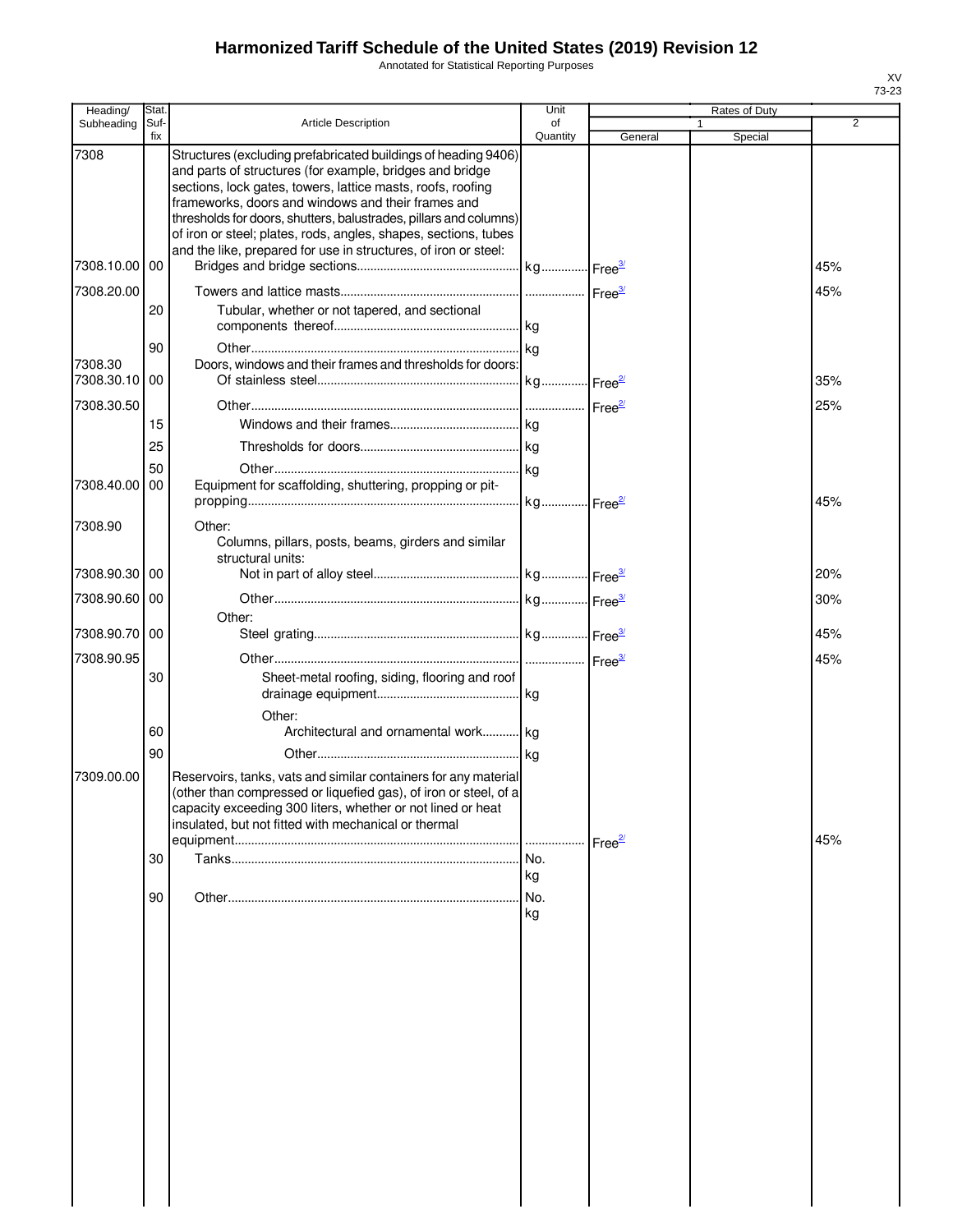Annotated for Statistical Reporting Purposes

| Heading/   | Stat. |                                                                    | Unit            |                                    | Rates of Duty |                |
|------------|-------|--------------------------------------------------------------------|-----------------|------------------------------------|---------------|----------------|
| Subheading | Suf-  | <b>Article Description</b>                                         | of              |                                    |               | $\overline{2}$ |
|            | fix   |                                                                    | Quantity        | General                            | Special       |                |
| 7310       |       | Tanks, casks, drums, cans, boxes and similar containers, for       |                 |                                    |               |                |
|            |       | any material (other than compressed or liquefied gas), of iron     |                 |                                    |               |                |
|            |       | or steel, of a capacity not exceeding 300 liters, whether or not   |                 |                                    |               |                |
|            |       | lined or heat insulated, but not fitted with mechanical or thermal |                 |                                    |               |                |
|            |       | equipment:                                                         |                 |                                    |               |                |
| 7310.10.00 |       |                                                                    |                 | Free <sup>2/</sup>                 |               | 25%            |
|            | 10    |                                                                    |                 |                                    |               |                |
|            |       |                                                                    | kg              |                                    |               |                |
|            | 50    |                                                                    | <b>X</b>        |                                    |               |                |
|            |       |                                                                    |                 |                                    |               |                |
|            |       | Of a capacity of less than 50 liters:                              |                 |                                    |               |                |
| 7310.21.00 |       | Cans which are to be closed by soldering or                        |                 |                                    |               |                |
|            |       |                                                                    |                 |                                    |               | 25%            |
|            | 25    | Containers, of circular cross section, of a volume                 |                 |                                    |               |                |
|            |       | capacity between 11.4 liters and 26.6 liters, of a                 |                 |                                    |               |                |
|            |       | kind used for the conveyance of goods No.                          |                 |                                    |               |                |
|            | 50    |                                                                    | IN <sub>o</sub> |                                    |               |                |
| 7310.29.00 |       |                                                                    | .               | $\mathsf{Free}^{\mathsf{2}\prime}$ |               | 25%            |
|            | 25    | Containers, of circular cross section, of a volume                 |                 |                                    |               |                |
|            |       | capacity between 11.4 liters and 26.6 liters, of a                 |                 |                                    |               |                |
|            |       |                                                                    |                 |                                    |               |                |
|            |       |                                                                    |                 |                                    |               |                |
|            | 50    |                                                                    | No.             |                                    |               |                |
| 7311.00.00 |       | Containers for compressed or liquefied gas, of iron or steel       | .               | Free <sup>2/</sup>                 |               | 25%            |
|            |       | Certified prior to exportation to have been made in                |                 |                                    |               |                |
|            |       | accordance with the safety requirements of sections 178.36         |                 |                                    |               |                |
|            |       | through 178.68 of title 49 CFR or under a specific                 |                 |                                    |               |                |
|            |       | exemption to those requirements:                                   |                 |                                    |               |                |
|            | 30    | Seamless steel containers not overwrapped, marked                  |                 |                                    |               |                |
|            |       | DOT 3A, 3AX, 3AA, 3AAX, 3B, 3E, 3HT, 3T or DOT-E                   |                 |                                    |               |                |
|            |       | followed by a specific exemption number                            | .I No.          |                                    |               |                |
|            |       |                                                                    |                 |                                    |               |                |
|            |       |                                                                    | kg              |                                    |               |                |
|            | 60    |                                                                    | I No.           |                                    |               |                |
|            |       |                                                                    | kg              |                                    |               |                |
|            | 90    |                                                                    | No.             |                                    |               |                |
|            |       |                                                                    | kg              |                                    |               |                |
|            |       |                                                                    |                 |                                    |               |                |
|            |       |                                                                    |                 |                                    |               |                |
|            |       |                                                                    |                 |                                    |               |                |
|            |       |                                                                    |                 |                                    |               |                |
|            |       |                                                                    |                 |                                    |               |                |
|            |       |                                                                    |                 |                                    |               |                |
|            |       |                                                                    |                 |                                    |               |                |
|            |       |                                                                    |                 |                                    |               |                |
|            |       |                                                                    |                 |                                    |               |                |
|            |       |                                                                    |                 |                                    |               |                |
|            |       |                                                                    |                 |                                    |               |                |
|            |       |                                                                    |                 |                                    |               |                |
|            |       |                                                                    |                 |                                    |               |                |
|            |       |                                                                    |                 |                                    |               |                |
|            |       |                                                                    |                 |                                    |               |                |
|            |       |                                                                    |                 |                                    |               |                |
|            |       |                                                                    |                 |                                    |               |                |
|            |       |                                                                    |                 |                                    |               |                |
|            |       |                                                                    |                 |                                    |               |                |
|            |       |                                                                    |                 |                                    |               |                |
|            |       |                                                                    |                 |                                    |               |                |
|            |       |                                                                    |                 |                                    |               |                |
|            |       |                                                                    |                 |                                    |               |                |
|            |       |                                                                    |                 |                                    |               |                |
|            |       |                                                                    |                 |                                    |               |                |
|            |       |                                                                    |                 |                                    |               |                |
|            |       |                                                                    |                 |                                    |               |                |
|            |       |                                                                    |                 |                                    |               |                |
|            |       |                                                                    |                 |                                    |               |                |
|            |       |                                                                    |                 |                                    |               |                |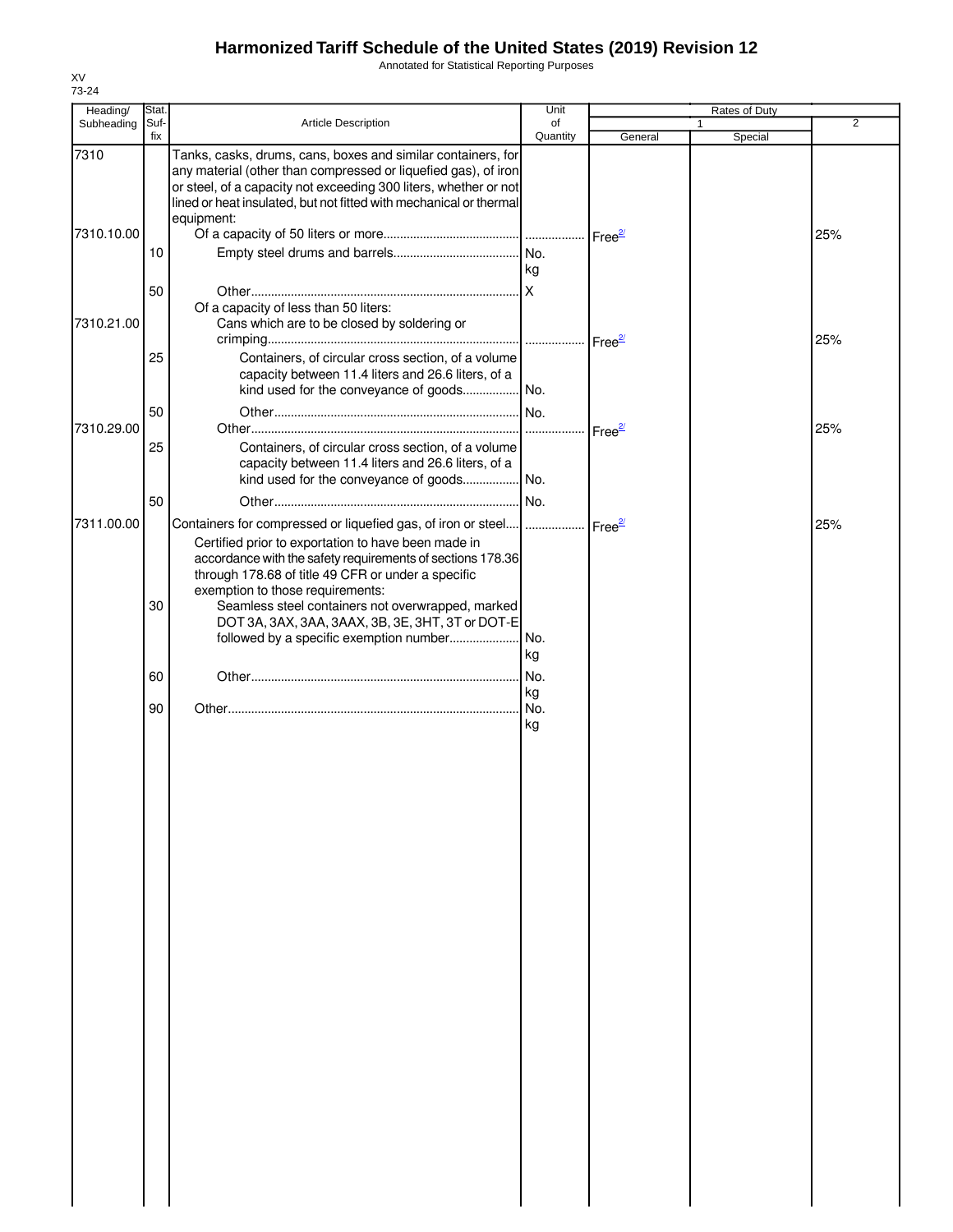Annotated for Statistical Reporting Purposes

| Heading/        | Stat.       |                                                                                                                                                                                                 | Unit           |         | Rates of Duty |                |
|-----------------|-------------|-------------------------------------------------------------------------------------------------------------------------------------------------------------------------------------------------|----------------|---------|---------------|----------------|
| Subheading      | Suf-<br>fix | <b>Article Description</b>                                                                                                                                                                      | of<br>Quantity | General | 1<br>Special  | $\overline{2}$ |
| 7312<br>7312.10 |             | Stranded wire, ropes, cables, plaited bands, slings and the<br>like, of iron or steel, not electrically insulated:<br>Stranded wire, ropes and cables:<br>Stranded wire:<br>Of stainless steel: |                |         |               |                |
| 7312.10.05      | 00          | Fitted with fittings or made up into articles kg Free <sup>2</sup>                                                                                                                              |                |         |               | 45%            |
| 7312.10.10      |             |                                                                                                                                                                                                 |                |         |               | 45%            |
|                 | 30          |                                                                                                                                                                                                 |                |         |               |                |
|                 | 50          | Other, stranded wire having a lay or twist<br>of not more than 1 revolution for a length<br>equal to the strand diameter multiplied by                                                          |                |         |               |                |
|                 | 70          | Other:                                                                                                                                                                                          |                |         |               |                |
| 7312.10.20      | 00          | Fitted with fittings or made up into articles kg Free <sup>27</sup>                                                                                                                             |                |         |               | 45%            |
| 7312.10.30      |             |                                                                                                                                                                                                 |                |         |               | 35%            |
|                 | 05          |                                                                                                                                                                                                 |                |         |               |                |
|                 | 10          | For prestressing concrete:<br>Covered with textile or other non-                                                                                                                                |                |         |               |                |
|                 | 12          |                                                                                                                                                                                                 |                |         |               |                |
|                 | 20          | Other, stranded wire having a lay or twist<br>of not more than 1 revolution for a length<br>equal to the strand diameter multiplied by                                                          | kg             |         |               |                |
|                 | 45          | Other:                                                                                                                                                                                          |                |         |               |                |
|                 | 65          | Other:<br>Galvanized:<br>ACSR core strand kg<br>Other:                                                                                                                                          |                |         |               |                |
|                 | 70          | Covered with textile or<br>other nonmetallic<br>material kg                                                                                                                                     |                |         |               |                |
|                 | 74          |                                                                                                                                                                                                 |                |         |               |                |
|                 | 80          | Ropes, cables and cordage other than stranded wire:<br>Of stainless steel:                                                                                                                      |                |         |               |                |
| 7312.10.50 00   |             | Fitted with fittings or made up into articles kg Free <sup>21</sup>                                                                                                                             |                |         |               | 45%            |
| 7312.10.60      |             |                                                                                                                                                                                                 |                |         |               | 45%            |
|                 | 30          | With a diameter not exceeding 9.5 mm kg                                                                                                                                                         |                |         |               |                |
|                 | 60          |                                                                                                                                                                                                 |                |         |               |                |
| 7312.10.70      | 00          | Other:<br>Fitted with fittings or made up into articles kg Free <sup>21</sup>                                                                                                                   |                |         |               | 45%            |
| 7312.10.80 00   |             | Other:                                                                                                                                                                                          |                |         |               | 35%            |
| 7312.10.90      |             |                                                                                                                                                                                                 |                |         |               | 35%            |
|                 | 30          | Galvanized:<br>With a diameter not exceeding                                                                                                                                                    |                |         |               |                |
|                 | 60          | With a diameter exceeding                                                                                                                                                                       |                |         |               |                |
|                 | 90          |                                                                                                                                                                                                 |                |         |               |                |
| 7312.90.00      | 00          |                                                                                                                                                                                                 |                |         |               | 45%            |
|                 |             |                                                                                                                                                                                                 |                |         |               |                |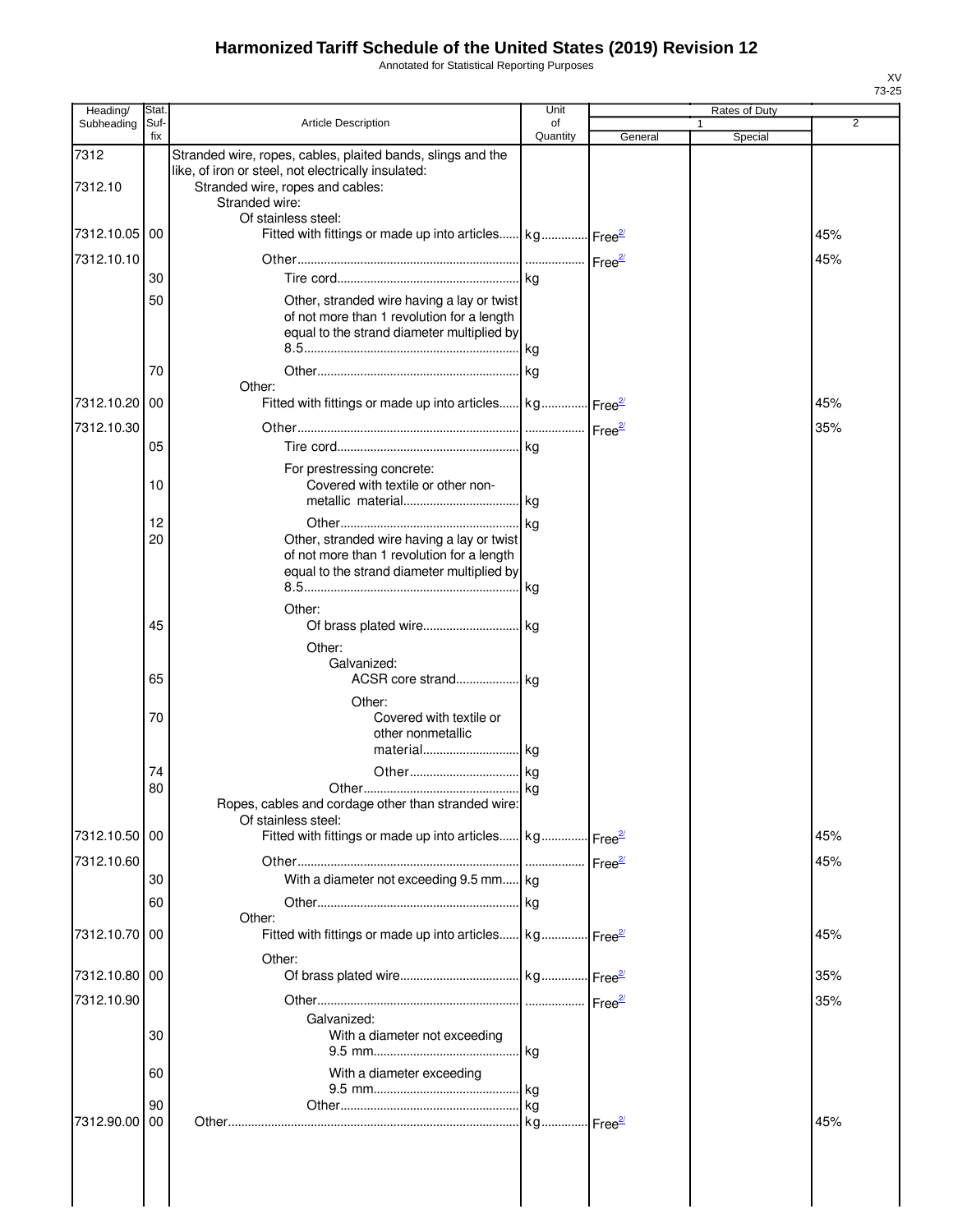Annotated for Statistical Reporting Purposes

| Heading/                 | Stat.       |                                                                                                                                                                                                                 | Unit                                    |                    | Rates of Duty           |      |
|--------------------------|-------------|-----------------------------------------------------------------------------------------------------------------------------------------------------------------------------------------------------------------|-----------------------------------------|--------------------|-------------------------|------|
| Subheading               | Suf-<br>fix | <b>Article Description</b>                                                                                                                                                                                      | of<br>Quantity                          | General            | $\mathbf{1}$<br>Special | 2    |
| 7313.00.00               |             | 00 Barbed wire of iron or steel; twisted hoop or single flat wire,<br>barbed or not, and loosely twisted double wire, of a kind used                                                                            |                                         |                    |                         | Free |
| 7314                     |             | Cloth (including endless bands), grill, netting and fencing, of<br>iron or steel wire; expanded metal of iron or steel:<br>Woven cloth:                                                                         |                                         |                    |                         |      |
| 7314.12<br>7314.12.10    | 00          | Endless bands for machinery, of stainless steel:<br>With meshes not finer than 12 wires to the lineal                                                                                                           | $m2$<br>kg                              | Free <sup>2/</sup> |                         | 35%  |
| 7314.12.20               | $00\,$      | With meshes finer than 12 but not finer than<br>36 wires to the lineal centimeter in warp or filling.                                                                                                           | $m2$<br>kg                              | Free <sup>2/</sup> |                         | 50%  |
| 7314.12.30 00            |             | With meshes finer than 36 wires to the lineal<br>centimeter in warp or filling:<br>Fourdrinier wires, seamed or not seamed,<br>suitable for use in papermaking machines:<br>With 94 or more wires to the lineal |                                         |                    |                         |      |
|                          |             |                                                                                                                                                                                                                 | m <sup>2</sup> Free <sup>2/</sup><br>kg |                    |                         | 75%  |
| 7314.12.60 00            |             |                                                                                                                                                                                                                 | m <sup>2</sup> Free <sup>2/</sup>       |                    |                         | 75%  |
| 7314.12.90 00            |             |                                                                                                                                                                                                                 | $\frac{kg}{m^2}$<br>kg                  | Free <sup>2/</sup> |                         | 60%  |
| 7314.14<br>7314.14.10100 |             | Other woven cloth, of stainless steel:<br>With meshes not finer than 12 wires to the lineal                                                                                                                     | $m2$ .<br>kg                            | Free <sup>2/</sup> |                         | 35%  |
| 7314.14.20100            |             | With meshes finer than 12 but not finer than<br>36 wires to the lineal centimeter in warp or filling                                                                                                            | $m^2$ Free $\frac{27}{2}$<br>kg         |                    |                         | 50%  |
| 7314.14.30 00            |             | With meshes finer than 36 wires to the lineal<br>centimeter in warp or maximum:<br>Fourdrinier wires, seamed or not seamed,<br>suitable for use in papermaking machines:<br>With 94 or more wires to the lineal |                                         |                    |                         |      |
|                          |             |                                                                                                                                                                                                                 | $m2$<br>kg                              | Free <sup>21</sup> |                         | 75%  |
| 7314.14.60 00            |             |                                                                                                                                                                                                                 |                                         |                    |                         | 75%  |
| 7314.14.90 00            |             |                                                                                                                                                                                                                 |                                         |                    |                         | 60%  |
| 7314.19.01               | 00          |                                                                                                                                                                                                                 | kg<br>$m^2$ .<br>kg                     | Free <sup>2/</sup> |                         | 60%  |
| 7314.20.00 00            |             | Grill, netting and fencing, welded at the intersection, of<br>wire with a maximum cross-sectional dimension of 3 mm                                                                                             |                                         |                    |                         |      |
|                          |             | or more and having a mesh size of 100 cm <sup>2</sup> or more kg Free <sup>27</sup>                                                                                                                             |                                         |                    |                         | 45%  |
|                          |             |                                                                                                                                                                                                                 |                                         |                    |                         |      |
|                          |             |                                                                                                                                                                                                                 |                                         |                    |                         |      |
|                          |             |                                                                                                                                                                                                                 |                                         |                    |                         |      |
|                          |             |                                                                                                                                                                                                                 |                                         |                    |                         |      |
|                          |             |                                                                                                                                                                                                                 |                                         |                    |                         |      |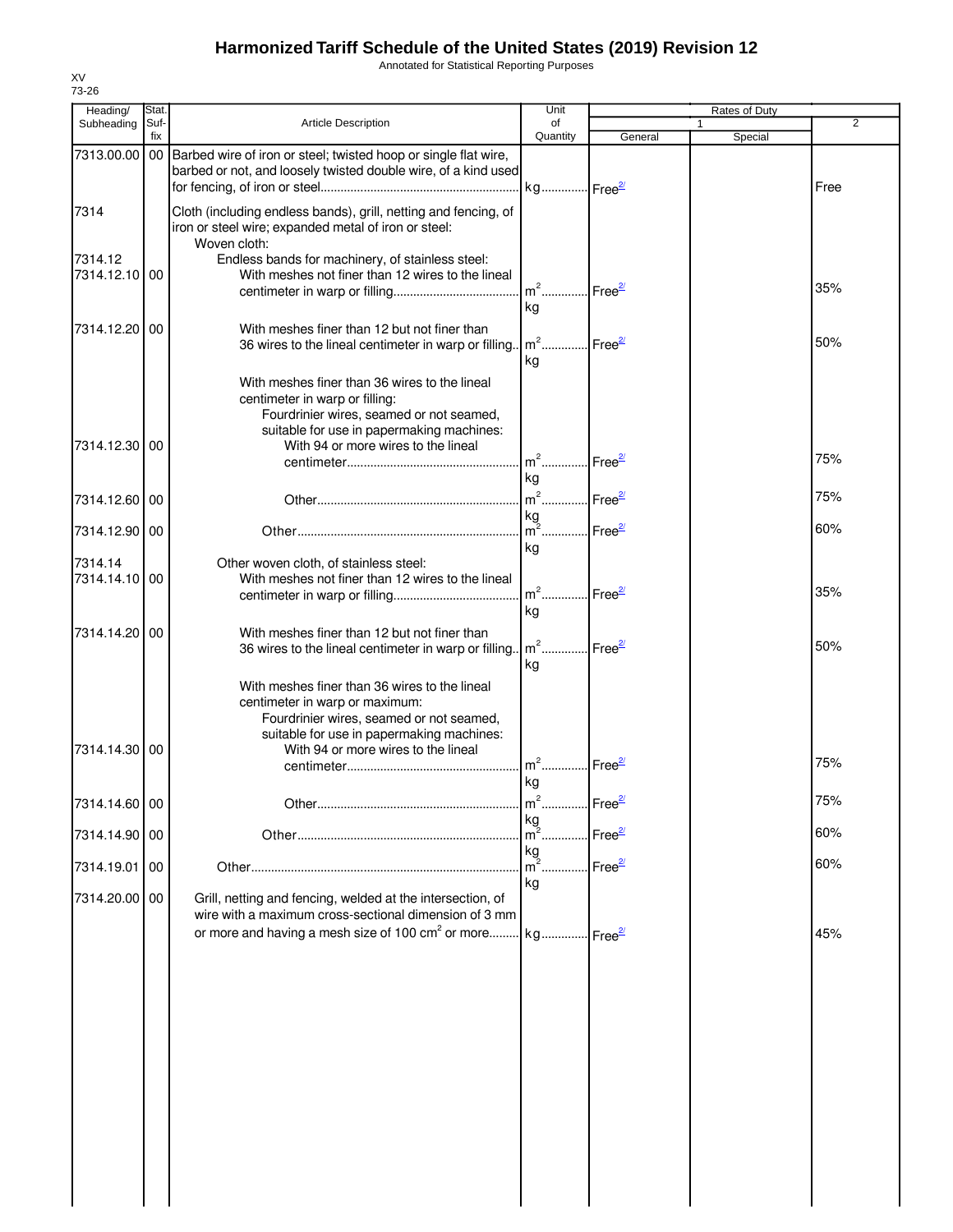Annotated for Statistical Reporting Purposes

| Heading/                                | Stat.       |                                                                                                                                                                                                                                                                                    | Unit           |                    | Rates of Duty |                          |
|-----------------------------------------|-------------|------------------------------------------------------------------------------------------------------------------------------------------------------------------------------------------------------------------------------------------------------------------------------------|----------------|--------------------|---------------|--------------------------|
| Subheading                              | Suf-<br>fix | Article Description                                                                                                                                                                                                                                                                | of<br>Quantity | General            | Special       | $\overline{2}$           |
| 7314 (con.)<br>7314.31<br>7314.31.10 00 |             | Cloth (including endless bands), grill, netting and fencing, of<br>iron or steel wire; expanded metal of iron or steel: (con.)<br>Other grill, netting and fencing, welded at the intersection:<br>Plated or coated with zinc:<br>Wire fencing plated or coated with zinc, whether |                |                    |               | $1.1 \text{C/kg}$        |
| 7314.31.50                              | 10          | Welded wire stucco netting, furred, not<br>reinforced with supplemental horizontal                                                                                                                                                                                                 |                |                    |               | 45%                      |
| 7314.39.00 00<br>7314.41.00             | 80          | Other grill, netting and fencing:                                                                                                                                                                                                                                                  |                |                    |               | 45%<br>$1.1 \text{C/kg}$ |
|                                         | 30<br>40    | Woven wire stucco netting, furred, not reinforced<br>with supplemental horizontal wire:<br>Of wire with maximum cross- sectional                                                                                                                                                   |                |                    |               |                          |
| 7314.42.00                              | 45<br>80    |                                                                                                                                                                                                                                                                                    |                | Free <sup>2/</sup> |               | $1.1$ ¢/kg               |
| 7314.49<br>7314.49.30 00                | 30<br>60    | Other:                                                                                                                                                                                                                                                                             |                |                    |               | 45%                      |
| 7314.49.60 00<br>7314.50.00 00          |             |                                                                                                                                                                                                                                                                                    | kg             |                    |               | 35%<br>45%               |
|                                         |             |                                                                                                                                                                                                                                                                                    |                |                    |               |                          |
|                                         |             |                                                                                                                                                                                                                                                                                    |                |                    |               |                          |
|                                         |             |                                                                                                                                                                                                                                                                                    |                |                    |               |                          |
|                                         |             |                                                                                                                                                                                                                                                                                    |                |                    |               |                          |
|                                         |             |                                                                                                                                                                                                                                                                                    |                |                    |               |                          |
|                                         |             |                                                                                                                                                                                                                                                                                    |                |                    |               |                          |
|                                         |             |                                                                                                                                                                                                                                                                                    |                |                    |               |                          |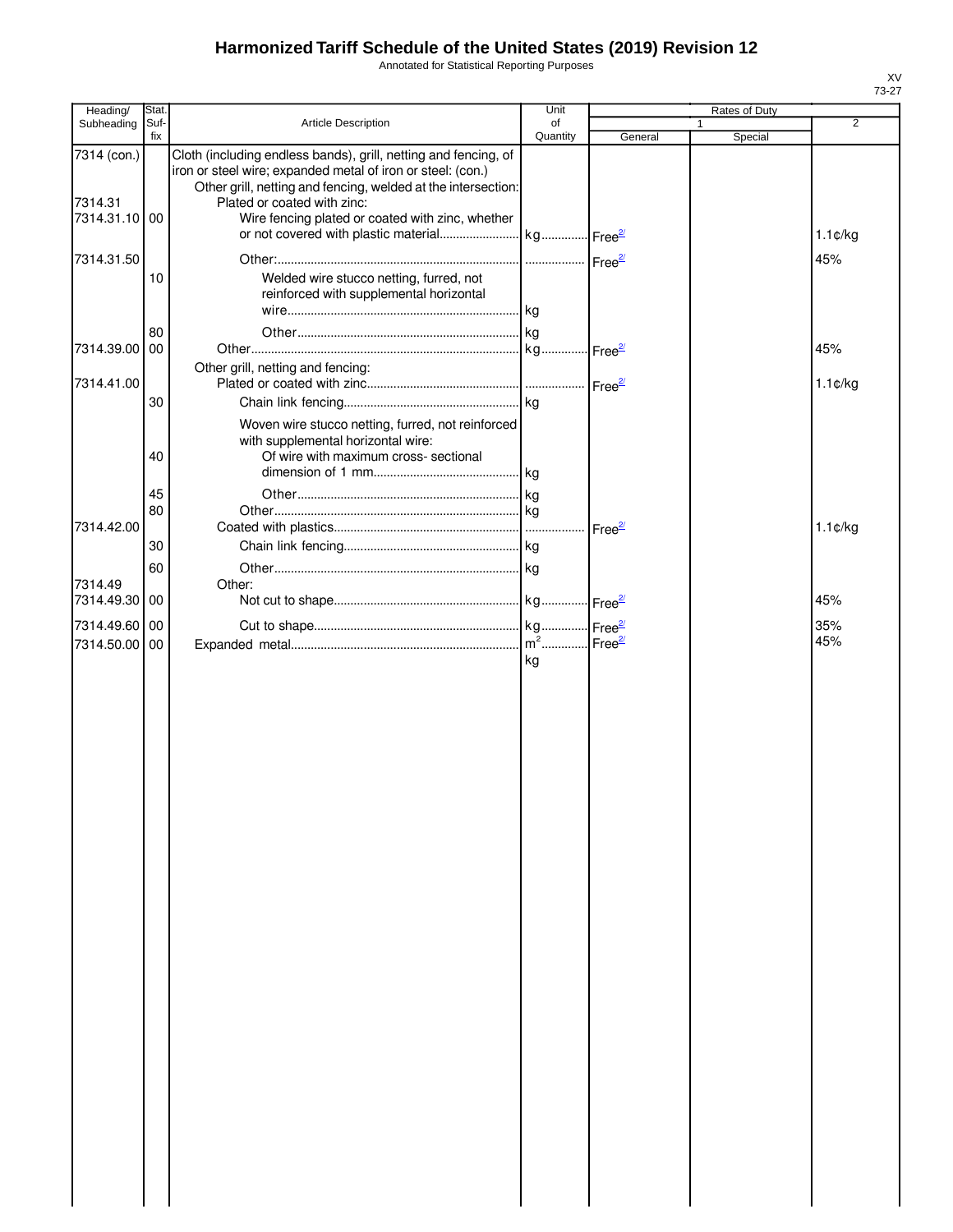Annotated for Statistical Reporting Purposes

| Subheading<br>7315<br>7315.11.00 |             |                                                                                               | Unit           |                         | Rates of Duty                                                                                 | 2          |
|----------------------------------|-------------|-----------------------------------------------------------------------------------------------|----------------|-------------------------|-----------------------------------------------------------------------------------------------|------------|
|                                  | Suf-<br>fix | <b>Article Description</b>                                                                    | of<br>Quantity | General                 | Special                                                                                       |            |
|                                  |             | Chain and parts thereof, of iron or steel:<br>Articulated link chain and parts thereof:       |                |                         |                                                                                               |            |
|                                  |             |                                                                                               |                |                         |                                                                                               | 40%        |
|                                  | 05          | Other:                                                                                        |                |                         |                                                                                               |            |
|                                  | 10          | Of not over 50 mm pitch and containing more<br>than 3 parts per pitch:                        |                |                         |                                                                                               |            |
|                                  | 45          |                                                                                               |                |                         |                                                                                               |            |
|                                  | 60          |                                                                                               |                |                         |                                                                                               |            |
| 7315.12.00                       | 20          | Of not over 50 mm pitch and containing more than                                              |                |                         |                                                                                               | 40%        |
|                                  | 40          | Other:                                                                                        |                |                         |                                                                                               |            |
|                                  | 60          |                                                                                               |                |                         |                                                                                               |            |
|                                  | 80          |                                                                                               |                |                         |                                                                                               |            |
| 7315.19.00                       | 00          |                                                                                               |                |                         |                                                                                               | 40%        |
| 7315.20                          |             | Skid chain:                                                                                   |                |                         |                                                                                               |            |
| 7315.20.10 00                    |             |                                                                                               |                |                         |                                                                                               | 10%        |
| 7315.20.50 00                    |             | Other chain:                                                                                  |                |                         |                                                                                               | $2.5$ ¢/kg |
| 7315.81.00 00                    |             |                                                                                               |                |                         |                                                                                               | $4.4$ c/kg |
| 7315.82                          |             | Other, welded link:<br>Of alloy steel:                                                        |                |                         |                                                                                               |            |
| 7315.82.10 00                    |             |                                                                                               |                |                         |                                                                                               | 10%        |
| 7315.82.30 00                    |             |                                                                                               |                |                         |                                                                                               | 10%        |
| 7315.82.50 00                    |             | Of iron or nonalloy steel:                                                                    |                |                         |                                                                                               | 10%        |
| 7315.82.70 00                    |             |                                                                                               |                |                         |                                                                                               |            |
| 7315.89                          |             | Other:                                                                                        |                |                         |                                                                                               | 10%        |
| 7315.89.10 00                    |             | With links of essentially round cross sections:                                               |                |                         | Free (A, AU, B, BH, 10%<br>CA, CL, CO, D, E,<br>IL, JO, KR, MA,<br>MX, OM, P, PA,<br>PE, SG)  |            |
| 7315.89.30 00                    |             |                                                                                               |                |                         |                                                                                               | $4.7$ ¢/kg |
| 7315.89.50 00                    |             |                                                                                               |                |                         | Free $(A, AU, B, BH,$<br>CA, CL, CO, D, E,<br>IL, JO, KR, MA,<br>MX, OM, P, PA,<br>PE, SG)    | 45%        |
| 7315.90.00 00                    |             |                                                                                               |                | $.12.9\%$ <sup>2/</sup> | Free (A*, AU, B, BH, 45%<br>CA, CL, CO, D, E,<br>IL, JO, KR, MA,<br>MX, OM, P, PA,<br>PE, SG) |            |
|                                  |             | 7316.00.00   00   Anchors, grapnels and parts thereof, of iron or steel  X  Free <sup>2</sup> |                |                         |                                                                                               | 25%        |

XV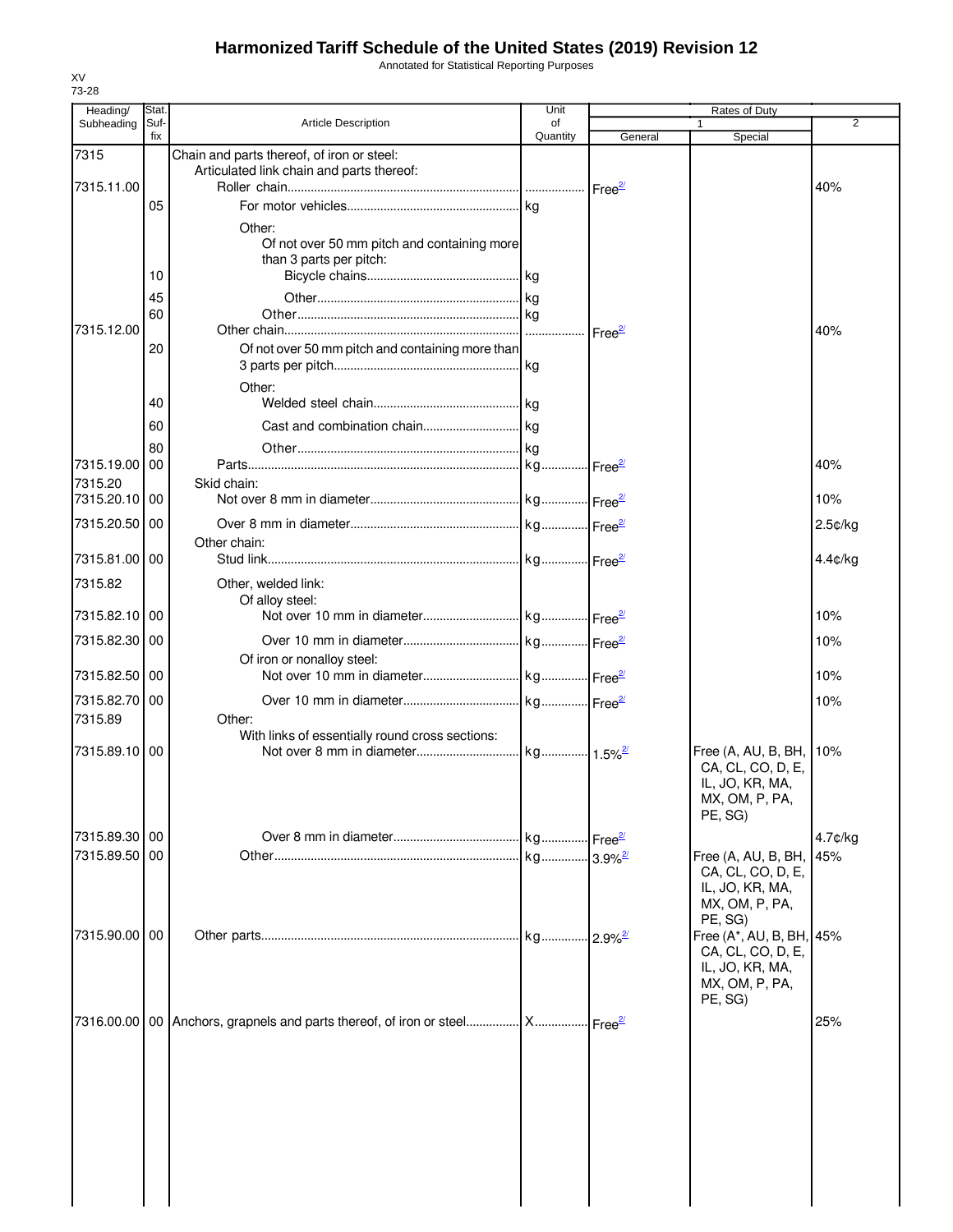Annotated for Statistical Reporting Purposes

| Heading/      | Stat.       |                                                                                                                                                                                                   | Unit               |         |   | Rates of Duty |         |
|---------------|-------------|---------------------------------------------------------------------------------------------------------------------------------------------------------------------------------------------------|--------------------|---------|---|---------------|---------|
| Subheading    | Suf-<br>fix | <b>Article Description</b>                                                                                                                                                                        | of<br>Quantity     | General | 1 | Special       | 2       |
| 7317.00       |             | Nails, tacks, drawing pins, corrugated nails, staples (other<br>than those of heading 8305) and similar articles, of iron or<br>steel, whether or not with heads of other material, but excluding |                    |         |   |               |         |
| 7317.00.10 00 |             | such articles with heads of copper:                                                                                                                                                               | kg Free            |         |   |               | 4%      |
| 7317.00.20 00 |             | Other, suitable for use in powder-actuated handtools:                                                                                                                                             |                    |         |   |               | 1.5¢/kg |
| 7317.00.30 00 |             |                                                                                                                                                                                                   |                    |         |   |               | 45%     |
| 7317.00.55    |             | Other:<br>Of one piece construction:                                                                                                                                                              |                    |         |   |               | 3.5%    |
|               | 01          | Collated nails:<br>Collated roofing nails with a length of<br>20.6 mm to 46.1 mm, a head diameter of<br>8.3 mm to 10.6 mm, a shank diameter of<br>2.5 mm to 3.2 mm, whether or not<br>Other:      | kg                 |         |   |               |         |
|               |             | Assembled in a wire coil:                                                                                                                                                                         |                    |         |   |               |         |
|               | 02          |                                                                                                                                                                                                   |                    |         |   |               |         |
|               | 03<br>05    | Assembled in a plastic strip:                                                                                                                                                                     |                    |         |   |               |         |
|               |             |                                                                                                                                                                                                   | kg                 |         |   |               |         |
|               | 07<br>08    | Assembled in a paper strip kg                                                                                                                                                                     |                    |         |   |               |         |
|               | 11          |                                                                                                                                                                                                   |                    |         |   |               |         |
|               | 18          |                                                                                                                                                                                                   | kg                 |         |   |               |         |
|               |             | Other:                                                                                                                                                                                            |                    |         |   |               |         |
|               | 19          | With a length of less than 25.4 mm and<br>with a diameter of less than 1.65 mm kg<br>Other:                                                                                                       |                    |         |   |               |         |
|               | 20          | Smooth shank:<br>Not coated, plated or painted                                                                                                                                                    | kg                 |         |   |               |         |
|               | 30          | Coated, plated or painted:<br>Galvanized                                                                                                                                                          | kg                 |         |   |               |         |
|               | 40          | Vinyl, resin or cement                                                                                                                                                                            |                    |         |   |               |         |
|               | 50          |                                                                                                                                                                                                   | kg<br>kg           |         |   |               |         |
|               | 60          | Other:<br>Not coated, plated or painted                                                                                                                                                           | kg                 |         |   |               |         |
|               | 70          | Coated, plated or painted:<br>Galvanized                                                                                                                                                          | kg                 |         |   |               |         |
|               | 80          | Vinyl, resin or cement                                                                                                                                                                            |                    |         |   |               |         |
|               | 90          |                                                                                                                                                                                                   | kg                 |         |   |               |         |
| 7317.00.65    |             |                                                                                                                                                                                                   | Free <sup>2/</sup> |         |   |               | 5.5%    |
|               | 30          |                                                                                                                                                                                                   | kg                 |         |   |               |         |
| 7317.00.75    | 60<br>00    |                                                                                                                                                                                                   |                    |         |   |               | 8%      |
|               |             |                                                                                                                                                                                                   |                    |         |   |               |         |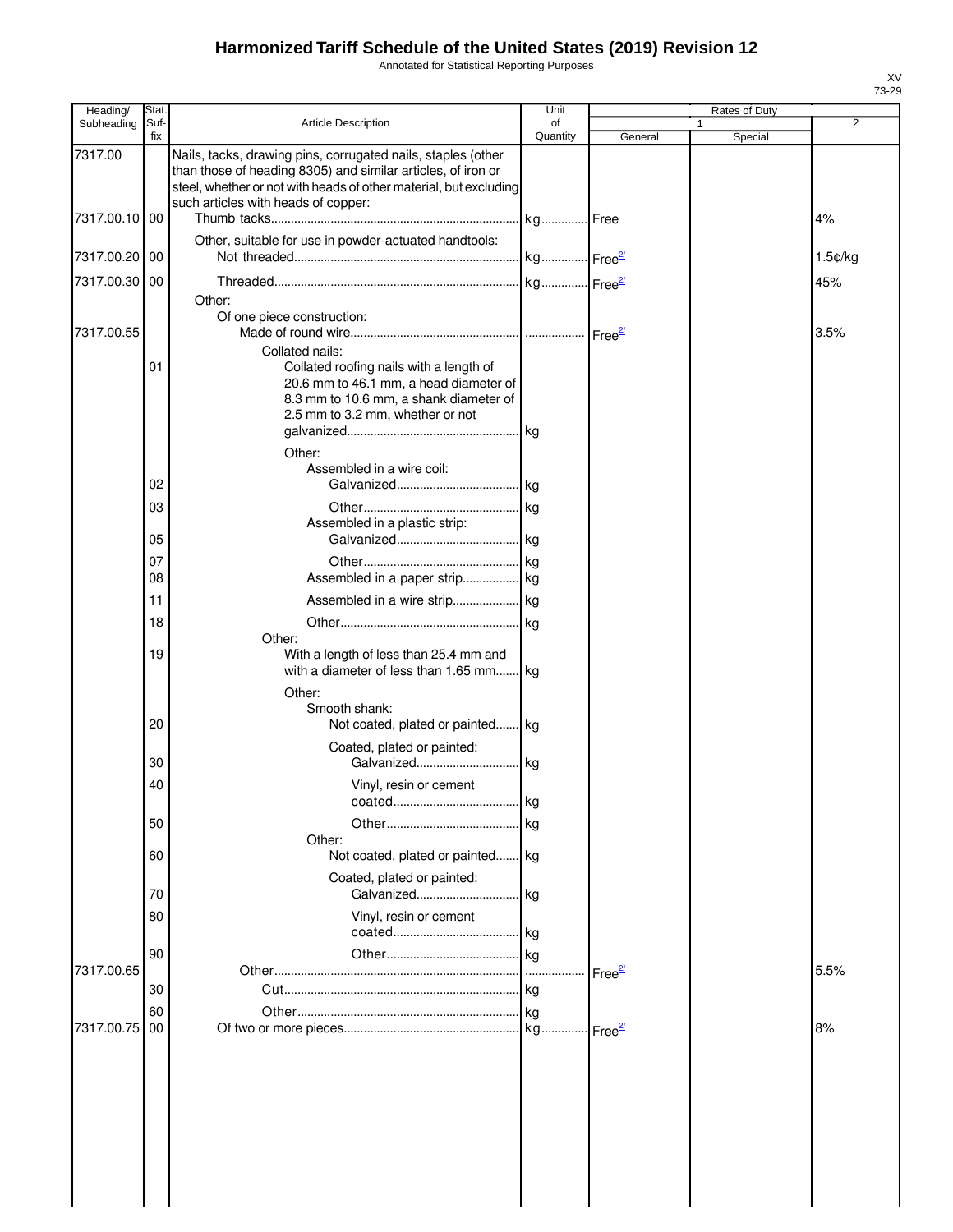Annotated for Statistical Reporting Purposes

| Heading/              | Stat.       |                                                                                                                                                                                      | Unit           | Rates of Duty         |                                                                                               |                |
|-----------------------|-------------|--------------------------------------------------------------------------------------------------------------------------------------------------------------------------------------|----------------|-----------------------|-----------------------------------------------------------------------------------------------|----------------|
| Subheading            | Suf-<br>fix | <b>Article Description</b>                                                                                                                                                           | of<br>Quantity | General               | $\mathbf{1}$<br>Special                                                                       | $\overline{2}$ |
| 7318                  |             | Screws, bolts, nuts, coach screws, screw hooks, rivets, cotters,<br>cotter pins, washers (including spring washers) and similar<br>articles, of iron or steel:<br>Threaded articles: |                |                       |                                                                                               |                |
| 7318.11.00 00         |             |                                                                                                                                                                                      |                |                       | Free (A+, AU, B, BH, 25%<br>CA, CL, CO, D, E,<br>IL, JO, KR, MA,<br>MX, OM, P, PA,<br>PE, SG) |                |
| 7318.12.00 00         |             |                                                                                                                                                                                      |                |                       | Free (A, AU, B, BH, 25%<br>CA, CL, CO, D, E,<br>IL, JO, KR, MA,<br>MX, OM, P, PA,<br>PE, SG)  |                |
| 7318.13.00            |             |                                                                                                                                                                                      |                |                       | Free (A, AU, B, BH, 45%<br>CA, CL, CO, D, E,<br>IL, JO, KR, MA,<br>MX, OM, P, PA,<br>PE, SG)  |                |
|                       | 30          | Having shanks or threads with a diameter of less                                                                                                                                     |                |                       |                                                                                               |                |
| 7318.14<br>7318.14.10 | 60          | Having shanks or threads with a diameter of 6 mm<br>Self-tapping screws:<br>Having shanks or threads with a diameter of less                                                         |                |                       |                                                                                               |                |
|                       |             |                                                                                                                                                                                      |                | $6.2\%$ <sup>2/</sup> | Free (A+, AU, B, BH, 45%<br>CA, CL, CO, D, E,<br>IL, JO, KR, MA,<br>MX, OM, P, PA,<br>PE, SG) |                |
|                       | 30          |                                                                                                                                                                                      |                |                       |                                                                                               |                |
| 7318.14.50            | 60          | Having shanks or threads with a diameter of 6 mm                                                                                                                                     |                |                       |                                                                                               |                |
|                       |             |                                                                                                                                                                                      |                | $8.6\%$ <sup>4/</sup> | Free (A+, AU, B, BH, 45%<br>CA, CL, CO, D, E,<br>IL, JO, KR, MA,<br>MX, OM, P, PA,<br>PE, SG) |                |
|                       | 20          |                                                                                                                                                                                      |                |                       |                                                                                               |                |
|                       | 80          |                                                                                                                                                                                      | kg             |                       |                                                                                               |                |
|                       |             |                                                                                                                                                                                      |                |                       |                                                                                               |                |
|                       |             |                                                                                                                                                                                      |                |                       |                                                                                               |                |
|                       |             |                                                                                                                                                                                      |                |                       |                                                                                               |                |
|                       |             |                                                                                                                                                                                      |                |                       |                                                                                               |                |
|                       |             |                                                                                                                                                                                      |                |                       |                                                                                               |                |
|                       |             |                                                                                                                                                                                      |                |                       |                                                                                               |                |
|                       |             |                                                                                                                                                                                      |                |                       |                                                                                               |                |
|                       |             |                                                                                                                                                                                      |                |                       |                                                                                               |                |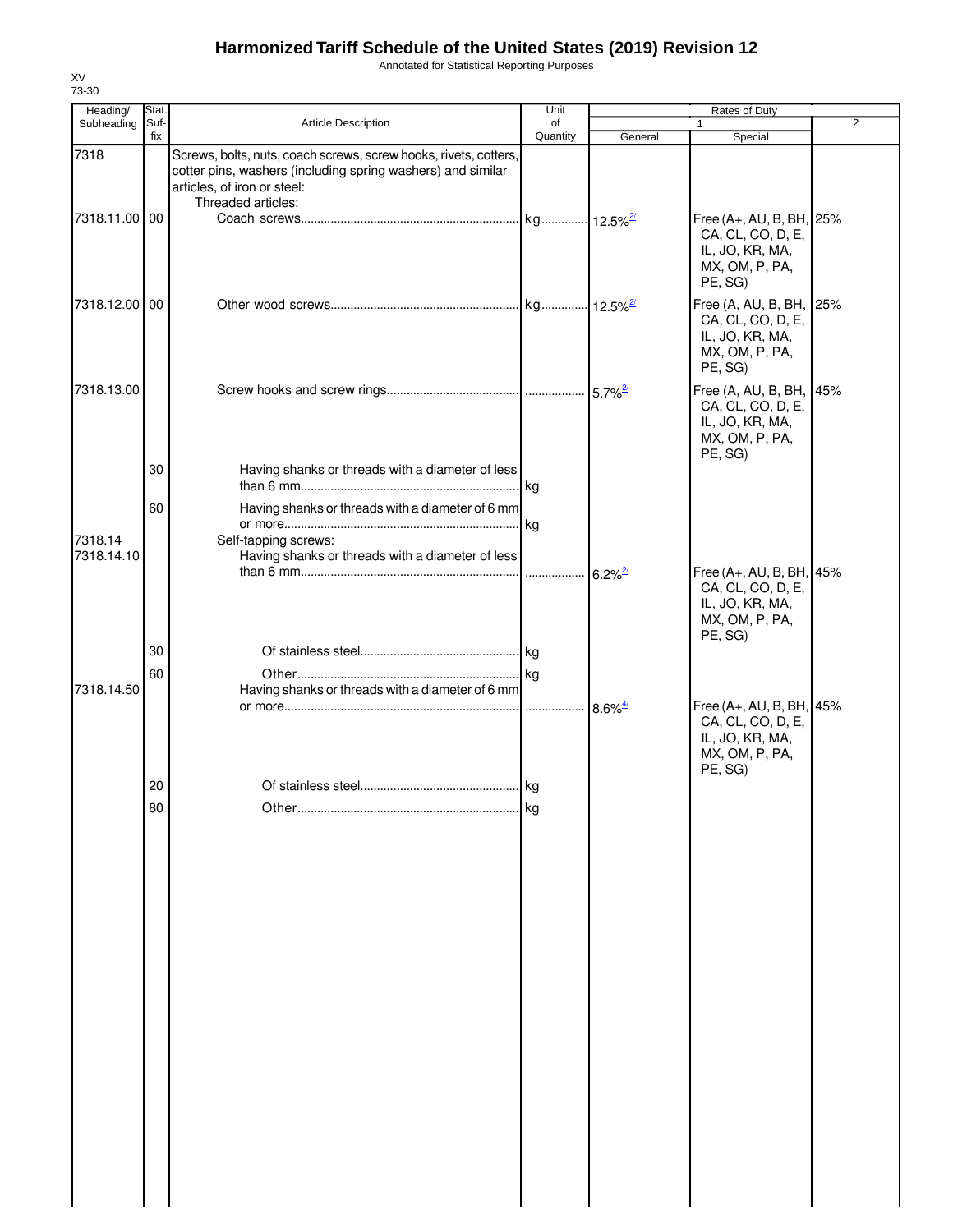Annotated for Statistical Reporting Purposes

| Heading/    | Stat.       |                                                                                                                                                                                                    | Unit           |         |   | Rates of Duty |                |
|-------------|-------------|----------------------------------------------------------------------------------------------------------------------------------------------------------------------------------------------------|----------------|---------|---|---------------|----------------|
| Subheading  | Suf-<br>fix | <b>Article Description</b>                                                                                                                                                                         | of<br>Quantity | General | 1 | Special       | $\overline{2}$ |
| 7318 (con.) |             | Screws, bolts, nuts, coach screws, screw hooks, rivets, cotters,<br>cotter pins, washers (including spring washers) and similar<br>articles, of iron or steel: (con.)<br>Threaded articles: (con.) |                |         |   |               |                |
| 7318.15     |             | Other screws and bolts, whether or not with their nuts<br>or washers:                                                                                                                              |                |         |   |               |                |
| 7318.15.20  |             | Bolts and bolts and their nuts or washers entered                                                                                                                                                  |                |         |   |               | 3.5%           |
|             | 10          | Having shanks or threads with a diameter of                                                                                                                                                        |                |         |   |               |                |
|             | 20          | Having shanks or threads with a diameter of<br>6 mm or more:                                                                                                                                       |                |         |   |               |                |
|             | 30          |                                                                                                                                                                                                    |                |         |   |               |                |
|             | 41          | Bent bolts:                                                                                                                                                                                        |                |         |   |               |                |
|             | 46          |                                                                                                                                                                                                    |                |         |   |               |                |
|             |             | Other:<br>With round heads:                                                                                                                                                                        |                |         |   |               |                |
|             | 51          |                                                                                                                                                                                                    |                |         |   |               |                |
|             | 55          | With hexagonal heads:                                                                                                                                                                              |                |         |   |               |                |
|             | 61          |                                                                                                                                                                                                    |                |         |   |               |                |
|             | 65<br>91    | Other:                                                                                                                                                                                             |                |         |   |               |                |
|             | 95          |                                                                                                                                                                                                    |                |         |   |               |                |
| 7318.15.40  | 00          | Machine screws 9.5 mm or more in length and<br>3.2 mm or more in diameter (not including cap                                                                                                       |                |         |   |               |                |
|             |             |                                                                                                                                                                                                    |                |         |   |               | 2.2¢/kg        |
| 7318.15.50  |             |                                                                                                                                                                                                    |                |         |   |               | 45%            |
|             | 30          |                                                                                                                                                                                                    |                |         |   |               |                |
|             | 51          | Other:<br>Continuously threaded rod:                                                                                                                                                               |                |         |   |               |                |
|             |             |                                                                                                                                                                                                    |                |         |   |               |                |
|             | 56<br>90    |                                                                                                                                                                                                    |                |         |   |               |                |
|             |             |                                                                                                                                                                                                    | . kg           |         |   |               |                |
|             |             |                                                                                                                                                                                                    |                |         |   |               |                |
|             |             |                                                                                                                                                                                                    |                |         |   |               |                |
|             |             |                                                                                                                                                                                                    |                |         |   |               |                |
|             |             |                                                                                                                                                                                                    |                |         |   |               |                |
|             |             |                                                                                                                                                                                                    |                |         |   |               |                |
|             |             |                                                                                                                                                                                                    |                |         |   |               |                |
|             |             |                                                                                                                                                                                                    |                |         |   |               |                |
|             |             |                                                                                                                                                                                                    |                |         |   |               |                |
|             |             |                                                                                                                                                                                                    |                |         |   |               |                |
|             |             |                                                                                                                                                                                                    |                |         |   |               |                |
|             |             |                                                                                                                                                                                                    |                |         |   |               |                |
|             |             |                                                                                                                                                                                                    |                |         |   |               |                |
|             |             |                                                                                                                                                                                                    |                |         |   |               |                |
|             |             |                                                                                                                                                                                                    |                |         |   |               |                |
|             |             |                                                                                                                                                                                                    |                |         |   |               |                |
|             |             |                                                                                                                                                                                                    |                |         |   |               |                |
|             |             |                                                                                                                                                                                                    |                |         |   |               |                |
|             |             |                                                                                                                                                                                                    |                |         |   |               |                |
|             |             |                                                                                                                                                                                                    |                |         |   |               |                |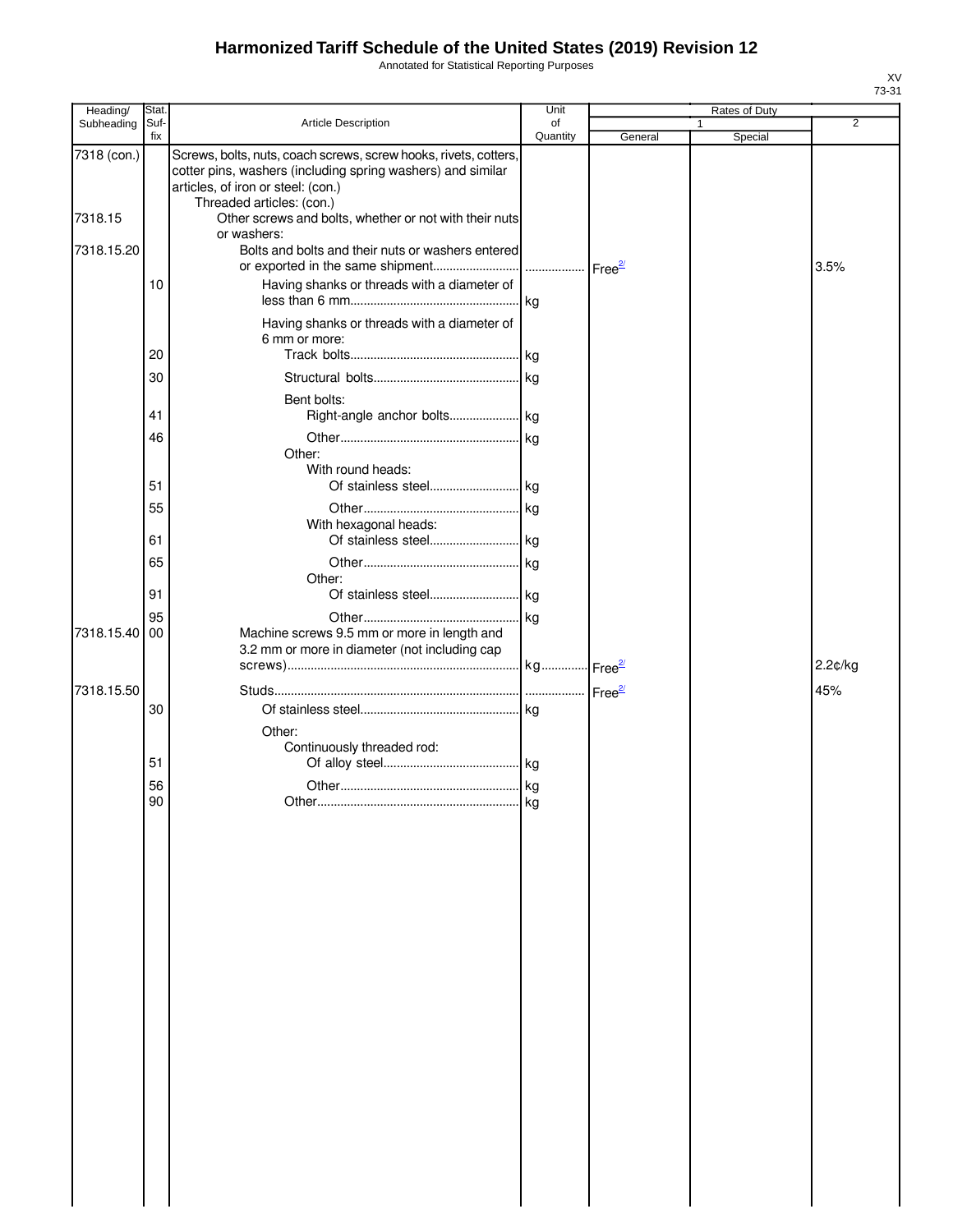Annotated for Statistical Reporting Purposes

| Heading/          | Stat.       |                                                                                                                                                                                                    | Unit           |                        | Rates of Duty                                                                     |      |
|-------------------|-------------|----------------------------------------------------------------------------------------------------------------------------------------------------------------------------------------------------|----------------|------------------------|-----------------------------------------------------------------------------------|------|
| Subheading        | Suf-<br>fix | <b>Article Description</b>                                                                                                                                                                         | of<br>Quantity | General                | Special                                                                           | 2    |
| 7318 (con.)       |             | Screws, bolts, nuts, coach screws, screw hooks, rivets, cotters,<br>cotter pins, washers (including spring washers) and similar<br>articles, of iron or steel: (con.)<br>Threaded articles: (con.) |                |                        |                                                                                   |      |
| 7318.15<br>(con.) |             | Other screws and bolts, whether or not with their nuts<br>or washers: (con.)<br>Other:                                                                                                             |                |                        |                                                                                   |      |
| 7318.15.60        |             | Having shanks or threads with a diameter of                                                                                                                                                        |                | $6.2\%$ <sup>2/</sup>  | Free (A, AU, B, BH, 45%<br>CA, CL, CO, D, E,                                      |      |
|                   | 10<br>40    | Socket screws:<br>Other:                                                                                                                                                                           |                |                        | IL, JO, KR, MA,<br>MX, OM, P, PA,<br>PE, SG)                                      |      |
|                   | 70          |                                                                                                                                                                                                    |                |                        |                                                                                   |      |
|                   | 80          |                                                                                                                                                                                                    |                |                        |                                                                                   |      |
| 7318.15.80        |             | Having shanks or threads with a diameter of                                                                                                                                                        |                | $8.5\%$ <sup>2/</sup>  | Free (A, AU, B, BH, 45%<br>CA, CL, CO, D, E,<br>IL, JO, KR, MA,<br>MX, OM, P, PA, |      |
|                   | 20          | Other:                                                                                                                                                                                             |                |                        | PE, SG)                                                                           |      |
|                   |             | Socket screws:                                                                                                                                                                                     |                |                        |                                                                                   |      |
|                   | 30          |                                                                                                                                                                                                    |                |                        |                                                                                   |      |
|                   | 45          |                                                                                                                                                                                                    |                |                        |                                                                                   |      |
|                   | 55          | Other:<br>With hexagonal heads:<br>Other:                                                                                                                                                          |                |                        |                                                                                   |      |
|                   | 66          |                                                                                                                                                                                                    |                |                        |                                                                                   |      |
|                   | 69          | Other:                                                                                                                                                                                             |                |                        |                                                                                   |      |
|                   | 82          |                                                                                                                                                                                                    |                |                        |                                                                                   |      |
| 7318.16.00        | 85          | Lugnuts:                                                                                                                                                                                           | kg             | <b>I</b> Free          |                                                                                   | 0.5% |
|                   | 15          |                                                                                                                                                                                                    |                |                        |                                                                                   |      |
|                   | 30          |                                                                                                                                                                                                    |                |                        |                                                                                   |      |
|                   | 45          | Other:                                                                                                                                                                                             |                |                        |                                                                                   |      |
|                   | 60          |                                                                                                                                                                                                    |                |                        |                                                                                   |      |
| 7318.19.00        | 85<br>00    |                                                                                                                                                                                                    | <b>kg</b>      | $-5.7\%$ <sup>2/</sup> | Free (A, AU, B, BH,<br>CA, CL, CO, D, E,                                          | 45%  |
|                   |             |                                                                                                                                                                                                    |                |                        | IL, JO, KR, MA,<br>MX, OM, P, PA,<br>PE, SG)                                      |      |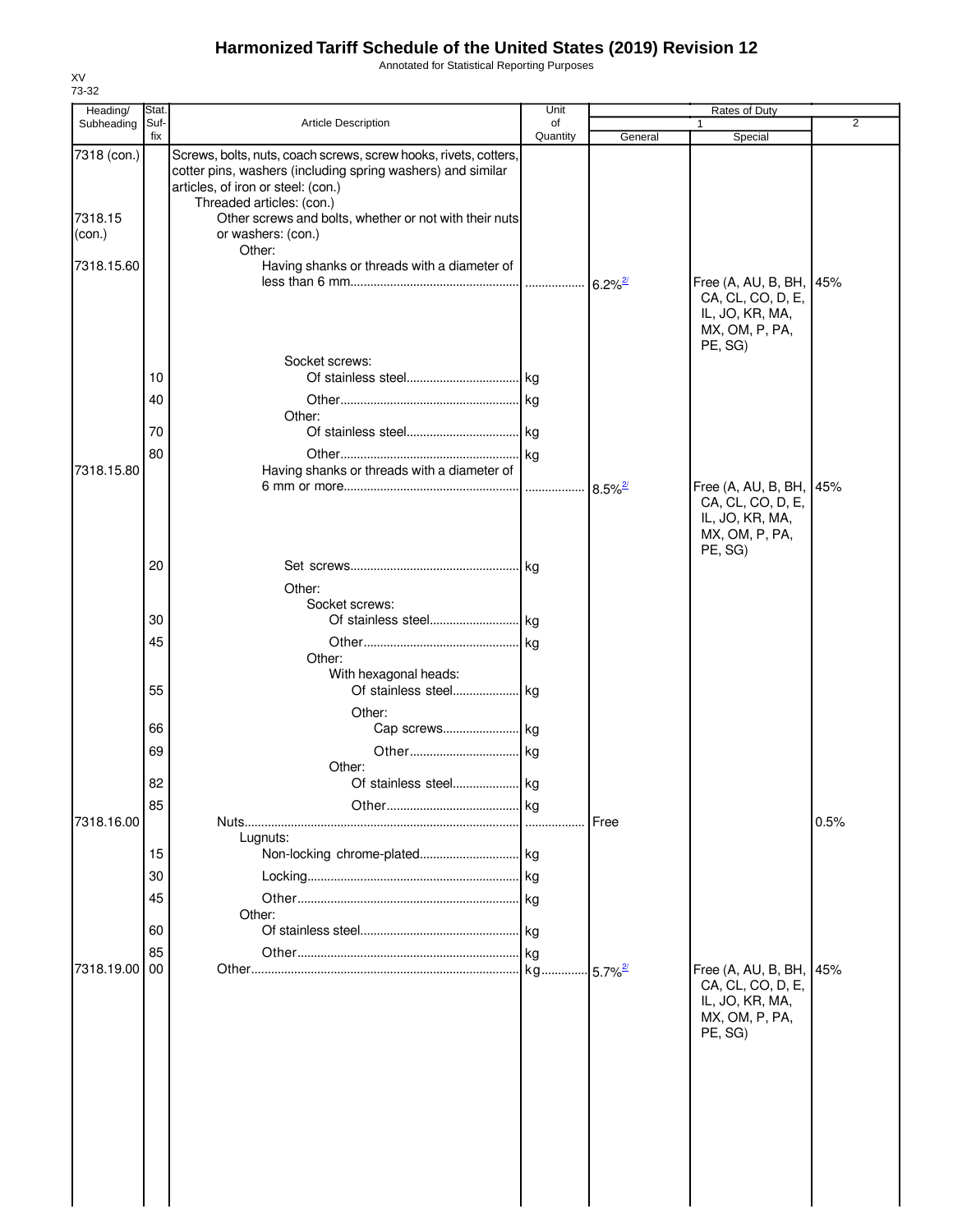Annotated for Statistical Reporting Purposes

| Heading/                  | Stat.       |                                                                                                                                                                                                                                                                      | Unit           |         | Rates of Duty                                                                            |                |
|---------------------------|-------------|----------------------------------------------------------------------------------------------------------------------------------------------------------------------------------------------------------------------------------------------------------------------|----------------|---------|------------------------------------------------------------------------------------------|----------------|
| Subheading                | Suf-<br>fix | Article Description                                                                                                                                                                                                                                                  | of<br>Quantity | General | 1<br>Special                                                                             | $\overline{2}$ |
| 7318 (con.)<br>7318.21.00 |             | Screws, bolts, nuts, coach screws, screw hooks, rivets, cotters,<br>cotter pins, washers (including spring washers) and similar<br>articles, of iron or steel: (con.)<br>Non-threaded articles:                                                                      |                |         | Free $(A, AU, B, BH,$<br>CA, CL, CO, D, E,<br>IL, JO, KR, MA,<br>MX, OM, P, PA,          | 35%            |
|                           |             |                                                                                                                                                                                                                                                                      |                |         | PE, SG)                                                                                  |                |
|                           | 30          |                                                                                                                                                                                                                                                                      |                |         |                                                                                          |                |
| 7318.22.00 00             | 90          |                                                                                                                                                                                                                                                                      |                |         |                                                                                          |                |
|                           |             |                                                                                                                                                                                                                                                                      |                |         |                                                                                          | 1.3¢/kg        |
| 7318.23.00 00             |             |                                                                                                                                                                                                                                                                      |                |         |                                                                                          | 2.2¢/kg        |
| 7318.24.00 00             |             |                                                                                                                                                                                                                                                                      |                |         | Free (A, AU, B, BH,<br>CA, CL, CO, D, E,<br>IL, JO, KR, MA,<br>MX, OM, P, PA,<br>PE, SG) | 45%            |
| 7318.29.00 00             |             |                                                                                                                                                                                                                                                                      |                |         | Free (A, AU, B, BH,<br>CA, CL, CO, D, E,<br>IL, JO, KR, MA,<br>MX, OM, P, PA,<br>PE, SG) | 45%            |
| 7319<br>7319.40           |             | Sewing needles, knitting needles, bodkins, crochet hooks,<br>embroidery stilettos and similar articles for use in the hand, of<br>iron or steel; safety pins and other pins of iron or steel, not<br>elsewhere specified or included:<br>Safety pins and other pins: |                |         |                                                                                          |                |
| 7319.40.20                |             |                                                                                                                                                                                                                                                                      |                |         | Free (A, AU, BH,<br>CA, CL, CO, D, E,<br>IL, JO, KR, MA,<br>MX, OM, P, PA,<br>PE, SG)    | 35%            |
|                           | 10          |                                                                                                                                                                                                                                                                      |                |         |                                                                                          |                |
|                           | 50          |                                                                                                                                                                                                                                                                      |                |         |                                                                                          |                |
| 7319.40.30                | 00          |                                                                                                                                                                                                                                                                      |                |         | Free (A, AU, BH,<br>CA, CL, CO, D, E,<br>IL, JO, KR, MA,<br>MX, OM, P, PA,<br>PE, SG)    | 35%            |
| 7319.40.50                |             |                                                                                                                                                                                                                                                                      |                | Free    |                                                                                          | 35%            |
|                           | 10          |                                                                                                                                                                                                                                                                      |                |         |                                                                                          |                |
|                           | 50          |                                                                                                                                                                                                                                                                      |                |         |                                                                                          |                |
| 7319.90<br>7319.90.10 00  |             | Other:<br>Sewing, darning or embroidery needles                                                                                                                                                                                                                      | Thousand Free  |         |                                                                                          | Free           |
| 7319.90.90 00             |             |                                                                                                                                                                                                                                                                      | No 2.9%        |         | Free (A, AU, BH,<br>CA, CL, CO, D, E,<br>IL, JO, KR, MA,<br>MX, OM, P, PA,<br>PE, SG)    | 45%            |
|                           |             |                                                                                                                                                                                                                                                                      |                |         |                                                                                          |                |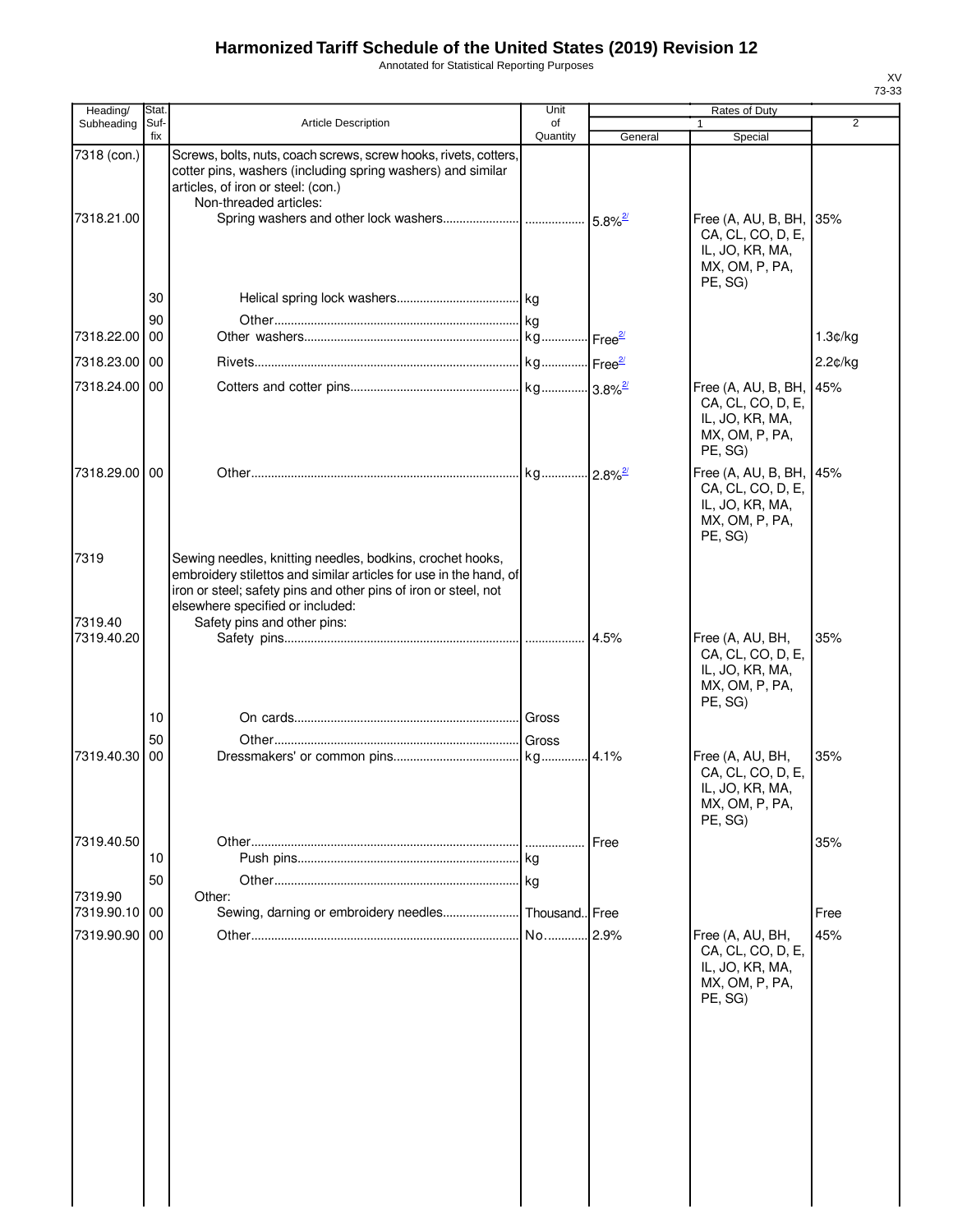Annotated for Statistical Reporting Purposes

| Heading/                 | Stat.       |                                                                                                                                                                | Unit                    |                       | Rates of Duty                                                                                 |                |
|--------------------------|-------------|----------------------------------------------------------------------------------------------------------------------------------------------------------------|-------------------------|-----------------------|-----------------------------------------------------------------------------------------------|----------------|
| Subheading               | Suf-<br>fix | <b>Article Description</b>                                                                                                                                     | of<br>Quantity          | General               | Special                                                                                       | $\overline{2}$ |
| 7320<br>7320.10          |             | Springs and leaves for springs, of iron or steel:<br>Leaf springs and leaves therefor:<br>Suitable for motor vehicle suspension:                               |                         |                       |                                                                                               |                |
| 7320.10.30 00            |             | To be used in motor vehicles having a G.V.W. not                                                                                                               | . kg 3.2% <sup>2/</sup> |                       | Free (A, AU, B, BH, 25%<br>CA, CL, CO, D, E,<br>IL, JO, KR, MA,<br>MX, OM, P, PA,<br>PE, SG)  |                |
| 7320.10.60               |             |                                                                                                                                                                |                         | $3.2\%$ <sup>2/</sup> | Free (A+, AU, B, BH, 25%<br>CA, CL, CO, D, E,<br>IL, JO, KR, MA,<br>MX, OM, P, PA,<br>PE, SG) |                |
|                          | 15          | Leaf springs having individual leaves with a<br>thickness of 1.6 mm or more and leaves                                                                         |                         |                       |                                                                                               |                |
| 7320.10.90               | 60          |                                                                                                                                                                |                         | $3.2\%$ <sup>2/</sup> | Free (A, AU, B, BH, 25%<br>CA, CL, CO, D, E,<br>IL, JO, KR, MA,<br>MX, OM, P, PA,<br>PE, SG)  |                |
|                          | 15<br>60    | Leaf springs having individual leaves with a<br>thickness of 1.6 mm or more and leaves                                                                         |                         |                       |                                                                                               |                |
| 7320.20                  |             | Helical springs:                                                                                                                                               |                         |                       |                                                                                               |                |
| 7320.20.10 00            |             |                                                                                                                                                                |                         |                       | Free (A, AU, B, BH, 25%<br>CA, CL, CO, D, E,<br>IL, JO, KR, MA,<br>MX, OM, P, PA,<br>PE, SG)  |                |
| 7320.20.50               |             |                                                                                                                                                                |                         | 3.9%                  | Free (A, AU, B, BH, 45%<br>CA, CL, CO, D, E,<br>IL, JO, KR, MA,<br>MX, OM, P, PA,<br>PE, SG)  |                |
|                          | 10          | Helical springs, of wire having a cross-sectional<br>dimension of less than 5.1 mm:<br>Suitable for use in mattress supports and<br>mattresses of heading 9404 | kg                      |                       |                                                                                               |                |
|                          | 20<br>45    | Helical springs, of wire having a cross-sectional<br>dimension of 5.1 mm or more but less than                                                                 | kg<br>kg                |                       |                                                                                               |                |
|                          | 60          |                                                                                                                                                                | .lkg                    |                       |                                                                                               |                |
| 7320.90<br>7320.90.10 00 |             | Other:                                                                                                                                                         |                         |                       |                                                                                               | 65%            |
| 7320.90.50               |             |                                                                                                                                                                |                         | $2.9\%$ <sup>2/</sup> | Free (A, AU, B, BH, 45%<br>CA, CL, CO, D, E,<br>IL, JO, KR, MA,<br>MX, OM, P, PA,             |                |
|                          | 10          | Of wire:<br>Suitable for use in mattress supports and                                                                                                          |                         |                       | PE, SG)                                                                                       |                |
|                          | 20<br>60    |                                                                                                                                                                | kg                      |                       |                                                                                               |                |
|                          |             |                                                                                                                                                                |                         |                       |                                                                                               |                |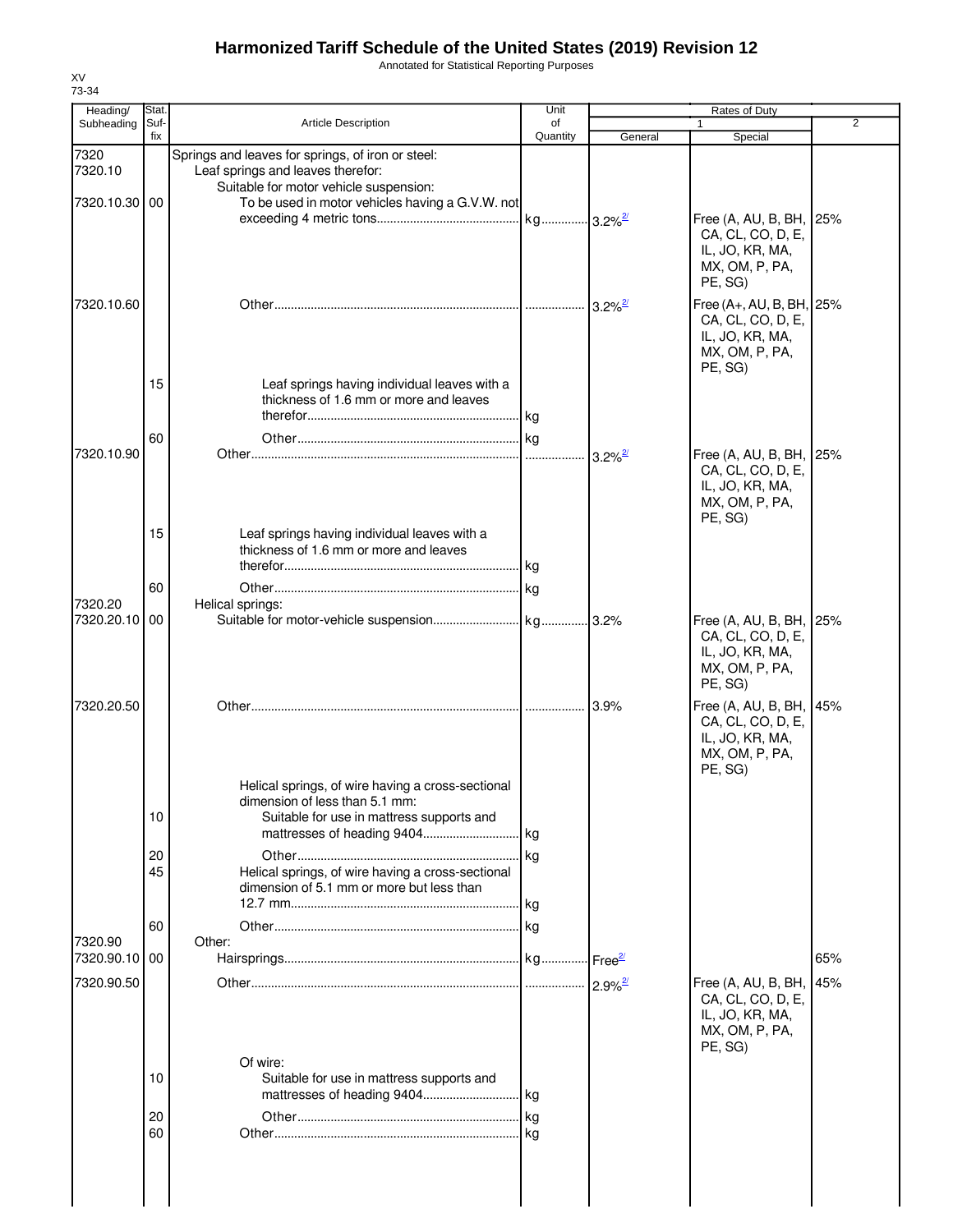Annotated for Statistical Reporting Purposes

| Heading/                 | Stat.       |                                                                                                                                                                                                                                                                                                                                   | Unit           |                    | Rates of Duty                                                                                  |                |
|--------------------------|-------------|-----------------------------------------------------------------------------------------------------------------------------------------------------------------------------------------------------------------------------------------------------------------------------------------------------------------------------------|----------------|--------------------|------------------------------------------------------------------------------------------------|----------------|
| Subheading               | Suf-<br>fix | <b>Article Description</b>                                                                                                                                                                                                                                                                                                        | of<br>Quantity |                    |                                                                                                | $\overline{2}$ |
| 7321<br>7321.11          |             | Stoves, ranges, grates, cookers (including those with<br>subsidiary boilers for central heating), barbecues, braziers,<br>gas rings, plate warmers and similar nonelectric domestic<br>appliances, and parts thereof, of iron or steel:<br>Cooking appliances and plate warmers:<br>For gas fuel or for both gas and other fuels: |                | General            | Special                                                                                        |                |
| 7321.11.10               |             |                                                                                                                                                                                                                                                                                                                                   |                |                    | Free (A, AU, BH,<br>CA, CL, CO, D, E,<br>IL, JO, MA, MX,<br>OM, P, PA, PE,<br>SG)<br>1.1% (KR) | 45%            |
|                          | 30<br>60    |                                                                                                                                                                                                                                                                                                                                   |                |                    |                                                                                                |                |
| 7321.11.30               |             | Other:                                                                                                                                                                                                                                                                                                                            |                |                    |                                                                                                | 45%            |
|                          | 10          | Of a maximum width not exceeding                                                                                                                                                                                                                                                                                                  | No.            |                    |                                                                                                |                |
|                          | 20          | Of a maximum width exceeding 70 but not<br>exceeding 80 centimeters                                                                                                                                                                                                                                                               | No.            |                    |                                                                                                |                |
|                          | 50          | Of a maximum width exceeding                                                                                                                                                                                                                                                                                                      | . No.          |                    |                                                                                                |                |
| 7321.11.60               | 00          |                                                                                                                                                                                                                                                                                                                                   |                | Free <sup>21</sup> |                                                                                                | 45%            |
| 7321.12.00               | 00          |                                                                                                                                                                                                                                                                                                                                   |                | Free               |                                                                                                | 45%            |
| 7321.19.00               |             |                                                                                                                                                                                                                                                                                                                                   |                |                    |                                                                                                | 45%            |
|                          | 20          | Portable:                                                                                                                                                                                                                                                                                                                         |                |                    |                                                                                                |                |
|                          | 40          |                                                                                                                                                                                                                                                                                                                                   |                |                    |                                                                                                |                |
|                          | 60          | Other:                                                                                                                                                                                                                                                                                                                            |                |                    |                                                                                                |                |
|                          | 80          |                                                                                                                                                                                                                                                                                                                                   | No.            |                    |                                                                                                |                |
|                          |             | Other appliances:                                                                                                                                                                                                                                                                                                                 |                |                    |                                                                                                |                |
| 7321.81<br>7321.81.10 00 |             | For gas fuel or for both gas and other fuels:                                                                                                                                                                                                                                                                                     | . No.  2.9%    |                    | Free (A, AU, BH,<br>CA, CL, CO, D, E,<br>IL, JO, KR, MA,<br>MX, OM, P, PA,<br>PE, SG)          | 45%            |
| 7321.81.50 00<br>7321.82 |             |                                                                                                                                                                                                                                                                                                                                   | No             | Free               |                                                                                                | 45%            |
| 7321.82.10 00            |             | For liquid fuel:                                                                                                                                                                                                                                                                                                                  |                |                    | Free (A, AU, BH,<br>CA, CL, CO, D, E,<br>IL, JO, KR, MA,<br>MX, OM, P, PA,<br>PE, SG)          | 45%            |
| 7321.82.50               | 00          |                                                                                                                                                                                                                                                                                                                                   | No             | Free               |                                                                                                | 45%            |
| 7321.89.00               |             |                                                                                                                                                                                                                                                                                                                                   |                | Free               |                                                                                                | 45%            |
|                          | 10          |                                                                                                                                                                                                                                                                                                                                   |                |                    |                                                                                                |                |
|                          | 50          |                                                                                                                                                                                                                                                                                                                                   |                |                    |                                                                                                |                |
|                          |             |                                                                                                                                                                                                                                                                                                                                   |                |                    |                                                                                                |                |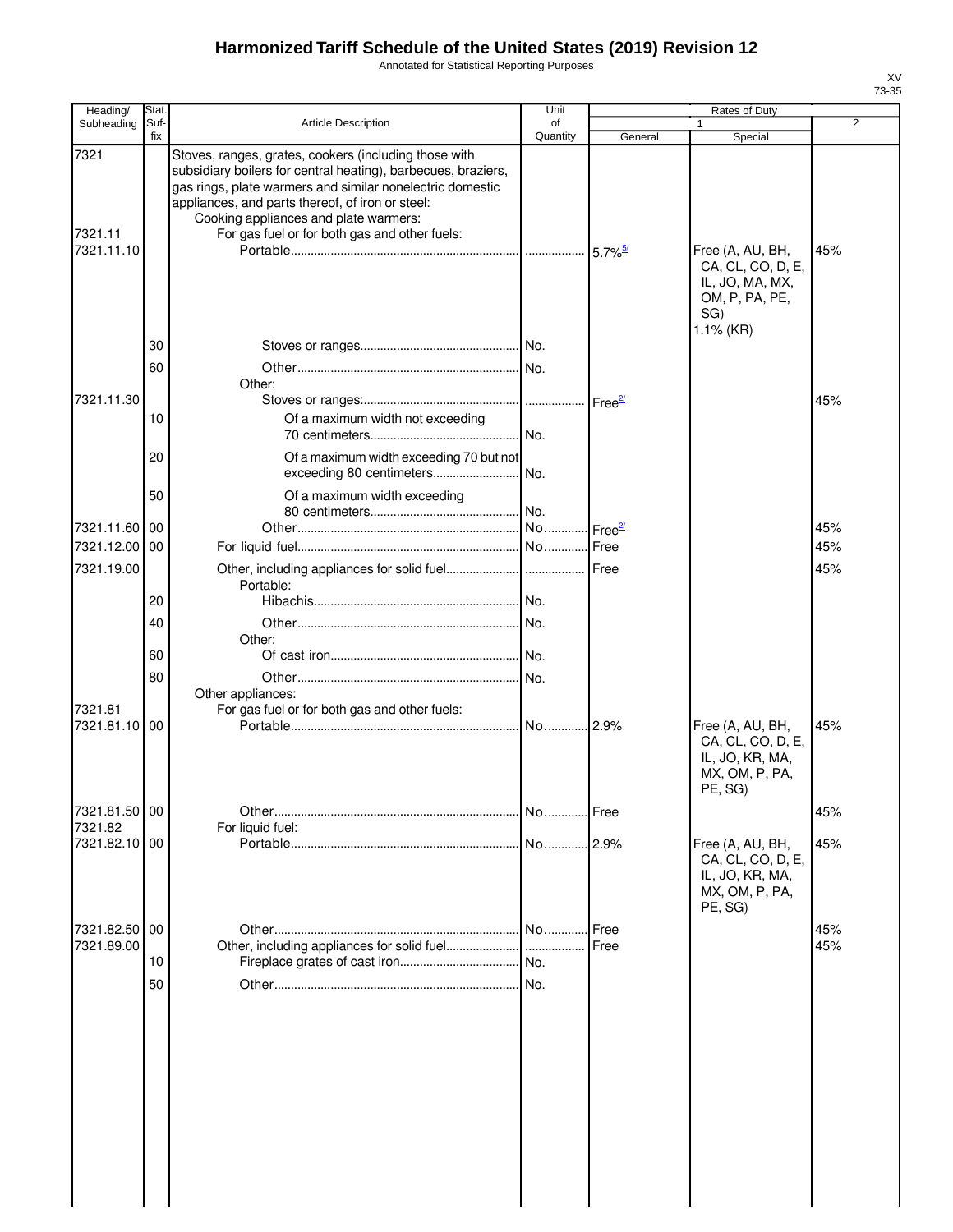Annotated for Statistical Reporting Purposes

| Heading/      | Stat.       |                                                                                                                                                                                                                                                                                                                                                                      | Unit           |         | Rates of Duty |                |
|---------------|-------------|----------------------------------------------------------------------------------------------------------------------------------------------------------------------------------------------------------------------------------------------------------------------------------------------------------------------------------------------------------------------|----------------|---------|---------------|----------------|
| Subheading    | Suf-<br>fix | <b>Article Description</b>                                                                                                                                                                                                                                                                                                                                           | of<br>Quantity | General | Special       | $\overline{2}$ |
| 7321 (con.)   |             | Stoves, ranges, grates, cookers (including those with<br>subsidiary boilers for central heating), barbecues, braziers,<br>gas rings, plate warmers and similar nonelectric domestic<br>appliances, and parts thereof, of iron or steel: (con.)                                                                                                                       |                |         |               |                |
| 7321.90       |             | Parts:<br>Of articles in subheading 7321.11.30:                                                                                                                                                                                                                                                                                                                      |                |         |               |                |
| 7321.90.10 00 |             | Cooking chambers, whether or not assembled X Free <sup>21</sup>                                                                                                                                                                                                                                                                                                      |                |         |               | 45%            |
| 7321.90.20 00 |             | Top surface panels with or without burners or                                                                                                                                                                                                                                                                                                                        |                |         |               | 45%            |
| 7321.90.40 00 |             | Door assemblies, incorporating more than one of<br>the following: inner panel, outer panel, window,                                                                                                                                                                                                                                                                  |                |         |               | 45%            |
| 7321.90.50 00 |             |                                                                                                                                                                                                                                                                                                                                                                      |                |         |               | 45%            |
| 7321.90.60    |             |                                                                                                                                                                                                                                                                                                                                                                      |                |         |               | 45%            |
|               | 40          | Of cooking appliances and plate warmers:                                                                                                                                                                                                                                                                                                                             |                |         |               |                |
|               | 60<br>90    |                                                                                                                                                                                                                                                                                                                                                                      |                |         |               |                |
| 7322          |             | Radiators for central heating, not electrically heated, and parts<br>thereof, of iron or steel; air heaters and hot air distributors<br>(including distributors which can also distribute fresh or<br>conditioned air), not electrically heated, incorporating a<br>motor-driven fan or blower, and parts thereof, of iron or steel:<br>Radiators and parts thereof: |                |         |               |                |
| 7322.11.00 00 |             |                                                                                                                                                                                                                                                                                                                                                                      |                |         |               | 45%            |
| 7322.19.00 00 |             |                                                                                                                                                                                                                                                                                                                                                                      |                |         |               | 45%            |
| 7322.90.00    | 15          | Air heaters, not electrically heated, incorporating a                                                                                                                                                                                                                                                                                                                | kg             |         |               | 45%            |
|               | 30          | Hot air distributors, not electrically heated,                                                                                                                                                                                                                                                                                                                       | kg             |         |               |                |
|               | 45          |                                                                                                                                                                                                                                                                                                                                                                      |                |         |               |                |
|               |             |                                                                                                                                                                                                                                                                                                                                                                      |                |         |               |                |
|               |             |                                                                                                                                                                                                                                                                                                                                                                      |                |         |               |                |
|               |             |                                                                                                                                                                                                                                                                                                                                                                      |                |         |               |                |
|               |             |                                                                                                                                                                                                                                                                                                                                                                      |                |         |               |                |
|               |             |                                                                                                                                                                                                                                                                                                                                                                      |                |         |               |                |
|               |             |                                                                                                                                                                                                                                                                                                                                                                      |                |         |               |                |
|               |             |                                                                                                                                                                                                                                                                                                                                                                      |                |         |               |                |
|               |             |                                                                                                                                                                                                                                                                                                                                                                      |                |         |               |                |
|               |             |                                                                                                                                                                                                                                                                                                                                                                      |                |         |               |                |
|               |             |                                                                                                                                                                                                                                                                                                                                                                      |                |         |               |                |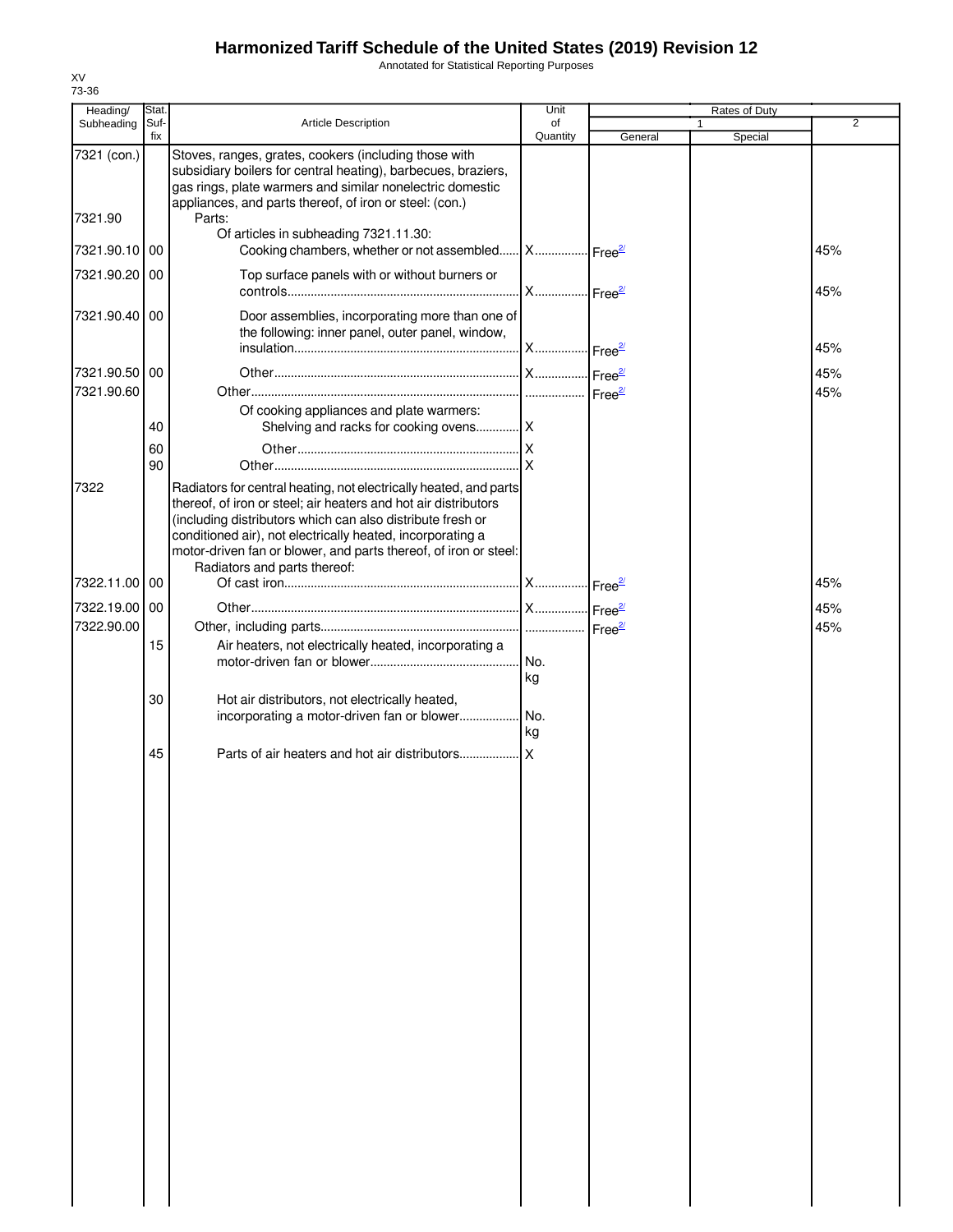Annotated for Statistical Reporting Purposes

| Heading/                 | Stat.       |                                                                                                                                                                                                                                                             | Unit            | Rates of Duty       |                                                                                        |                |
|--------------------------|-------------|-------------------------------------------------------------------------------------------------------------------------------------------------------------------------------------------------------------------------------------------------------------|-----------------|---------------------|----------------------------------------------------------------------------------------|----------------|
| Subheading               | Suf-<br>fix | Article Description                                                                                                                                                                                                                                         | of<br>Quantity  | General             | 1<br>Special                                                                           | $\overline{2}$ |
| 7323<br>7323.10.00 00    |             | Table, kitchen or other household articles and parts thereof,<br>of iron or steel; iron or steel wool; pot scourers and scouring<br>or polishing pads, gloves and the like, of iron or steel:<br>Iron or steel wool; pot scourers and scouring or polishing |                 |                     |                                                                                        |                |
|                          |             |                                                                                                                                                                                                                                                             |                 |                     |                                                                                        | 22¢/kg + 30%   |
| 7323.91<br>7323.91.10 00 |             | Other:<br>Of cast iron, not enameled:                                                                                                                                                                                                                       |                 |                     |                                                                                        | 20%            |
| 7323.91.50               |             |                                                                                                                                                                                                                                                             |                 |                     | Free (A, AU, BH,<br>CA, CL, CO, D, E,<br>IL, JO, KR, MA,<br>MX, OM, P, PA,<br>PE, SG)  | 40%            |
|                          | 20          | Bakeware (cookware not suitable for stove top                                                                                                                                                                                                               | I No.<br>kg     |                     |                                                                                        |                |
|                          | 40          |                                                                                                                                                                                                                                                             | kg              |                     |                                                                                        |                |
| 7323.92.00               | 20          | Bakeware (cookware not suitable for stove top                                                                                                                                                                                                               |                 | Free                |                                                                                        | 35.5%          |
|                          | 40          |                                                                                                                                                                                                                                                             |                 |                     |                                                                                        |                |
| 7323.93.00               |             |                                                                                                                                                                                                                                                             |                 | $2\%^{\frac{6}{2}}$ | Free (A*, AU, BH,<br>CA, CL, CO, D, E,<br>IL, JO, KR, MA,<br>MX, OM, P, PA,<br>PE, SG) | 40%            |
|                          | 15          | Cooking and kitchen ware:                                                                                                                                                                                                                                   | No.<br>kg       |                     |                                                                                        |                |
|                          | 35          | Other:<br>Cooking ware:<br>Bakeware (cookware not suitable for                                                                                                                                                                                              | kg              |                     |                                                                                        |                |
|                          | 45          |                                                                                                                                                                                                                                                             |                 |                     |                                                                                        |                |
|                          | 60          |                                                                                                                                                                                                                                                             | kg              |                     |                                                                                        |                |
|                          | 80          |                                                                                                                                                                                                                                                             | kg<br>No.<br>kg |                     |                                                                                        |                |
|                          |             |                                                                                                                                                                                                                                                             |                 |                     |                                                                                        |                |
|                          |             |                                                                                                                                                                                                                                                             |                 |                     |                                                                                        |                |
|                          |             |                                                                                                                                                                                                                                                             |                 |                     |                                                                                        |                |
|                          |             |                                                                                                                                                                                                                                                             |                 |                     |                                                                                        |                |
|                          |             |                                                                                                                                                                                                                                                             |                 |                     |                                                                                        |                |
|                          |             |                                                                                                                                                                                                                                                             |                 |                     |                                                                                        |                |
|                          |             |                                                                                                                                                                                                                                                             |                 |                     |                                                                                        |                |
|                          |             |                                                                                                                                                                                                                                                             |                 |                     |                                                                                        |                |
|                          |             |                                                                                                                                                                                                                                                             |                 |                     |                                                                                        |                |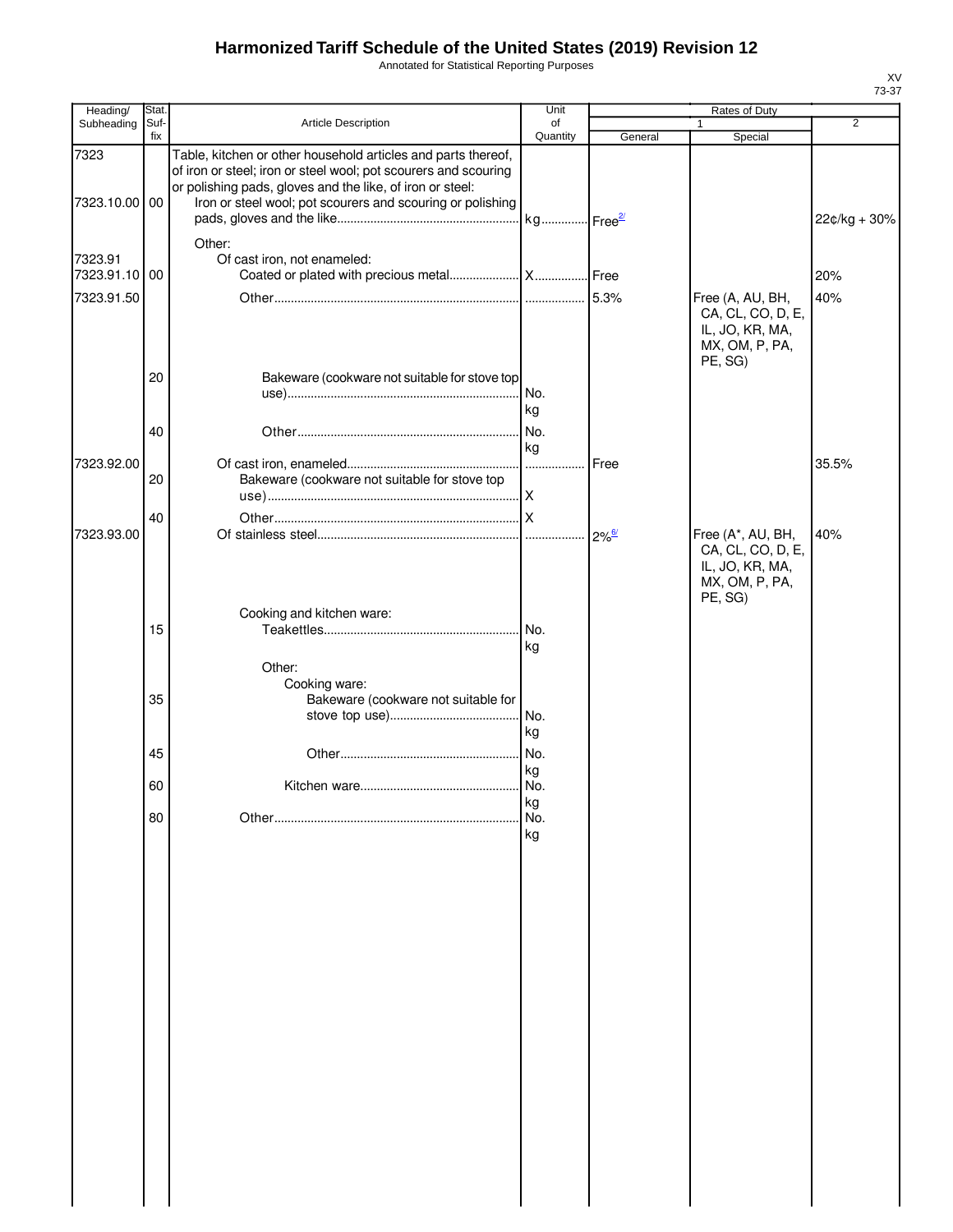Annotated for Statistical Reporting Purposes

|               | Stat.       |                                                                                                                                                                                                                       | Unit            |                       | $\overline{2}$                                                                        |       |
|---------------|-------------|-----------------------------------------------------------------------------------------------------------------------------------------------------------------------------------------------------------------------|-----------------|-----------------------|---------------------------------------------------------------------------------------|-------|
| Subheading    | Suf-<br>fix | <b>Article Description</b>                                                                                                                                                                                            | of<br>Quantity  | General               | Special                                                                               |       |
| 7323 (con.)   |             | Table, kitchen or other household articles and parts thereof,<br>of iron or steel; iron or steel wool; pot scourers and scouring<br>or polishing pads, gloves and the like, of iron or steel: (con.)<br>Other: (con.) |                 |                       |                                                                                       |       |
| 7323.94.00    |             |                                                                                                                                                                                                                       |                 |                       | Free (A, AU, BH,<br>CA, CL, CO, D, E,<br>IL, JO, KR, MA,<br>MX, OM, P, PA,<br>PE, SG) | 35.5% |
|               |             | Cooking and kitchen ware:<br>Of steel:                                                                                                                                                                                |                 |                       |                                                                                       |       |
|               | 10          |                                                                                                                                                                                                                       | No.<br>kg       |                       |                                                                                       |       |
|               |             | Other:<br>Cooking ware:                                                                                                                                                                                               |                 |                       |                                                                                       |       |
|               | 21          | Bakeware (cookware not suitable<br>for stove top use)                                                                                                                                                                 | No.             |                       |                                                                                       |       |
|               | 26          |                                                                                                                                                                                                                       | kg<br>No.       |                       |                                                                                       |       |
|               | 30          |                                                                                                                                                                                                                       | kg<br>No.       |                       |                                                                                       |       |
|               | 40          |                                                                                                                                                                                                                       | kg<br>No.       |                       |                                                                                       |       |
|               | 80          |                                                                                                                                                                                                                       | kg<br>No.<br>kg |                       |                                                                                       |       |
| 7323.99       |             | Other:<br>Coated or plated with precious metal:                                                                                                                                                                       |                 |                       |                                                                                       |       |
| 7323.99.10 00 |             |                                                                                                                                                                                                                       |                 | Free                  |                                                                                       | 50%   |
| 7323.99.30 00 |             |                                                                                                                                                                                                                       | No 8.2%<br>kg   |                       | Free (A, AU, BH,<br>CA, CL, CO, D, E,<br>IL, JO, KR, MA,<br>MX, OM, P, PA,<br>PE, SG) | 65%   |
| 7323.99.50    | 30          | Not coated or plated with precious metal:<br>Kitchen or tableware suitable for food or                                                                                                                                | I  I Free       |                       |                                                                                       | 40%   |
|               | 60          |                                                                                                                                                                                                                       | .IX<br>X        |                       |                                                                                       |       |
| 7323.99.70 00 |             | Other:                                                                                                                                                                                                                | No 5.3%         |                       | Free (A, AU, BH,                                                                      | 40%   |
|               |             |                                                                                                                                                                                                                       | kg              |                       | CA, CL, CO, D, E,<br>IL, JO, KR, MA,<br>MX, OM, P, PA,<br>PE, SG)                     |       |
| 7323.99.90    |             |                                                                                                                                                                                                                       |                 | $3.4\%$ <sup>7/</sup> | Free (A, AU, BH,<br>CA, CL, CO, D, E,<br>IL, JO, KR, MA,<br>MX, OM, P, PA,<br>PE, SG) | 40%   |
|               | 30          | Kitchen or tableware suitable for food                                                                                                                                                                                | No.<br>kg       |                       |                                                                                       |       |
|               | 40          | Gates for confining children or pets                                                                                                                                                                                  | No.             |                       |                                                                                       |       |
|               | 80          |                                                                                                                                                                                                                       | No.             |                       |                                                                                       |       |
|               |             |                                                                                                                                                                                                                       |                 |                       |                                                                                       |       |
|               |             |                                                                                                                                                                                                                       |                 |                       |                                                                                       |       |
|               |             |                                                                                                                                                                                                                       |                 |                       |                                                                                       |       |

XV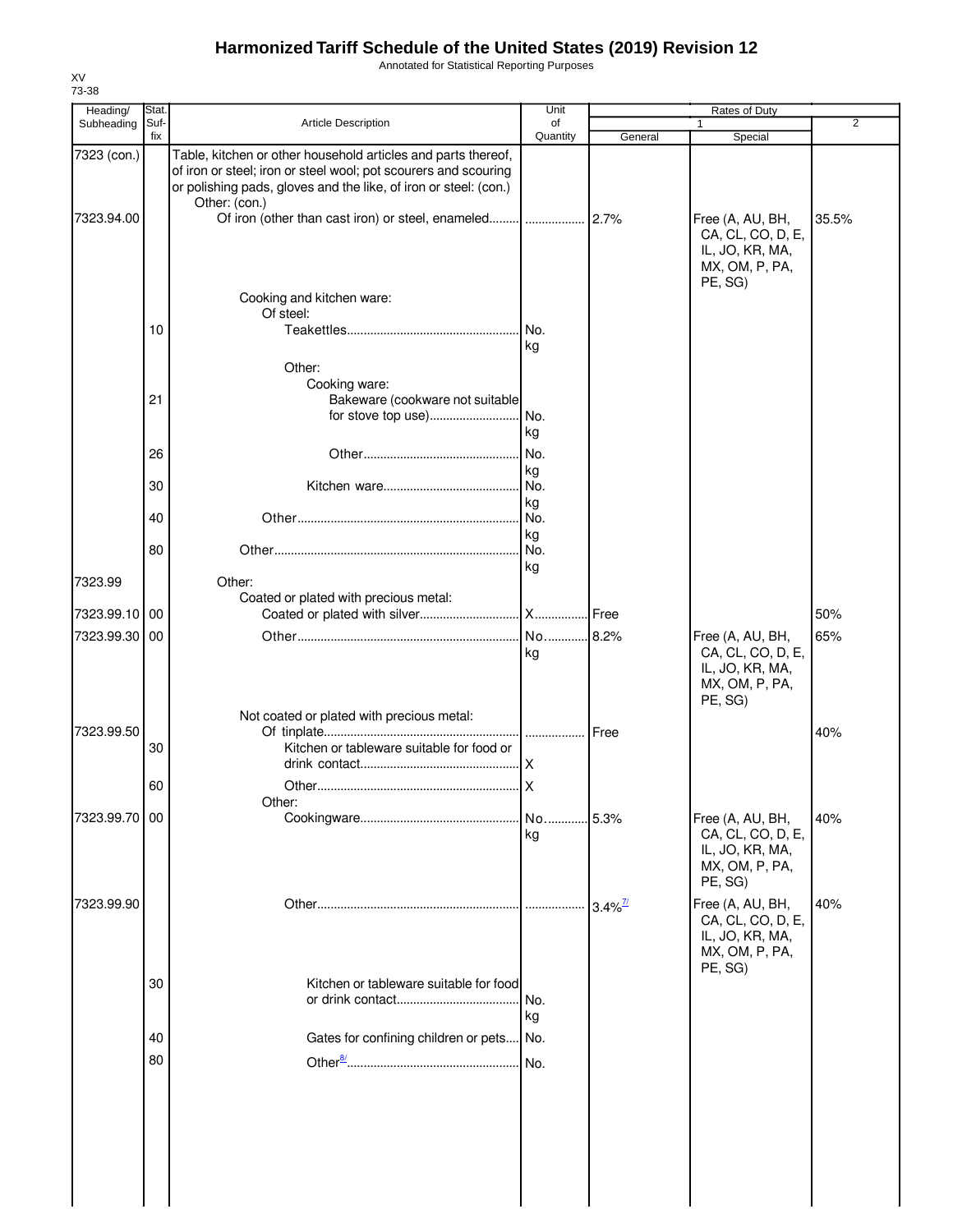Annotated for Statistical Reporting Purposes

| Heading/                 | Stat.       |                                                    | Unit           |                             | <b>Rates of Duty</b>                                                                         |                |
|--------------------------|-------------|----------------------------------------------------|----------------|-----------------------------|----------------------------------------------------------------------------------------------|----------------|
| Subheading               | Suf-<br>fix | Article Description                                | of<br>Quantity | General                     | $\mathbf{1}$<br>Special                                                                      | $\overline{2}$ |
| 7324<br>7324.10.00       |             | Sanitary ware and parts thereof, of iron or steel: |                | $3.4\%$ <sup>2/</sup>       | Free (A, AU, BH, C, 40%<br>CA, CL, CO, D, E,                                                 |                |
|                          |             |                                                    |                |                             | IL, JO, KR, MA,<br>MX, OM, P, PA,<br>PE, SG)                                                 |                |
|                          | 10          | Stainless steel sinks with one or more drawn bowls |                |                             |                                                                                              |                |
|                          | 50          |                                                    |                |                             |                                                                                              |                |
| 7324.21<br>7324.21.10 00 |             | Baths:<br>Of cast iron, whether or not enamelled:  |                |                             |                                                                                              | 20%            |
| 7324.21.50 00            |             |                                                    |                |                             |                                                                                              | 40%            |
| 7324.29.00               | 00          |                                                    |                |                             |                                                                                              | 40%            |
| 7324.90.00 00            |             |                                                    |                |                             |                                                                                              | 40%            |
| 7325<br>7325.10.00       |             | Other cast articles of iron or steel:              |                | $\text{Free}^{\frac{2}{2}}$ |                                                                                              | 10%            |
|                          | 10          |                                                    |                |                             |                                                                                              |                |
|                          | 20          |                                                    |                |                             |                                                                                              |                |
|                          | 25          |                                                    |                |                             |                                                                                              |                |
|                          | 30          |                                                    |                |                             |                                                                                              |                |
|                          | 35          |                                                    |                |                             |                                                                                              |                |
|                          | 80          |                                                    |                |                             |                                                                                              |                |
| 7325.91.00 00            |             | Other:                                             |                |                             | Free (A, AU, BH,                                                                             | 45%            |
|                          |             |                                                    |                |                             | CA, CL, CO, D, E,<br>IL, JO, KR, MA,<br>MX, OM, P, PA,<br>PE, SG)                            |                |
| 7325.99<br>7325.99.10 00 |             | Other:                                             |                |                             |                                                                                              | 20%            |
| 7325.99.50 00            |             |                                                    |                |                             |                                                                                              |                |
|                          |             |                                                    |                |                             | Free (A, AU, B, BH, 45%<br>CA, CL, CO, D, E,<br>IL, JO, KR, MA,<br>MX, OM, P, PA,<br>PE, SG) |                |
|                          |             |                                                    |                |                             |                                                                                              |                |
|                          |             |                                                    |                |                             |                                                                                              |                |
|                          |             |                                                    |                |                             |                                                                                              |                |
|                          |             |                                                    |                |                             |                                                                                              |                |
|                          |             |                                                    |                |                             |                                                                                              |                |
|                          |             |                                                    |                |                             |                                                                                              |                |
|                          |             |                                                    |                |                             |                                                                                              |                |
|                          |             |                                                    |                |                             |                                                                                              |                |
|                          |             |                                                    |                |                             |                                                                                              |                |
|                          |             |                                                    |                |                             |                                                                                              |                |
|                          |             |                                                    |                |                             |                                                                                              |                |
|                          |             |                                                    |                |                             |                                                                                              |                |
|                          |             |                                                    |                |                             |                                                                                              |                |
|                          |             |                                                    |                |                             |                                                                                              |                |
|                          |             |                                                    |                |                             |                                                                                              |                |
|                          |             |                                                    |                |                             |                                                                                              |                |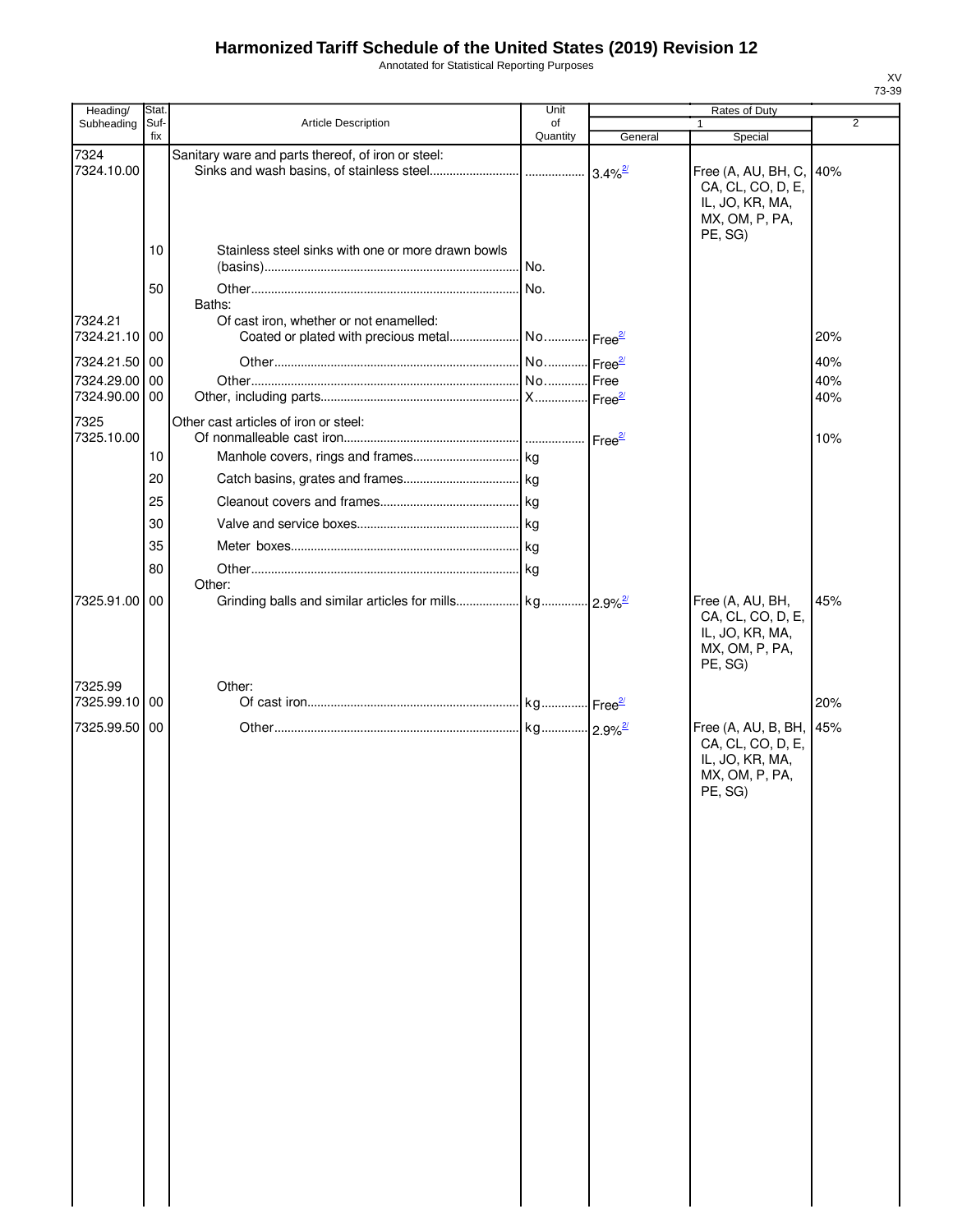Annotated for Statistical Reporting Purposes

| Heading/      | Stat.    |                                                                                | Unit     | Rates of Duty         |                                                                      |                |  |
|---------------|----------|--------------------------------------------------------------------------------|----------|-----------------------|----------------------------------------------------------------------|----------------|--|
| Subheading    | Suf-     | Article Description                                                            | of       |                       |                                                                      | $\overline{2}$ |  |
| 7326          | fix      | Other articles of iron or steel:<br>Forged or stamped, but not further worked: | Quantity | General               | Special                                                              |                |  |
| 7326.11.00 00 |          | Grinding balls and similar articles for mills kg Free <sup>21</sup>            |          |                       |                                                                      | 27.5%          |  |
| 7326.19.00    |          |                                                                                |          | $2.9\%$ <sup>2/</sup> | Free (A, AU, B, BH, 45%<br>CA, CL, CO, D, E,                         |                |  |
|               | 10<br>80 |                                                                                |          |                       | IL, JO, KR, MA,<br>MX, OM, P, PA,<br>PE, SG)                         |                |  |
| 7326.20.00    |          |                                                                                |          | $3.9\%$ <sup>2/</sup> | Free (A, AU, B, BH, 45%                                              |                |  |
|               |          |                                                                                |          |                       | C, CA, CL, CO, D,<br>E, IL, JO, KR, MA,<br>MX, OM, P, PA,<br>PE, SG) |                |  |
|               | 10       |                                                                                |          |                       |                                                                      |                |  |
|               | 20       |                                                                                |          |                       |                                                                      |                |  |
|               | 30       | Sod staples, U staples, irrigation staples, ground                             |          |                       |                                                                      |                |  |
|               | 40       | Double loop bar ties and double loop wire ties No.                             |          |                       |                                                                      |                |  |
|               | 55       |                                                                                |          |                       |                                                                      |                |  |
|               | 90       |                                                                                |          |                       |                                                                      |                |  |
|               |          |                                                                                |          |                       |                                                                      |                |  |
|               |          |                                                                                |          |                       |                                                                      |                |  |
|               |          |                                                                                |          |                       |                                                                      |                |  |
|               |          |                                                                                |          |                       |                                                                      |                |  |
|               |          |                                                                                |          |                       |                                                                      |                |  |
|               |          |                                                                                |          |                       |                                                                      |                |  |
|               |          |                                                                                |          |                       |                                                                      |                |  |
|               |          |                                                                                |          |                       |                                                                      |                |  |
|               |          |                                                                                |          |                       |                                                                      |                |  |
|               |          |                                                                                |          |                       |                                                                      |                |  |
|               |          |                                                                                |          |                       |                                                                      |                |  |
|               |          |                                                                                |          |                       |                                                                      |                |  |
|               |          |                                                                                |          |                       |                                                                      |                |  |
|               |          |                                                                                |          |                       |                                                                      |                |  |
|               |          |                                                                                |          |                       |                                                                      |                |  |
|               |          |                                                                                |          |                       |                                                                      |                |  |
|               |          |                                                                                |          |                       |                                                                      |                |  |
|               |          |                                                                                |          |                       |                                                                      |                |  |
|               |          |                                                                                |          |                       |                                                                      |                |  |
|               |          |                                                                                |          |                       |                                                                      |                |  |
|               |          |                                                                                |          |                       |                                                                      |                |  |
|               |          |                                                                                |          |                       |                                                                      |                |  |
|               |          |                                                                                |          |                       |                                                                      |                |  |
|               |          |                                                                                |          |                       |                                                                      |                |  |
|               |          |                                                                                |          |                       |                                                                      |                |  |
|               |          |                                                                                |          |                       |                                                                      |                |  |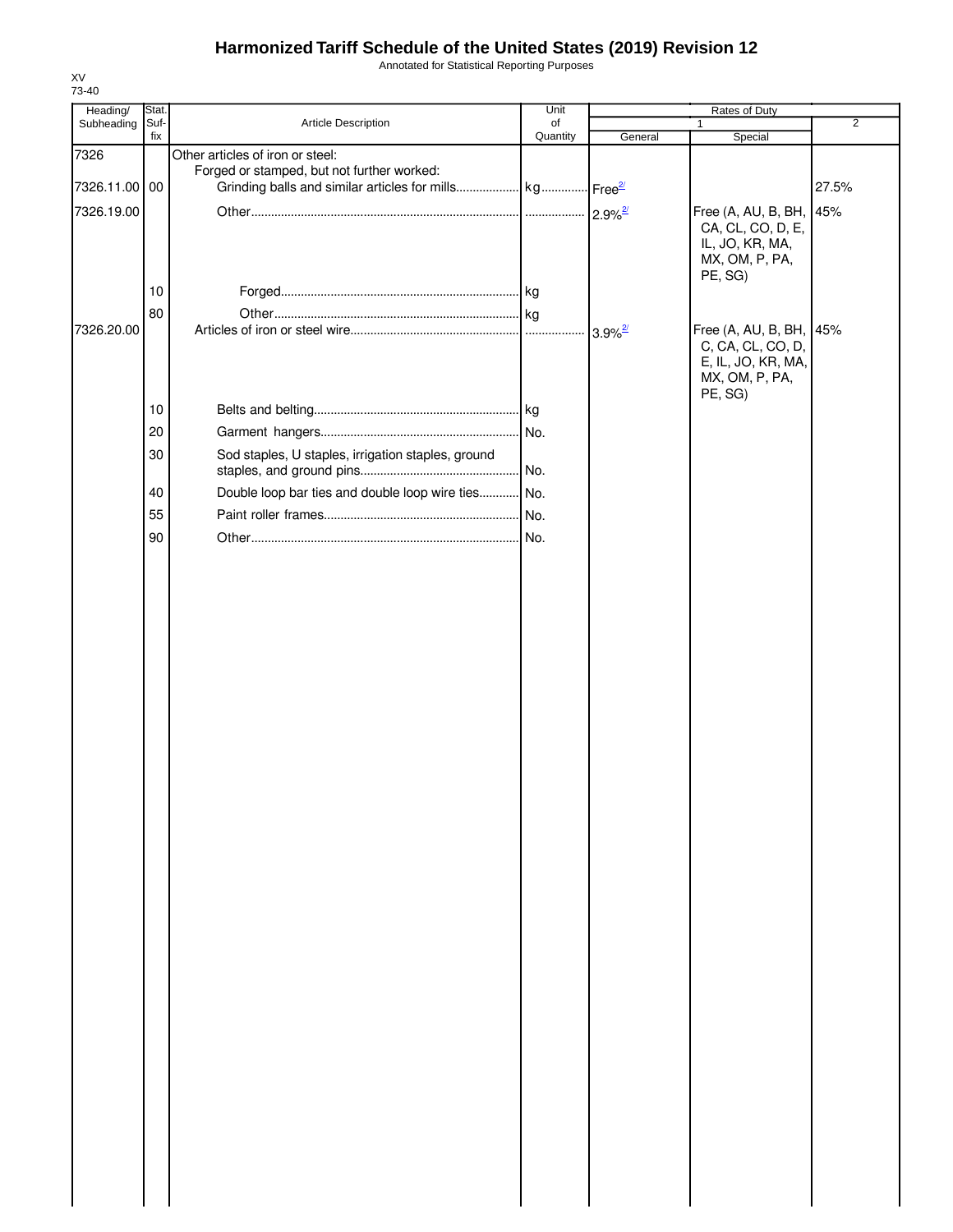Annotated for Statistical Reporting Purposes

| Suf-<br>Article Description<br>Subheading<br>of<br>1<br>Quantity<br>fix<br>General<br>Special<br>7326 (con.)<br>Other articles of iron or steel: (con.)<br>7326.90<br>Other:<br>7326.90.10 00<br>45%<br>Other:<br>7326.90.25 00<br>Cable or inner wire for caliper and cantilever<br>brakes and casing therefor, whether or not cut to<br>kg Free <sup>2/</sup><br>45%<br>Containers of a kind normally carried on the<br>7326.90.35 00<br>Free (AU, BH, CA,<br>110%<br>CL, CO, D, E, IL,<br>JO, KR, MA, MX,<br>OM, P, PA, PE,<br>SG)<br>7326.90.45 00<br>10%<br>Other:<br>7326.90.60 00<br>Coated or plated with precious metal No 8.6% <sup>2</sup><br>Free (A, AU, BH,<br>65%<br>CA, CL, CO, D, E,<br>kg<br>IL, JO, KR, MA,<br>MX, OM, P, PA,<br>PE, SG)<br>7326.90.86<br>Free (A, AU, B, BH,<br>45%<br>CA, CL, CO, D, E,<br>IL, JO, KR, MA,<br>MX, OM, P, PA,<br>PE, SG)<br>05<br>10<br>Laminated goods consisting of two or more<br>flat-rolled sheets of iron or steel held<br>together with an adhesive or having a core<br>30<br>Hangers and similar supports for tubes<br>. kg<br>35<br>Fence posts, studded with corrugations, | 2 |
|------------------------------------------------------------------------------------------------------------------------------------------------------------------------------------------------------------------------------------------------------------------------------------------------------------------------------------------------------------------------------------------------------------------------------------------------------------------------------------------------------------------------------------------------------------------------------------------------------------------------------------------------------------------------------------------------------------------------------------------------------------------------------------------------------------------------------------------------------------------------------------------------------------------------------------------------------------------------------------------------------------------------------------------------------------------------------------------------------------------------------------------|---|
|                                                                                                                                                                                                                                                                                                                                                                                                                                                                                                                                                                                                                                                                                                                                                                                                                                                                                                                                                                                                                                                                                                                                          |   |
|                                                                                                                                                                                                                                                                                                                                                                                                                                                                                                                                                                                                                                                                                                                                                                                                                                                                                                                                                                                                                                                                                                                                          |   |
|                                                                                                                                                                                                                                                                                                                                                                                                                                                                                                                                                                                                                                                                                                                                                                                                                                                                                                                                                                                                                                                                                                                                          |   |
|                                                                                                                                                                                                                                                                                                                                                                                                                                                                                                                                                                                                                                                                                                                                                                                                                                                                                                                                                                                                                                                                                                                                          |   |
|                                                                                                                                                                                                                                                                                                                                                                                                                                                                                                                                                                                                                                                                                                                                                                                                                                                                                                                                                                                                                                                                                                                                          |   |
|                                                                                                                                                                                                                                                                                                                                                                                                                                                                                                                                                                                                                                                                                                                                                                                                                                                                                                                                                                                                                                                                                                                                          |   |
|                                                                                                                                                                                                                                                                                                                                                                                                                                                                                                                                                                                                                                                                                                                                                                                                                                                                                                                                                                                                                                                                                                                                          |   |
|                                                                                                                                                                                                                                                                                                                                                                                                                                                                                                                                                                                                                                                                                                                                                                                                                                                                                                                                                                                                                                                                                                                                          |   |
|                                                                                                                                                                                                                                                                                                                                                                                                                                                                                                                                                                                                                                                                                                                                                                                                                                                                                                                                                                                                                                                                                                                                          |   |
|                                                                                                                                                                                                                                                                                                                                                                                                                                                                                                                                                                                                                                                                                                                                                                                                                                                                                                                                                                                                                                                                                                                                          |   |
|                                                                                                                                                                                                                                                                                                                                                                                                                                                                                                                                                                                                                                                                                                                                                                                                                                                                                                                                                                                                                                                                                                                                          |   |
|                                                                                                                                                                                                                                                                                                                                                                                                                                                                                                                                                                                                                                                                                                                                                                                                                                                                                                                                                                                                                                                                                                                                          |   |
|                                                                                                                                                                                                                                                                                                                                                                                                                                                                                                                                                                                                                                                                                                                                                                                                                                                                                                                                                                                                                                                                                                                                          |   |
|                                                                                                                                                                                                                                                                                                                                                                                                                                                                                                                                                                                                                                                                                                                                                                                                                                                                                                                                                                                                                                                                                                                                          |   |
|                                                                                                                                                                                                                                                                                                                                                                                                                                                                                                                                                                                                                                                                                                                                                                                                                                                                                                                                                                                                                                                                                                                                          |   |
|                                                                                                                                                                                                                                                                                                                                                                                                                                                                                                                                                                                                                                                                                                                                                                                                                                                                                                                                                                                                                                                                                                                                          |   |
|                                                                                                                                                                                                                                                                                                                                                                                                                                                                                                                                                                                                                                                                                                                                                                                                                                                                                                                                                                                                                                                                                                                                          |   |
|                                                                                                                                                                                                                                                                                                                                                                                                                                                                                                                                                                                                                                                                                                                                                                                                                                                                                                                                                                                                                                                                                                                                          |   |
|                                                                                                                                                                                                                                                                                                                                                                                                                                                                                                                                                                                                                                                                                                                                                                                                                                                                                                                                                                                                                                                                                                                                          |   |
|                                                                                                                                                                                                                                                                                                                                                                                                                                                                                                                                                                                                                                                                                                                                                                                                                                                                                                                                                                                                                                                                                                                                          |   |
| knobs, studs, notches or similar<br>protrusions, with or without anchor                                                                                                                                                                                                                                                                                                                                                                                                                                                                                                                                                                                                                                                                                                                                                                                                                                                                                                                                                                                                                                                                  |   |
| 45                                                                                                                                                                                                                                                                                                                                                                                                                                                                                                                                                                                                                                                                                                                                                                                                                                                                                                                                                                                                                                                                                                                                       |   |
| No.<br>60                                                                                                                                                                                                                                                                                                                                                                                                                                                                                                                                                                                                                                                                                                                                                                                                                                                                                                                                                                                                                                                                                                                                |   |
| Paint roller frames (other than of iron or<br>75                                                                                                                                                                                                                                                                                                                                                                                                                                                                                                                                                                                                                                                                                                                                                                                                                                                                                                                                                                                                                                                                                         |   |
| . No.                                                                                                                                                                                                                                                                                                                                                                                                                                                                                                                                                                                                                                                                                                                                                                                                                                                                                                                                                                                                                                                                                                                                    |   |
| Metal handles for brooms, mops, paint<br>76<br>applicators and similar products No.                                                                                                                                                                                                                                                                                                                                                                                                                                                                                                                                                                                                                                                                                                                                                                                                                                                                                                                                                                                                                                                      |   |
| 77                                                                                                                                                                                                                                                                                                                                                                                                                                                                                                                                                                                                                                                                                                                                                                                                                                                                                                                                                                                                                                                                                                                                       |   |
| 88                                                                                                                                                                                                                                                                                                                                                                                                                                                                                                                                                                                                                                                                                                                                                                                                                                                                                                                                                                                                                                                                                                                                       |   |
|                                                                                                                                                                                                                                                                                                                                                                                                                                                                                                                                                                                                                                                                                                                                                                                                                                                                                                                                                                                                                                                                                                                                          |   |
|                                                                                                                                                                                                                                                                                                                                                                                                                                                                                                                                                                                                                                                                                                                                                                                                                                                                                                                                                                                                                                                                                                                                          |   |
|                                                                                                                                                                                                                                                                                                                                                                                                                                                                                                                                                                                                                                                                                                                                                                                                                                                                                                                                                                                                                                                                                                                                          |   |
|                                                                                                                                                                                                                                                                                                                                                                                                                                                                                                                                                                                                                                                                                                                                                                                                                                                                                                                                                                                                                                                                                                                                          |   |
|                                                                                                                                                                                                                                                                                                                                                                                                                                                                                                                                                                                                                                                                                                                                                                                                                                                                                                                                                                                                                                                                                                                                          |   |

 $\overline{\phantom{a}}$